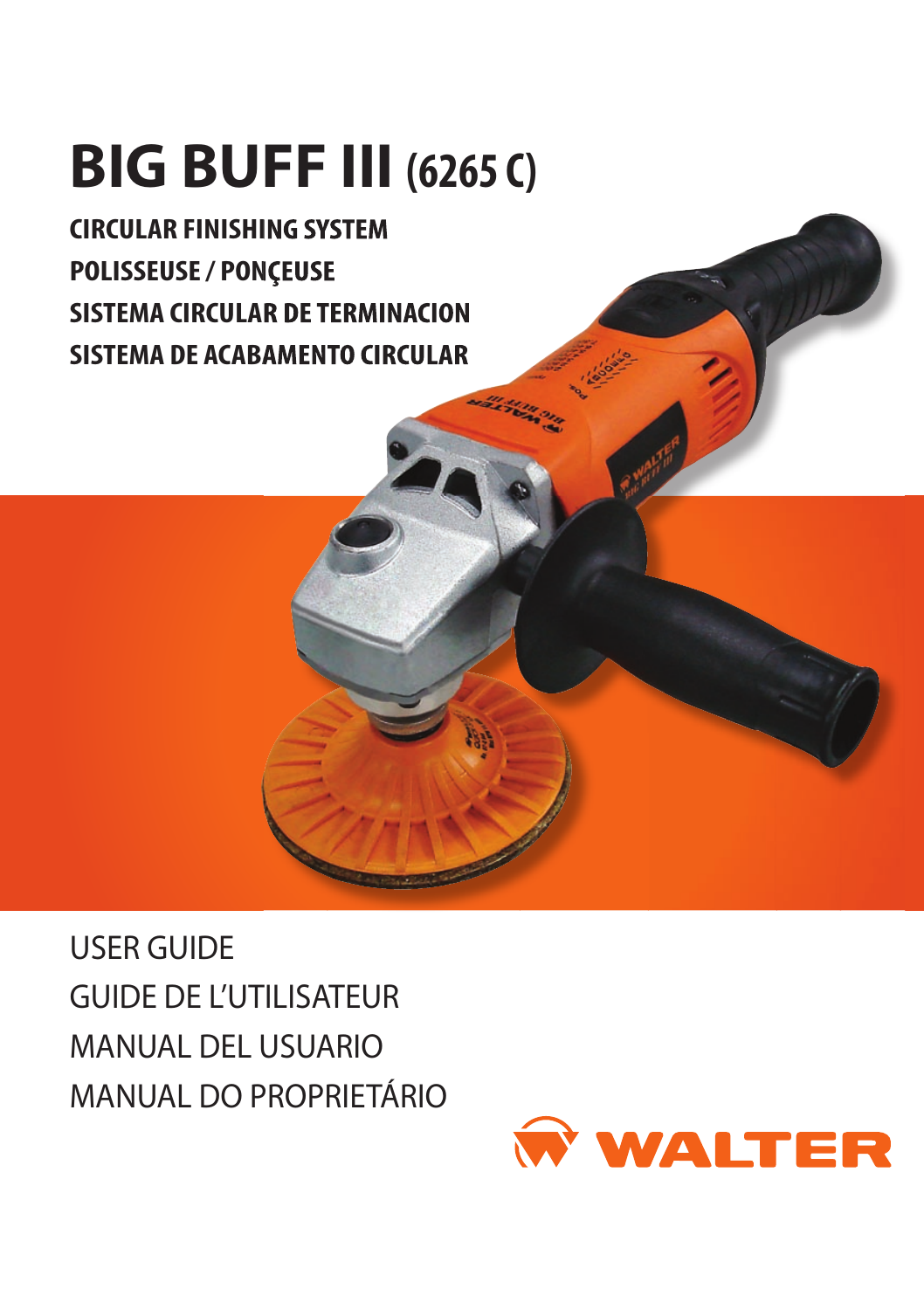#### **BIG BUFF III CIRCULAR FINISHING SYSTEM (Model 6265 C) BEINISHINI**<br>Dadal 6265 **COST (INICULAR FIDEO**





E N G L I S AGLISH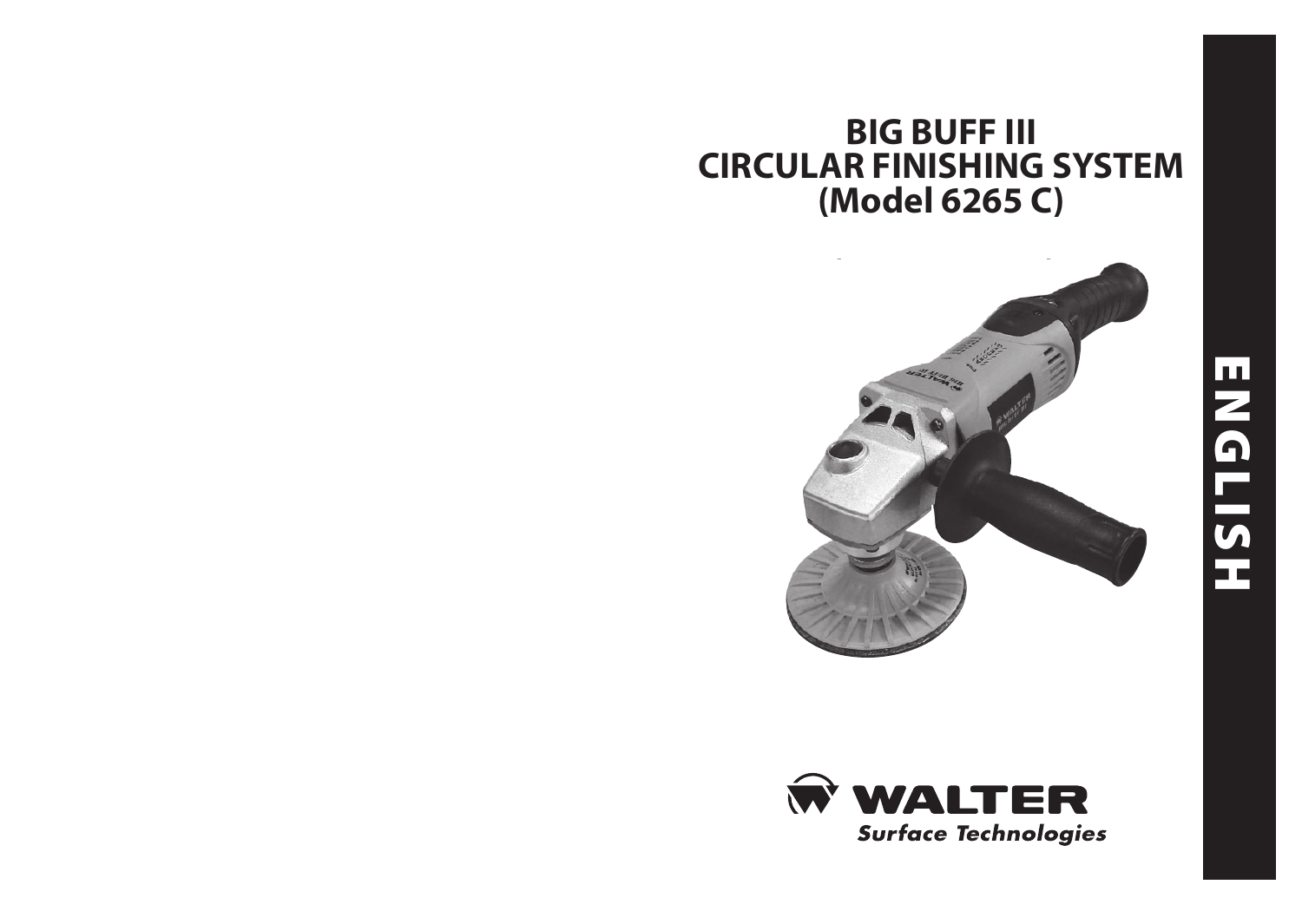#### *Thank you for purchasing the* **BIG BUFF III CIRCULAR FINISHING SYSTEM (Model 6265 C)**

This operating instruction booklet has been designed to give you all the information on the BIG BUFF III.

To ensure perfect functioning of your circular finishing system, carefully read these instructions before using the tool. Familiarize yourself with this tool's operation, its particular features, applications and limitations. You will also find useful tips on safety and maintenance.

| TITLES | <b>PAGES</b> |
|--------|--------------|
|        |              |
|        |              |
|        |              |
|        |              |
|        |              |
|        |              |
|        |              |
|        |              |
|        |              |
|        |              |
|        |              |
|        |              |
|        |              |
|        |              |
|        |              |
|        |              |
|        |              |
|        |              |
|        |              |

**1**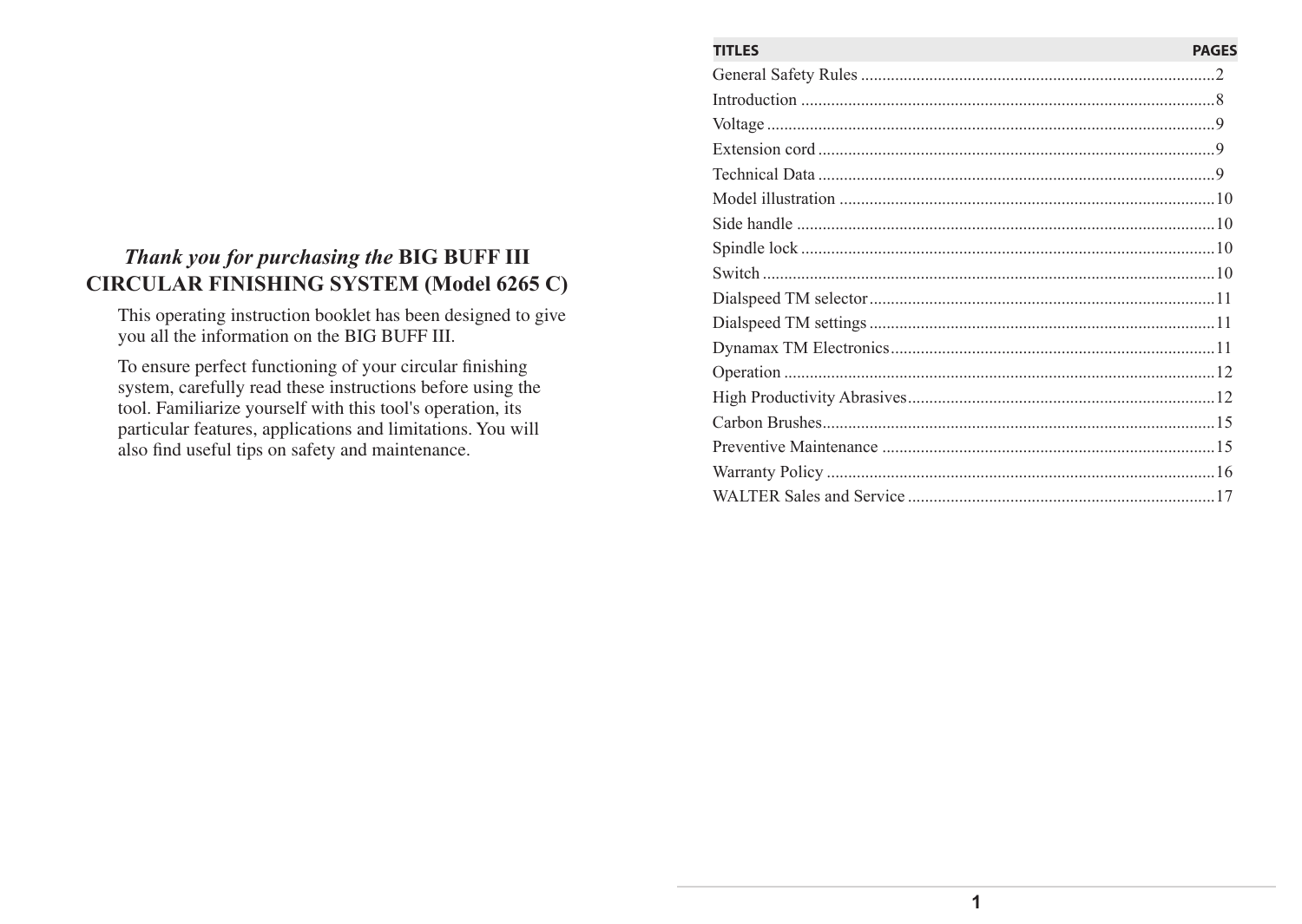## General safety rules

Every WALTER power tool is produced in accordance with applicable standards governing the manufacture, performance and safety of power tools.

#### **WARNING – To reduce the risk of injury, user must read instruction manual.**

Read all instructions. Failure to follow all instructions listed below may result in electric shock, fire and/or serious injury. The term "power tool"in all of the warnings listed below refers to your mains-operated (corded) power tool or battery-operated (cordless) power tool.

#### SAVE THESE INSTRUCTIONS

#### 1) Work area safety

- **a) Keep work area clean and well lit**. Cluttered or dark areas invite accidents.
- **b) Do not operate power tools in explosive atmospheres, such as in the presence of flammable liquids, gases or dust**. Power tools create sparks which may ignite the dust or fumes.
- **c) Keep children and bystanders away while operating a power tool**. Distractions can cause you to lose control

#### 2) Electrical safety

**a) Power tool plugs must match the outlet. Never modify the plug in any way.**

**Do not use any adapter plugs with earthed (grounded) power tools.**

Unmodified plugs and matching outlets will reduce risk of electric shock.

- **b) Avoid body contact with earthed or grounded surfaces such as pipes, radiators, ranges and refrigerators**. There is an increased risk of electric shock if your body is earthed or grounded.
- **c) Do not expose power tools to rain or wet conditions**. Water entering a power tool will increase the risk of electric shock.
- **d) Do not abuse the cord. Never use the cord for carrying, pulling or unplugging the power tool. Keep cord away from heat, oil,**

**sharp edges or moving parts**. Damaged or entangled cords increase the risk of electric shock.

**e) When operating a power tool outdoors, use an extension cord suitable for outdoor use**. Use of a cord suitable for outdoor use reduces the risk of electric shock.

### 3) Personal safety

- **a) Stay alert, watch what you are doing and use common sense when operating a power tool. Do not use a power tool while you are tired or under the influence of drugs, alcohol or medication.** A moment of inattention while operating power tools may result in serious personal injury.
- **b) Use safety equipment. Always wear eye protection.** Safety equipment such as dust mask, non-skid safety shoes, hard hat, or hearing protection used for appropriate conditions will reduce personal injuries.
- **c) Avoid accidental starting. Ensure the switch is in the off-position before plugging in.** Carrying power tools with your finger on the switch or plugging in power tools that have the switch on invites accidents.
- **d) Remove any adjusting key or wrench before turning the power tool on.**

A wrench or a key left attached to a rotating part of the power tool may result in personal injury.

- **e) Do not over-reach. Keep proper footing and balance at all times.** This enables better control of the power tool in unexpected situations.
- **f) Dress properly. Do not wear loose clothing or jewellery. Keep your hair, clothing and gloves away from moving parts.** Loose clothes, jewellery or long hair can be caught in moving parts.
- **g) If devices are provided for the connection of dust extraction and collection facilities, ensure these are connected and properly used.** Use of these devices can reduce dust-related hazards.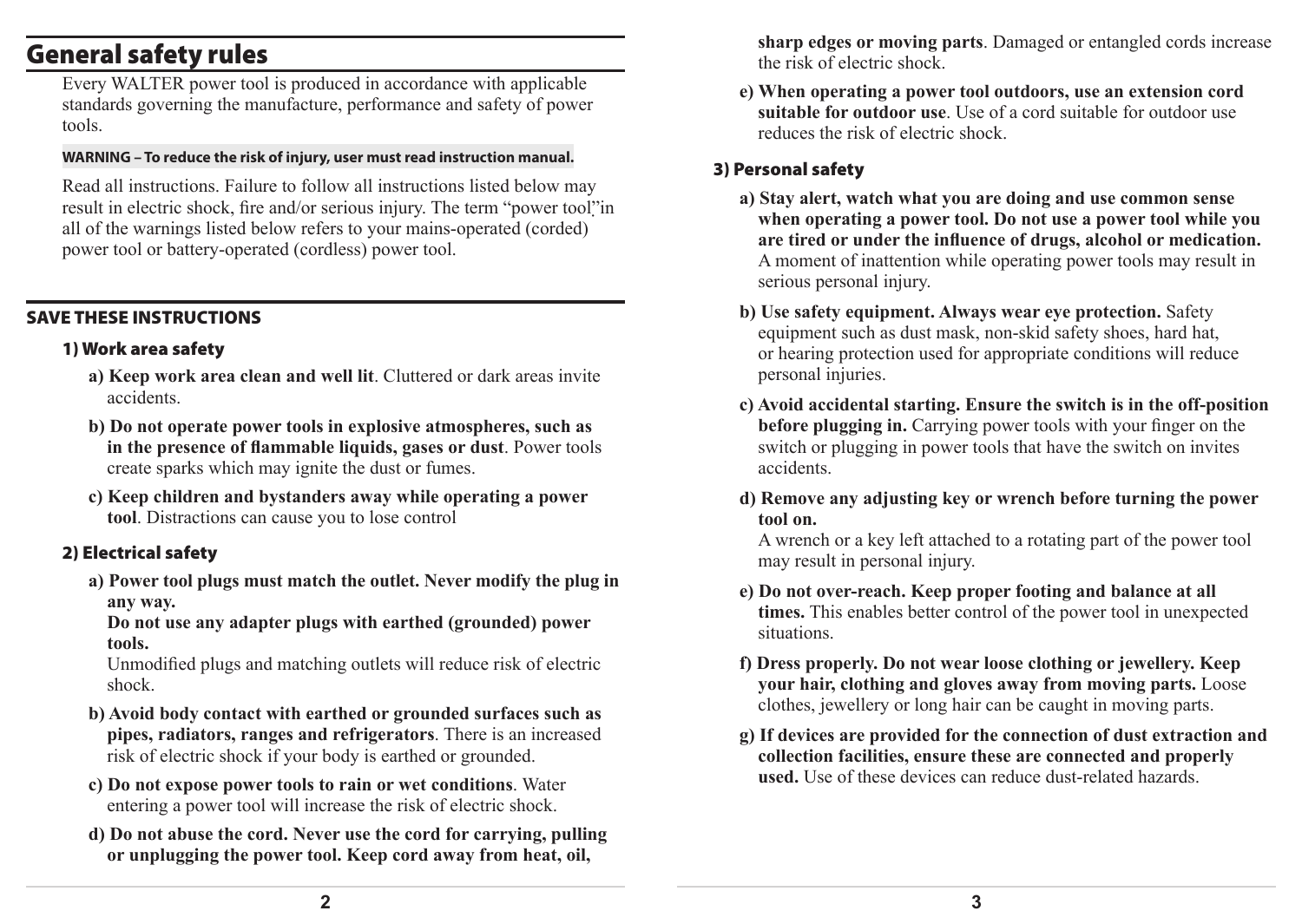#### 4) Power tool use and care

- **a) Do not force the power tool. Use the correct power tool for your application.** The correct power tool will do the job better and safer at the rate for which it was designed.
- **b) Do not use the power tool if the switch does not turn it on and off.** Any power tool that cannot be controlled with the switch is dangerous and must be repaired.
- **c) Disconnect the plug from the power source and/or the battery pack from the power tool before making any adjustments, changing accessories, or storing power tools.** Such preventive safety measures reduce the risk of starting the power tool accidentally.
- **d) Store idle power tools out of the reach of children and do not allow persons unfamiliar with the power tool or these instructions to operate the power tool.** Power tools are dangerous in the hands of untrained users.
- **e) Maintain power tools. Check for misalignment or binding of moving parts, breakage of parts and any other condition that may affect the power tool's operation. If damaged, have the power tool repaired before use.** Many accidents are caused by poorly maintained power tools.
- **f) Keep cutting tools sharp and clean.** Properly maintained cutting tools with sharp cutting edges are less likely to bind and are easier to control.
- **g) Use the power tool, accessories and tool bits etc., in accordance with these instructions and in the manner intended for the particular type of power tool, taking into account the working conditions and the work to be performed.** Use of the power tool for operations different from those intended could result in a hazardous situation.

#### 5) Service

**a) Have your power tool serviced by a qualified repair person using only identical replacement parts.** This will ensure that the safety of the power tool is maintained.

#### Operation of this power tool

- **a) This power tool is intended to function as a sander, wire brush, or polisher. Read all safety warnings, instructions, illustrations and specifications provided with this power tool.** Failure to follow all instructions listed below may result in electric shock, fire and/or serious injury.
- **b) Operations such as grinding or cutting-off are not recommended to be performed with this power tool.** Operations for which the power tool was not designed may create a hazard and cause personal injury.
- **c) Do not use accessories which are not specifically designed and recommended by Walter.** Just because the accessory can be attached to your power tool, it does not assure safe operation.
- **d) The rated speed of the accessory must be at least equal to the maximum speed marked on the power tool.** Accessories running faster than their RATED SPEED can break and fly apart.
- **e) The outside diameter and the thickness of your accessory must be within the capacity rating of your power tool.** Incorrectly sized accessories cannot be adequately guarded or controlled.
- **f) The arbour size of wheels, flanges, backing pads or any other accessory must properly fit the spindle of the power tool.** Accessories with arbour holes that do not match the mounting hardware of the power tool will run out of balance, vibrate excessively and may cause loss of control.
- **g) Do not use a damaged accessory. Before each use inspect the accessory such as abrasive wheels for chips and cracks, backing pad for cracks, tear or excess wear, wire brush for loose or cracked wires. If power tool or accessory is dropped, inspect for damage or install an undamaged accessory. After inspecting and installing an accessory, position yourself and bystanders away from the plane of the rotating accessory and run the power tool at maximum no-load speed for one minute.** Damaged accessories will normally break apart during this test time.
- **h) Wear personal protective equipment. Depending on application, use face shield, safety goggles or safety glasses. As appropriate, wear dust mask, hearing protectors, gloves and workshop apron**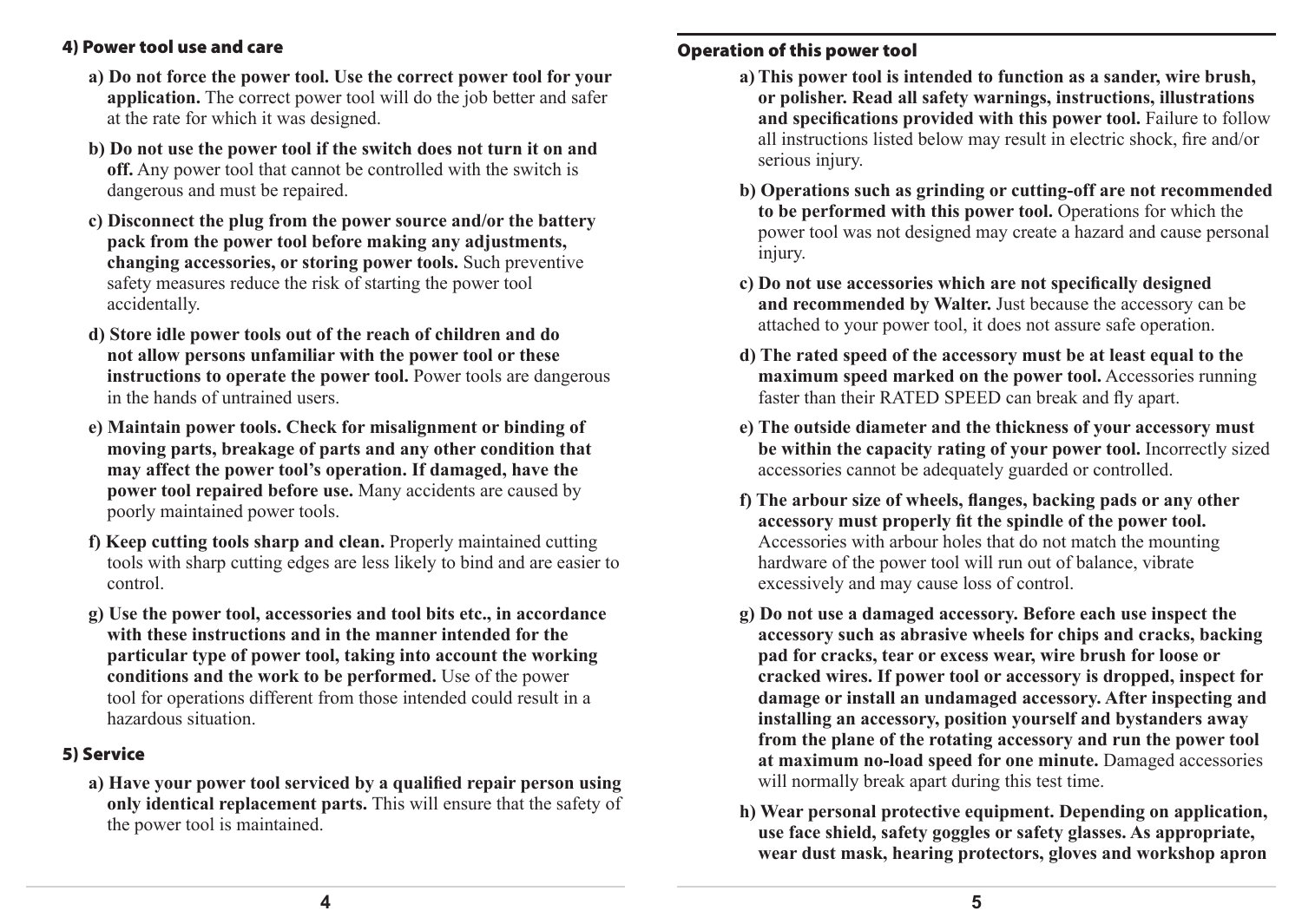**capable of stopping small abrasive or work piece fragments.** The eye protection must be capable of stopping flying debris generated by various operations. The dust mask or respirator must be capable of filtrating particles generated by your operation. Prolonged exposure to high intensity noise may cause hearing loss.

- **i) Keep bystanders a safe distance away from work area. Anyone entering the work area must wear personal protective equipment.** Fragments of work piece or of a broken accessory may fly away and cause injury beyond immediate area of operation.
- **j) Hold power tool by insulated gripping surfaces only, when performing an operation where the cutting accessory may contact hidden wiring or its own cord.** Cutting accessory contacting a "live"wire may make exposed metal parts of the power tool "live" and shock the operator.
- **k) Position the cord clear of the spinning accessory.** If you lose control, the cord may be cut or snagged and your hand or arm may be pulled into the spinning accessory.
- **l) Never lay the power tool down until the accessory has come to a complete stop.** The spinning accessory may grab the surface and pull the power tool out of your control.
- **m) Do not run the power tool while carrying it at your side.** Accidental contact with the spinning accessory could snag your clothing, pulling the accessory into your body.
- **n) Regularly clean the power tool's air vents.** The motor's fan will draw the dust inside the housing and excessive accumulation of powdered metal may cause electrical hazards.
- **o) Do not operate the power tool near flammable materials.** Sparks could ignite these materials.
- **p) Do not use accessories that require liquid coolants.** Using water or other liquid coolants may result in electrocution or shock.

#### Further safety instructions for all operations

#### **Kickback and Related Warnings**

Kickback is a sudden reaction to a pinched or snagged rotating wheel, backing pad, brush or any other accessory. Pinching or snagging causes rapid stalling of the rotating accessory which in turn causes the uncontrolled power tool to be forced in the direction opposite of the accessory's rotation at the point of the binding.

For example, if an abrasive wheel is snagged or pinched by the work piece, the edge of the wheel that is entering into the pinch point can dig into the surface of the material causing the wheel to climb out or kick out. The wheel may either jump toward or away from the operator, depending on direction of the wheel's movement at the point of pinching. Abrasive wheels may also break under these conditions. Kickback is the result of power tool misuse and/or incorrect operating procedures or conditions and can be avoided by taking proper precautions as given below.

- **a) Maintain a firm grip on the power tool and position your body and arm to allow you to resist kickback forces. Always use auxiliary handle, if provided, for maximum control over kickback or torque reaction during start-up.** The operator can control torque reactions or kickback forces, if proper precautions are taken.
- **b) Never place your hand near the rotating accessory.** Accessory may kickback over your hand.
- **c) Do not position your body in the area where power tool will move if kickback occurs.** Kickback will propel the tool in direction opposite to the wheel's movement at the point of snagging.
- **d) Use special care when working corners, sharp edges etc. Avoid bouncing and snagging the accessory.** Corners, sharp edges or bouncing have a tendency to snag the rotating accessory and cause loss of control or kickback.
- **e) Do not attach a saw chain woodcarving blade or toothed saw blade.**

Such blades create frequent kickback and loss of control.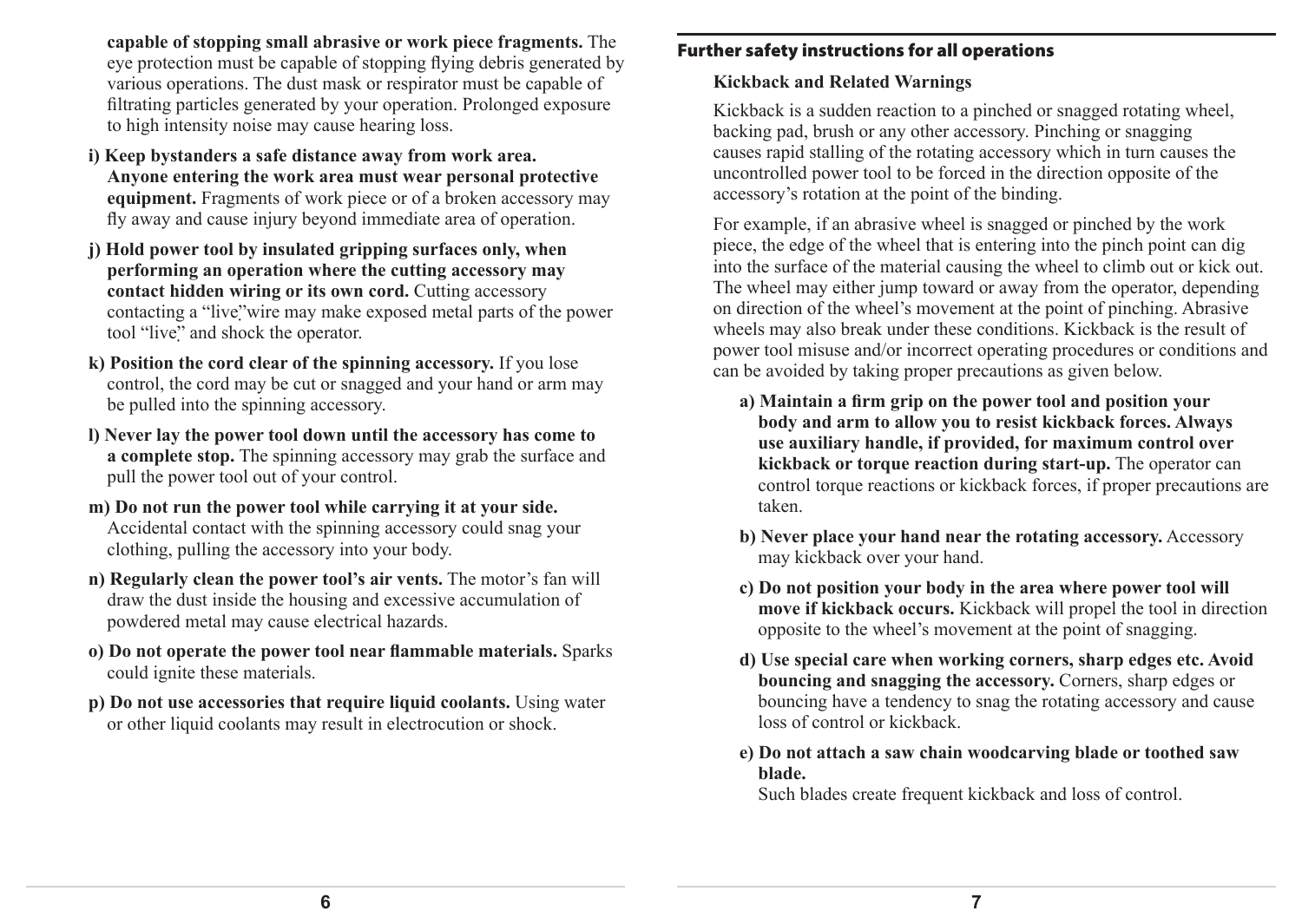#### Safety Warnings Specific for Sanding Operations:

**a) Do not use excessively oversized sanding disc paper. Follow manufacturers recommendations, when selecting sanding paper.** Larger sanding paper extending beyond the sanding pad presents a laceration hazard and may cause snagging, tearing of the disc or kickback.

#### Safety Warnings Specific for Polishing Operations:

**a) Do not allow any loose portion of the polishing bonnet or its attachment strings to spin freely. Tuck away or trim any loose attachment strings.** Loose and spinning attachment strings can entangle your fingers or snag on the work piece.

## INTRODUCTION

Your WALTER power tool is precision built to meet the highest industrial standards. For maximum performance and longest tool life, follow the operating instructions and service procedures outlined in this manual.



This tool is **CSA** certified.

This tool is double insulated, it does not have to be grounded. It may be safely operated from a grounded or ungrounded receptacle. It is supplied with a 2-conductor power cord and a polarized plug (one blade wider than the other). The plug



will fit only one way into a polarized outlet. If the plug does not fit, have the outlet replaced by a qualified electrician. If an extension cord is necessary, only one that is polarized must be used. Do not change the plug in any way.

In order to maintain the safety features of the double insulation, the housing must not be drilled to affix nameplates or the like. Self-adhesive labels may be used for this purpose.

#### VOLTAGE

Before connecting the tool, make sure that the voltage shown on the rating plate is the same as the power source.

Operating the tool on a voltage other than specified on its rating plate, may result in personal injury to the user and damage to the unit.

#### EXTENSION CORD

When an extension cord is required, use one that is sufficient for the power requirement of the tool. Extension cords of inadequate wire size cause a serious drop in voltage, loss of power and possible motor damage. To limit line voltage drop to a safe level, refer to the following table:

| Length in meters |    |     |
|------------------|----|-----|
| Length in feet   | 50 | 100 |
| Wire size AWG    |    |     |

**NOTE: Extension cords that are used outdoors must be approved for outdoor use.**

## TECHNICAL DATA

#### **MODEL 6265 C**

| $\ldots$ $\ldots$ $\ldots$ $\ldots$ $\ldots$ $\ldots$ $\ldots$ $\ldots$ $\ldots$ $\ldots$ $\ldots$ $\ldots$ $\ldots$ $\ldots$ $\ldots$ $\ldots$ $\ldots$ $\ldots$ $\ldots$ $\ldots$ $\ldots$ $\ldots$ $\ldots$ $\ldots$ $\ldots$ $\ldots$ $\ldots$ $\ldots$ $\ldots$ $\ldots$ $\ldots$ $\ldots$ $\ldots$ $\ldots$ $\ldots$ $\ldots$ $\ldots$ |  |  |  |  |
|----------------------------------------------------------------------------------------------------------------------------------------------------------------------------------------------------------------------------------------------------------------------------------------------------------------------------------------------|--|--|--|--|
| Spindle Thread5/8" -11 NC                                                                                                                                                                                                                                                                                                                    |  |  |  |  |
|                                                                                                                                                                                                                                                                                                                                              |  |  |  |  |

#### **MODEL 6265 C**

| No-load speed  POS.A POS.B POS.C POS.D POS.E POS.F POS.G                                                                                                                                                                                                                                                                                     |  |  |  |  |
|----------------------------------------------------------------------------------------------------------------------------------------------------------------------------------------------------------------------------------------------------------------------------------------------------------------------------------------------|--|--|--|--|
| $\ldots$ $\ldots$ $\ldots$ $\ldots$ $\ldots$ $\ldots$ $\ldots$ $\ldots$ $\ldots$ $\ldots$ $\ldots$ $\ldots$ $\ldots$ $\ldots$ $\ldots$ $\ldots$ $\ldots$ $\ldots$ $\ldots$ $\ldots$ $\ldots$ $\ldots$ $\ldots$ $\ldots$ $\ldots$ $\ldots$ $\ldots$ $\ldots$ $\ldots$ $\ldots$ $\ldots$ $\ldots$ $\ldots$ $\ldots$ $\ldots$ $\ldots$ $\ldots$ |  |  |  |  |
|                                                                                                                                                                                                                                                                                                                                              |  |  |  |  |
|                                                                                                                                                                                                                                                                                                                                              |  |  |  |  |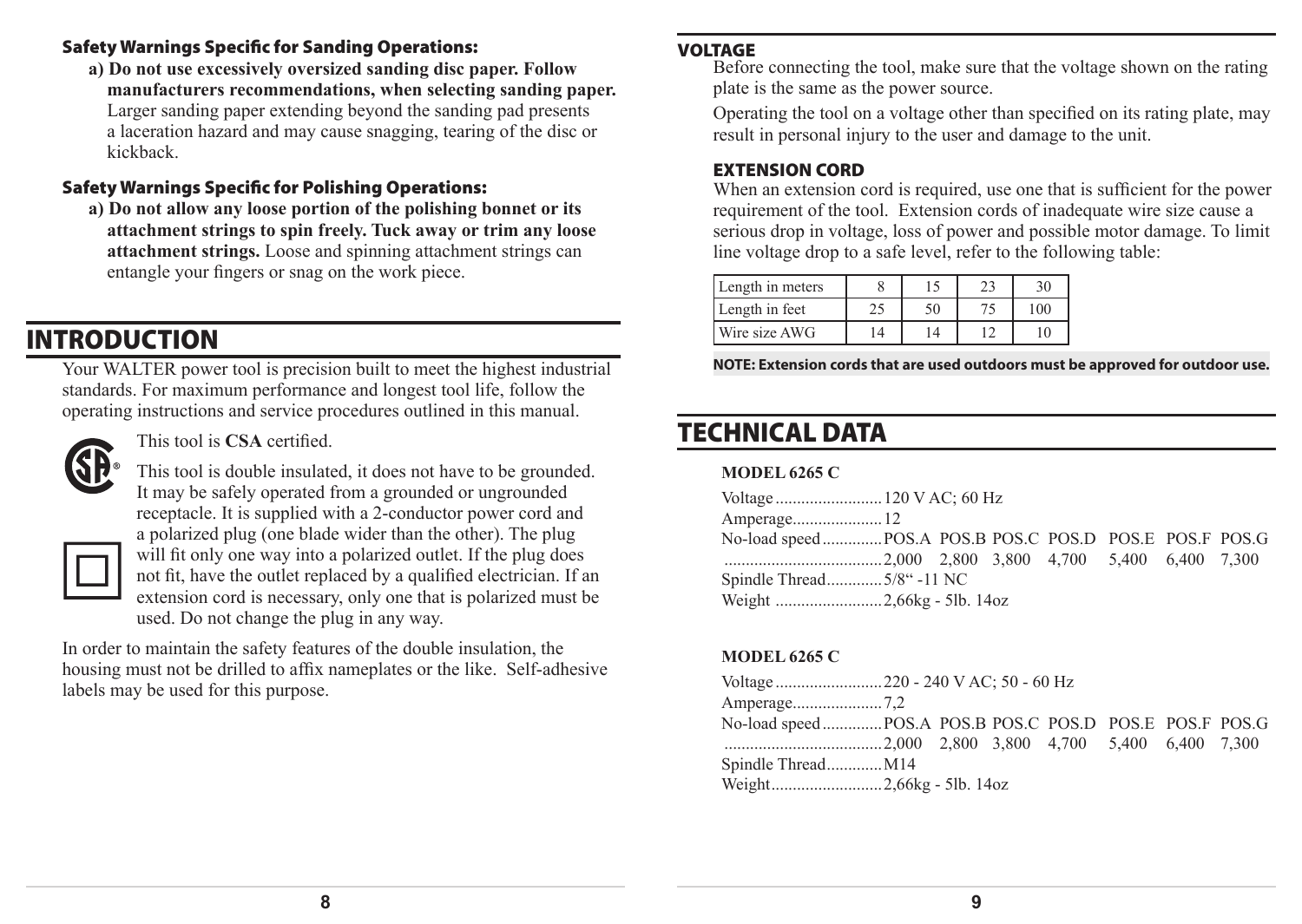## MODEL ILLUSTRATION

MODEL ILLUSTRATION



#### SIDE HANDLE SIDE HANDLE

Side handle  $(1)$  may be mounted on either side of the gear housing for greater convenience in both right and left hand operation. For reasons of safety and better control, the side handle must always be used.

#### SPINDLE LOCK

Folding the spindle by hand until the locking incenditism is engaged. Which the spindle in a locked position, use the appropriate pin key or open-end To mount or remove abrasive wheels and accessories, disconnect the machine from the power supply. Depress spindle lock button (2), while rotating the spindle by hand until the locking mechanism is engaged. With spanner for the accessory being utilized. Never depress the locking button while the tool is turned on.

#### SWITCH

To start, push locking switch (3) forward, locking it in the ON position. To stop, press up on the long part of the switch, returning it to the OFF position.

#### DIAL SPEED™ SELECTOR

Select the required speed by rotating speed selector (4). Positions A-G roughly equal the following no load revolutions per minute:

| υυ. |    |                 |   |         |    |        |
|-----|----|-----------------|---|---------|----|--------|
|     | vu | v<br>$\tilde{}$ | ◡ | 4<br>◡◡ | vv | $\sim$ |

#### DIALSPEED™ SETTINGS

Set speed selector (4) to position D, and adjust either up or down until you have found a speed that meets your surface finishing requirements.

The correct setting will depend on:

- **a)** Type of material being worked
- **c)** Amount of pressure being applied
- **b**) Abrasive accessory being used
- **d)** Surface finish required

#### DYNAMAX™ ELECTRONICS

The built-in electronic feedback circuit continuously monitors the load on the motor and adjusts power as required to maintain a virtually constant speed.

Should the machine be subjected to overload for an extended period, for example when being run at a lower speed setting, the rotation speed will be decreased electronically to protect the motor. Rather than stopping completely, the machine will continue to run slowly to allow the motor to cool. After a brief period, by switching the machine off and on again, it can then be used again at the rated load.

When used for extended periods, it is quite normal for the machine to become quite warm, with the thermal overload protection, as described above, cutting in whenever necessary. With practice, the user will feel to what extent the machine can be loaded at each speed setting for continuous uninterrupted operation.)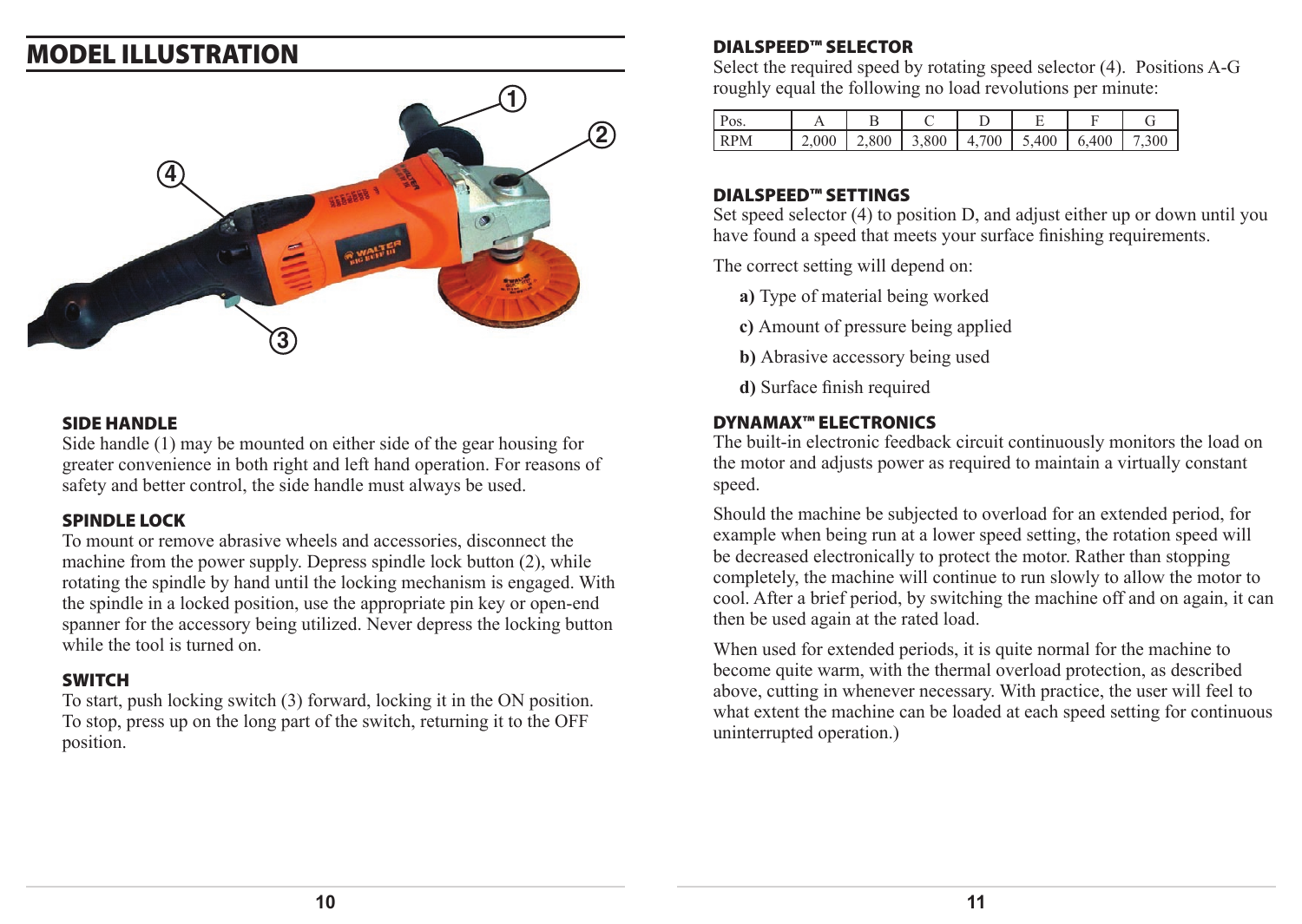#### **OPERATION**

Please be sure to read and observe, the **"SAFETY INSTRUCTIONS"** at the beginning of this manual. Use only those WALTER accessories with maximum dimensions of 6" in diameter and a maximum safe operating speed of at least 8,800 R.P.M.

The use of any accessories other than those recommended may be hazardous. Inspect all accessories before using. Do not use any that may be damaged. Screw all mounted accessories into spindle and secure firmly with a spanner.

For maximum performance and best efficiency, apply a steady and even pressure.

Do not use excessive force. Always wear eye protection when working with this power tool.

## HIGH PRODUCTIVITY ABRASIVES

**BACKING PADS**<br>Patented design with a unique centering Ideal to work on curved surfaces Patented design with a unique centering Ideal to work on curved surfaces<br>
Pin which guarantees a centered fit every the interface pad will help to achieve Pin which guarantees a centered fit every the interface pad will help to a time for a vibration-free performance. a higher quality finish time for a vibration-free performance.

| Dia.  | M14x2.0                  | $5/8$ " -11 | 41/2" | 07-Q 049 |
|-------|--------------------------|-------------|-------|----------|
| 4"    | $07 - O$ 042             | $07-O$ 044  | 6"    | 07-Q 064 |
| 41/2" | $07-Q$ 047 07-Q 049      |             | 7"    | 07-Q 074 |
| 5"    | $\overline{\phantom{a}}$ | 07-0054     |       |          |
| $6$ " | $07-0.062$               | $07-O$ 064  |       |          |
| 7"    | $\overline{\phantom{a}}$ | 07-0074     |       |          |

#### FLAP DISCS

| -Weld removal          | 41/2"           |             | 6               |             |
|------------------------|-----------------|-------------|-----------------|-------------|
| - Blending in welds    | Grit 40         | $07-Q$ 454  | Grit 40         | $07-Q$ 604  |
| -Blending uneven edges | Grit 60         | $07-Q$ 456  | Grit 60         | $07-Q$ 606  |
| -Breaking edges        | Grit 80         | $07-Q$ 458  | Grit 80         | $07 - 0608$ |
| -Light scale removal   | <b>Grit 120</b> | $07 - 0462$ | <b>Grit 120</b> | 07-Q 612    |
|                        |                 |             |                 |             |

-Removing corrosion

| 41/2" | $07-0.049$   |
|-------|--------------|
| 6"    | $07-0.064$   |
| 7"    | $07 - O$ 074 |

#### BLENDEX **Surface Conditioning Discs**

| -Grid line conditioning      | 41/2"            |              | 5"               |              |
|------------------------------|------------------|--------------|------------------|--------------|
| -Cleaning and deburring      | Coarse tan       | $07-R$ 452   | Coarse tan       | $07-R$ 452   |
| -Oxidation removal           | Medium           |              | Medium           | $07-R$ 452   |
| -Paint dulling and stripping | maroon           | $07-R$ 453   | maroon           | $07 - R$ 452 |
|                              | Fine <i>blue</i> | $07 - R$ 454 |                  |              |
| -Hiding imperfections        |                  |              |                  |              |
| -Produce textured finishes   | 6"               |              | 7"               |              |
|                              | Coarse tan       | $07 - R$ 602 | Coarse tan       | $07 - R$ 702 |
|                              | Medium           |              | Medium           |              |
|                              | maroon           | $07 - R$ 603 | maroon           | $07 - R$ 703 |
|                              | Fine <i>blue</i> | 07-R 604     | Fine <i>blue</i> | 07-R 704     |
|                              |                  |              |                  |              |

#### POLISHING DISCS

| -Upgrade $#4$ finish          |
|-------------------------------|
| -Produce food grade finish    |
| -Reflective surface finishing |
| -Restore mill-buffed finishes |
| -Polish to a mirror finish    |
|                               |

| -Upgrade $#4$ finish          | 41/2" | <b>Felt Disc</b> | $07-T450$   |
|-------------------------------|-------|------------------|-------------|
| -Produce food grade finish    | 6"    | <b>Felt Disc</b> | $07-T$ 600  |
| -Reflective surface finishing | 7"    | <b>Felt Disc</b> | $07-T700$   |
| -Restore mill-buffed finishes | 41/2" | High Polish Disc | $07-T$ 454  |
| -Polish to a mirror finish    | 6"    | High Polish Disc | $07 - T604$ |
|                               | 7"    | High Polish Disc | 07-T 704    |
|                               |       |                  |             |

| $Blue =$      | White polishing Paste              |
|---------------|------------------------------------|
| No Animal fat | 07-T 901 approx. 600 g             |
| Content       | <b>Blue Mirror Finishing Paste</b> |
|               | 07-T 905 approx. 650 g             |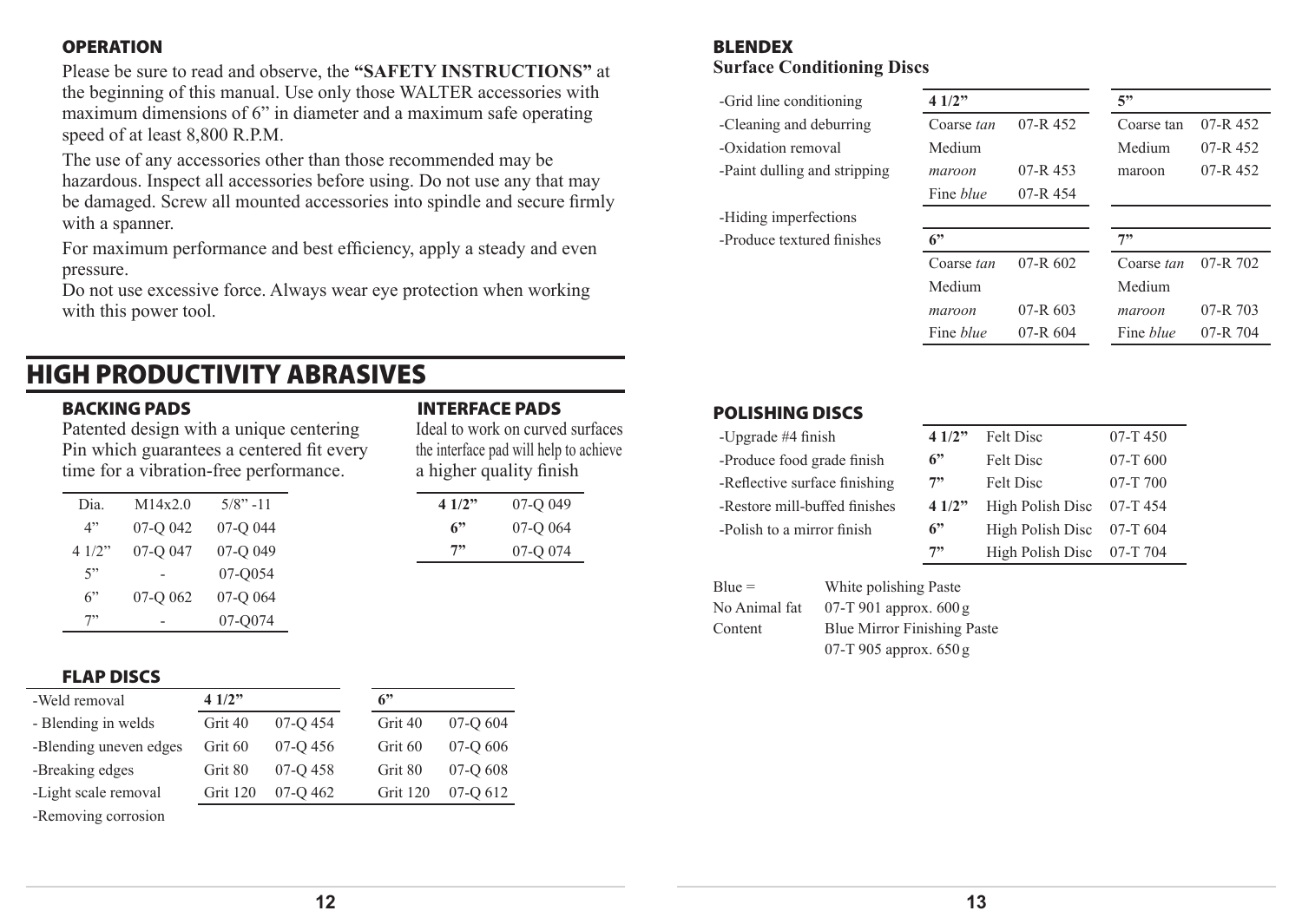#### **FX Surface Cleaning Discs**

-Clean without gouging

-Strip paint and coatings

-Remove rust and scale

-Remove adhesive labels

**4 ½"** 07-X 845 Use only with 4" diameter backing pads

**6"** 07-X 860 Use only with 4 ½ diameter backing pads

| * Can replace wire brushes                 | Max RPM : $4,500$              |
|--------------------------------------------|--------------------------------|
| * Open web structure which resists loading | Optimal RPM ; 2, 000 to 3, 000 |

#### QUICK-STEP **Trial Pack**

The answer to all your finishing needs, from weld blending to a mirror #8 finish.

Includes: 1 backing pad, 1 flap disc ( grit 10),9 Blendex discs (1 extra coarse, 2 coarse),3 medium (2 fine and 1 super fine), 1 felt disc, 1 high polish disc, 1 mini white paste and 1 mini blue paste.

**4 ½"** M14x 2.0 07-Q952  $4\frac{1}{2}$   $\frac{5}{8}$   $\frac{11}{-11}$  07-0 953

### MOUNTING INSTRUCTION

The **WALTER QUICK-STEP** is a patented, fully integrated surface finishing system for use on portable angle grinders/sanders.

#### -Use only specially designed **WALTER QUICK STEP** discs on **QUICK-STEP** backing pads for safety performance.

- -To mount disc on pad, center disc over pin and press firmly onto pad.
- -Make sure that you apply pressure around the center of the disc so that the center hole is firmly pushed over the centering pin of the pad.
- -Slight torquing of disc against pad before starting will increase initial adherence.

#### SAFETY INSTRUCTIONS

-Do not exceed rated maximum RPM.

-Wear eye, face and body protection.

-Use in properly ventilated areas.

-Keep contact surface of backing pad clean.

-Maintain working and of 2 to 5 with the work piece for best results.

-Store the **QUICK-STEP** flap discs in an area with 50% humidity at 21° C  $(70^{\circ} \text{ F})$ .

#### CARBON BRUSHES

When the carbon brushes are worn down, the Auto-Stop feature will automatically turn the machine off in order not to damage the motor. The brushes must then be replaced. Use only genuine **WALTER** carbon brushes. These brushes are specially made for this tool; they will maintain its high performance standard and ensure maximum life of the motor.

#### **To check or replace carbon brushes:**

- **1.** Disconnect the tool from power supply.
- **2.** Remove motor housing cover.
- **3.** Carbon brushes may be pulled from their holders after lifting spring and detaching the connector.
- **4.** Replace brushes if necessary. Always replace them in pairs.
- **5.** Check that the new brushes move freely in their holders. To help seat the carbon brushes properly after they have been installed, use the power tool without applying a heavy load for at least 30 minutes.

However, when the carbon brushes require replacement, it is recommended that the tool be sent to a WALTER Factory Service Center or a WALTER Authorized Service Center. Apart from changing the brushes, your power tool will be cleaned, inspected and lubricated as required. If new parts are necessary, only genuine WALTER replacement parts will be used.

### PREVENTIVE MAINTENANCE

Your **WALTER** power tool should be properly maintained to insure continued high performance. Use low pressure compressed air to blow out dust from the motor through the vent openings. Clean dust and dirt deposits from the exterior of the tool. Clean the power cord to prevent deterioration from oil and grease and check for possible damage.

#### **Note: Damaged cord sets must be replaced. Refer to Spare Parts List for the ordering number.**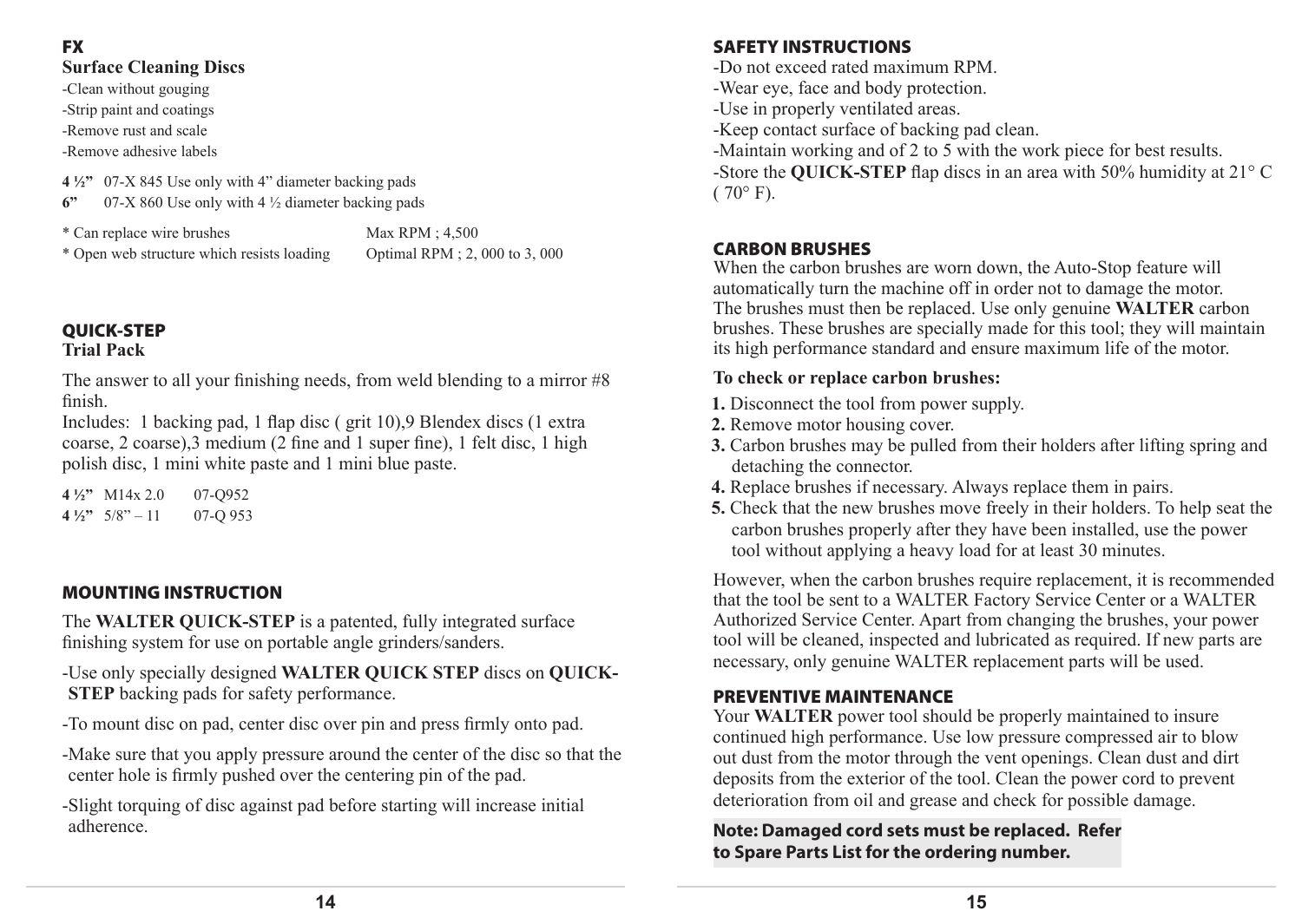## WARRANTY POLICY

All WALTER power tools and accessories are inspected and tested before shipping and are guaranteed to be free from any defect in material and faulty workmanship. Should any malfunction occur within one year from the date of original purchase, return the complete tool prepaid, with proof of purchase, to the nearest WALTER Factory or Authorized Service Center. If an examination shows that the malfunction was caused by defective material or faulty workmanship, WALTER will repair (or at our option, replace) without charge. This warranty does not apply when; normal maintenance is required, repairs or replacements have been made or were attempted by anyone other than WALTER authorized service personnel, and does not cover any damage caused by accidents, modifications, use of improper accessories, abuse or misuse, which also includes overloading the tool beyond its rated capacity as well as its continued use after partial failure. No other warranty, written or verbal, is authorized.

In no event shall WALTER be liable for any indirect, incidental or consequential damages from the sale of the product. This disclaimer applies both during and after the term of this warranty.

This warranty gives you specific rights. The provisions contained in this warranty are not intended to limit, modify, take away from, disclaim or exclude any warranties set forth in any provincial legislation. To the extent required by law, the provisions in any provincial, or federal legislation with respect to warranties take precedence over the provisions in this warranty.

## WALTER SALES AND SERVICE

#### **CANADA**

| <b>MONTREAL:</b>    | 5977 Trans Canada Highway<br>Pointe-Claire QC H9R 1C1                                                   | Tel.: (514) 630-2801<br>Fax: (514) 630-2825             |
|---------------------|---------------------------------------------------------------------------------------------------------|---------------------------------------------------------|
| TORONTO:            | 151 Superior Blvd., Unit 12<br>Mississauga ON L5T 2L1                                                   | Tel.: (905) 795-8555<br>Fax: (905) 795-8558             |
| <b>VANCOUVER:</b>   | 1-1595 Cliveden Avenue<br>Delta BC V3M 6M2                                                              | Tel.: (604) 540-4777<br>Fax: (604) 540-4778             |
| <b>U.S.A.</b>       |                                                                                                         |                                                         |
| <b>WINDSOR:</b>     | J. Walter Inc.<br>810 Day Hill Road<br>Windsor CT 06095-1704                                            | Tel: (860) 298 1100<br>Fax: (860) 274 4435              |
| <b>BRAZIL</b>       |                                                                                                         |                                                         |
| <b>SAO PAULO</b>    | Walter Indústria e Comércio Ltda.<br>Rua Marco Gianini, 426<br>Butantã, São Paulo, SP<br>CEP: 05550-000 | Tel.: (5511) 3783.9500<br>Fax: (5511) 3783.9501         |
| <b>ARGENTINA</b>    |                                                                                                         |                                                         |
| <b>BUENOS AIRES</b> | Walter S.A.<br>Dardo Rocha 1032/34<br>B1754FCD) San Justo                                               | Tel.: (54-11)4441-1889/1648<br>Fax: (54-11)4441-0258    |
| <b>MEXICO</b>       |                                                                                                         |                                                         |
| <b>JALISCO</b>      | Walter<br>Boulevard La Carreta No. 835<br>PARQUE INDUSTRIAL<br><b>BELENES NORTE</b><br>CP 45145 Zapopan | Tel.: (52) 33 11 99 15 15<br>Fax: (52) 01 800 087 51 19 |
|                     |                                                                                                         |                                                         |

In Canada call toll free **1-888-JWALTER** and in the U.S.A. **1-866-JWALTER** for the location of an Authorized Service Center closest to you or visit our web site: **www.walter.com.**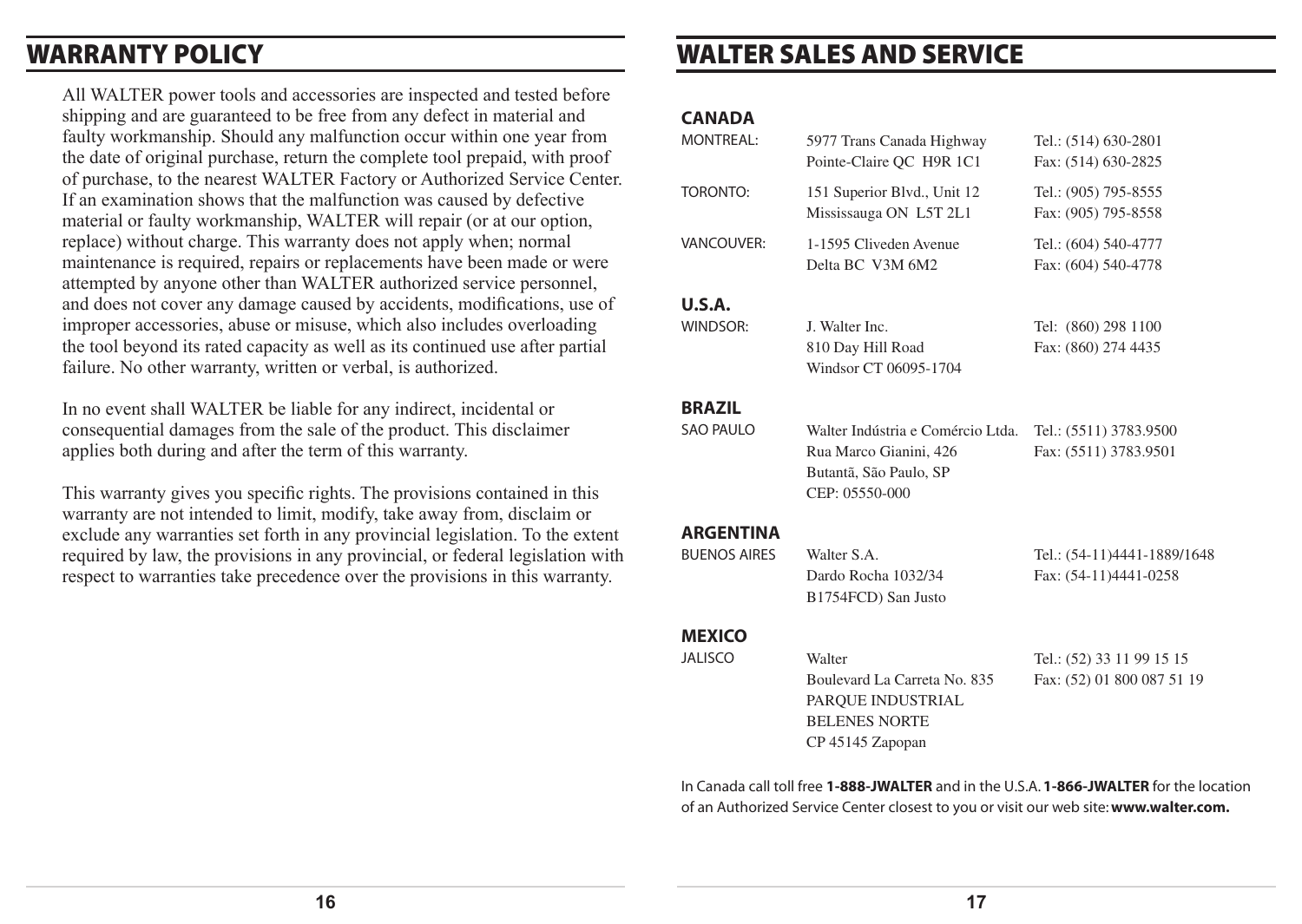# **BIG BUFF III POLISSEUSE/PONÇEUSE (Modèle 6265 C)**



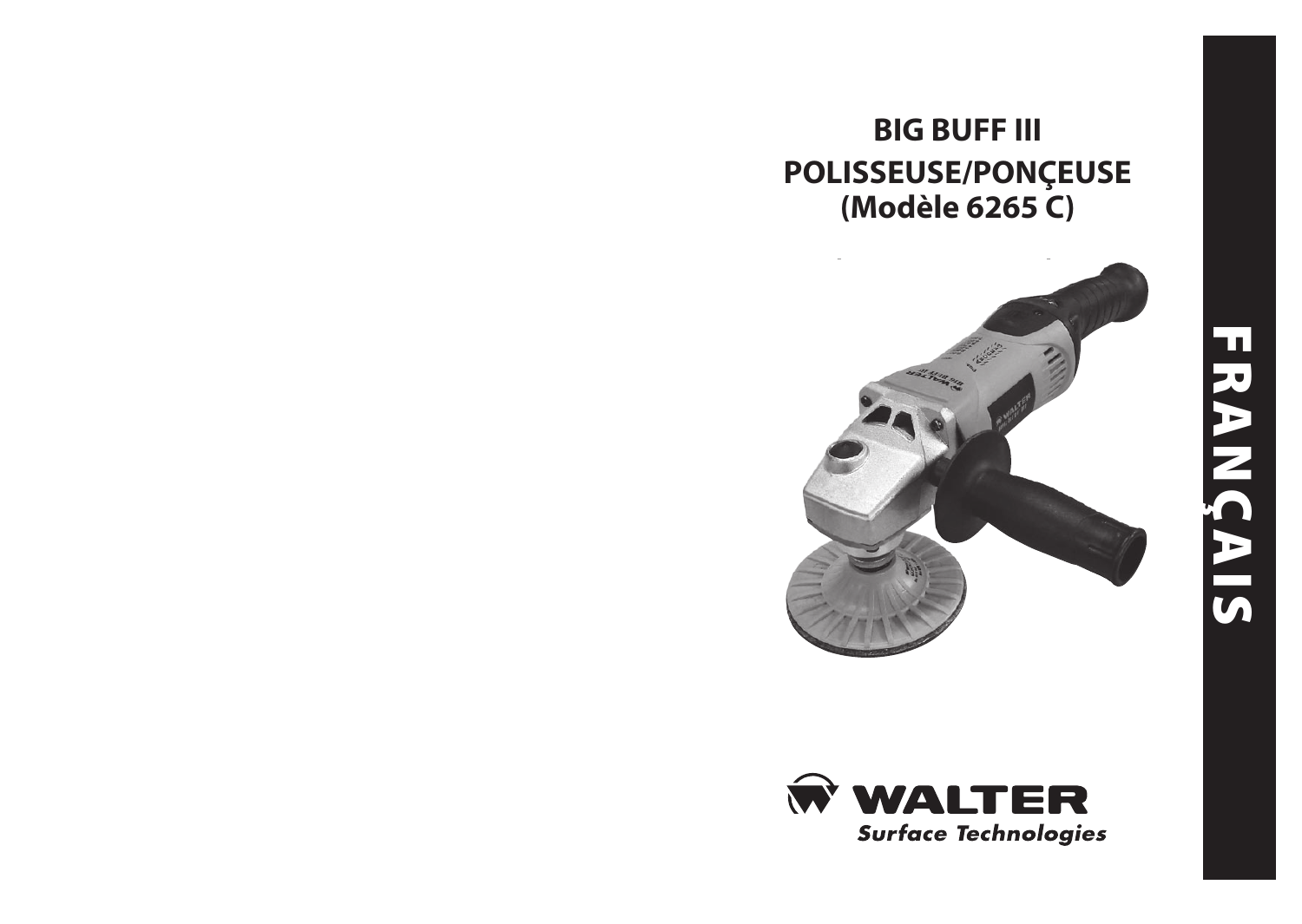### *Nous vous remercions d'avoir choisi le* **BIG BUFF III POLISSEUSE/PONÇEUSE 6" (Modèle 6265 C)**

Plus vous serez familiarisé avec le Big Buff III, mieux vous pourrez exploiter cet appareil.

C'est pourquoi nous vous prions de lire attentivement ce mode d'emploi avant de mettre le l'outil en service. Vous y trouverez des indications importantes pour une utilisation sans problème, ainsi que des informations importantes relatives à la sécurité et à la maintenance du Big Buff III.

| <b>TITRES</b> | <b>PAGE</b> |
|---------------|-------------|
|               |             |
|               |             |
|               |             |
|               |             |
|               |             |
|               |             |
|               |             |
|               |             |
|               |             |
|               |             |
|               |             |
|               |             |
|               |             |
|               |             |
|               |             |
|               |             |
|               |             |
|               |             |
|               |             |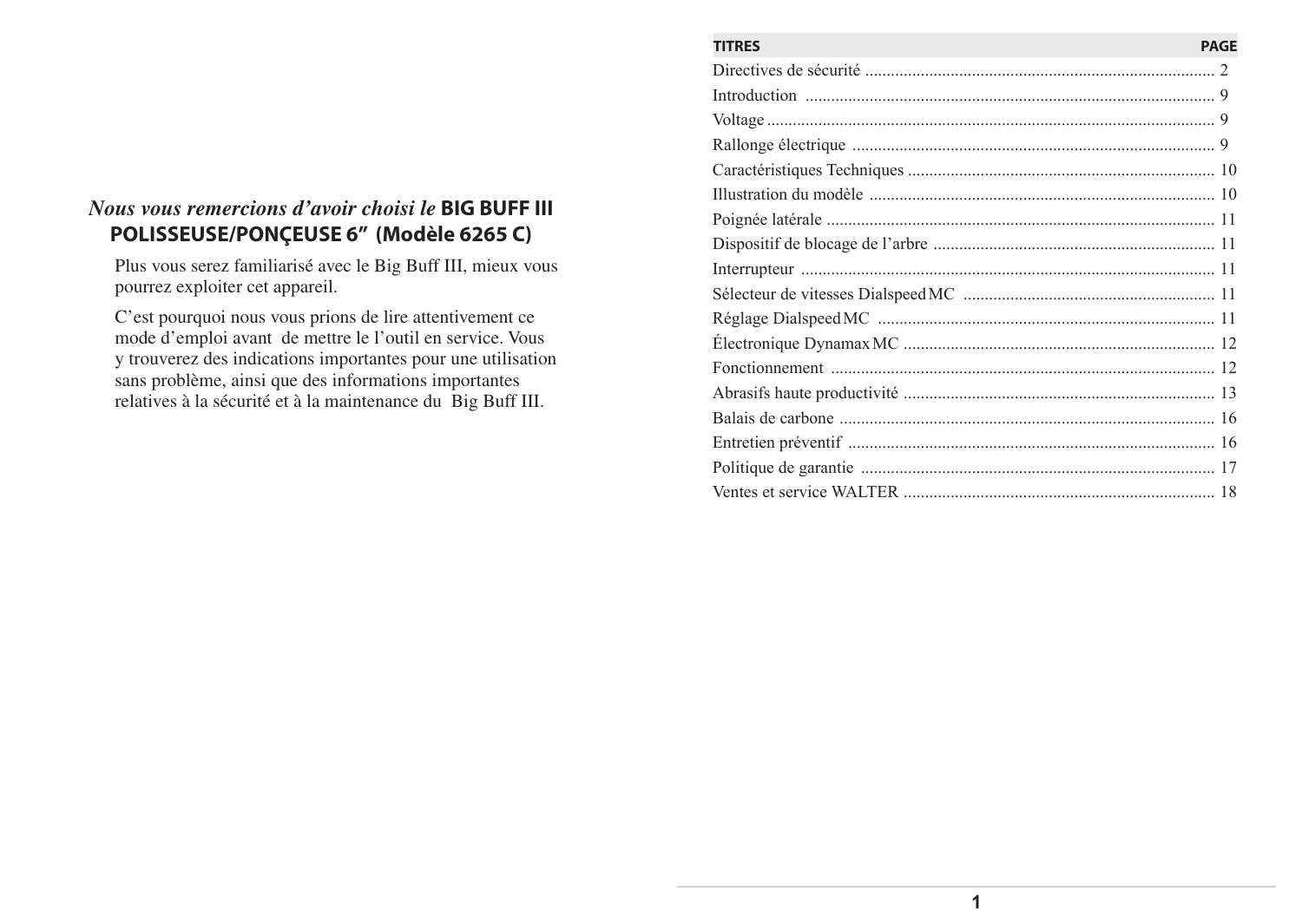## Consignes de sécurité générales

Les outils électriques Walter sont fabriqués selon les normes établies régissant la fabrication, le fonctionnement et la sécurité des outils électriques.

#### **MISE EN GARDE : Afin de réduire le risque de blessures, l'utilisateur doit lire attentivement le mode d'emploi.**

Veuillez lire toutes les instructions. Il est important de suivre les instructions énumérées afin de réduire le risque de chocs électriques. d'incendie et/ou de blessures graves. Le terme « outil électrique » dans toutes les mises en garde énumérées fait référence à votre outil électrique avec ou sans fil (muni d'une pile).

#### CONSERVEZ CES INSTRUCTIONS

#### 1) Sécurité dans votre zone de travail

- **a) Gardez votre zone de travail propre et bien éclairée.** Un milieu de travail en désordre ou mal éclairé peut devenir une source d'accidents.
- **b) Ne pas utiliser l'outil électrique dans des atmosphères explosives, par exemple en présence de liquide inflammable, de gaz ou de poussière.** L'outil électrique en fonction crée des étincelles et pourrait enflammer la poussière ou les vapeurs.
- **c) Éloigner les enfants et les passants lors de l'utilisation d'un outil électrique.** Les distractions peuvent vous faire perdre le contrôle.

### 2) Sécurité en électricité

- **a) La fiche de l'outil électrique doit correspondre à la prise de courant. Ne jamais modifier la fiche d'aucune façon. N'utilisez pas de raccords de fiches avec des outils électriques mis à la terre.** Les fiches originales et les prises correspondantes réduiront le risque de chocs électriques.
- **b) Évitez tout contact avec les surfaces mises à la terre, tels les tuyaux, les radiateurs, les cuisinières et les réfrigérateurs.** Le risque de chocs électriques augmente si votre corps est relié à la terre.
- **c) Ne pas utiliser l'outil électrique sous la pluie ou dans des endroits humides.** L'infiltration d'eau dans l'outil augmente le risque de chocs électriques.
- **d) N'abusez pas du cordon électrique. Ne transportez jamais l'outil en le tenant par le cordon électrique et ne le débranchez pas en tirant sur le cordon. Tenir le cordon loin de la chaleur, de l'huile et des pièces tranchantes ou en mouvement.** Un cordon endommagé ou enchevêtré augmente le risque de chocs électriques.
- **e) Lorsque vous utilisez l'outil en plein air, assurez-vous d'avoir une rallonge conçue pour une utilisation extérieure**, réduisant ainsi le risque de chocs électriques.

#### 3) Sécurité personnelle

- **a) Soyez vigilant en tout temps lorsque vous manipulez un outil électrique et faites preuve de bons sens. N'utilisez pas l'outil lorsque vous êtes fatigué ou sous l'influence de l'alcool, de drogues ou de médicaments.** Un seul moment d'inattention dans l'utilisation d'outils électriques peut entraîner des blessures graves.
- **b) Utilisation de matériel de sécurité Il est important de toujours porter des lunettes de sécurité. Le matériel de sécurité, y compris un masque, des chaussures de sécurité antidérapantes, un casque de sécurité et des tampons pour oreilles**, évite les blessures.
- **c) Évitez un démarrage involontaire. Assurez-vous que l'interrupteur est à la position « OFF » avant de le brancher.** Le fait de transporter l'outil avec votre doigt sur l'interrupteur ou de brancher l'outil lorsque l'interrupteur est à « ON » peut provoquer des accidents.
- **d) Avant d'actionner l'outil électrique, assurez-vous de retirer toutes les clés et les outils de réglage.** Une clé attachée aux pièces en mouvement d'un outil électrique peut provoquer des blessures.
- **e) Ne travaillez pas à bout de bras. Gardez un bon équilibre en tout temps.** Cela permet un meilleur contrôle de l'outil électrique dans des situations imprévues.
- **f) Portez des vêtements appropriés. Évitez de porter des bijoux et des vêtements amples lorsque vous travaillez avec des outils électriques. Gardez vos cheveux, vos vêtements et vos gants loin des pièces en mouvement.** Les vêtements amples, les bijoux ou les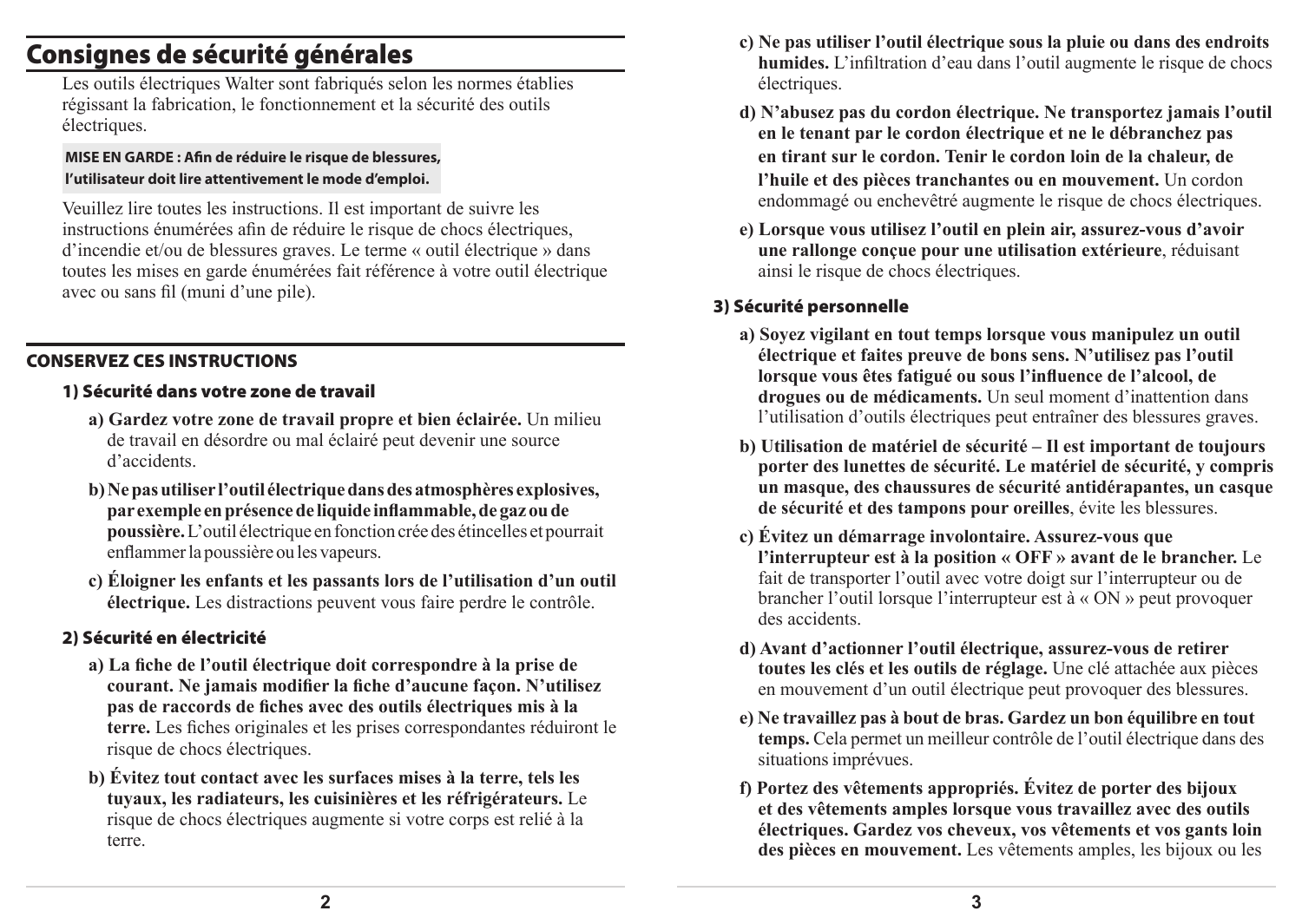cheveux longs peuvent s'entremêler dans les pièces en mouvement.

**g) Si des dispositifs de connexion sont fournis pour l'extraction et la collecte de poussière, assurez-vous de bien les raccorder et de les utiliser correctement.** L'utilisation de ces dispositifs peut réduire les risques engendrés par la poussière.

#### 4) Utilisation et entretien de l'outil

- **a) Ne pas forcer l'outil au-delà de sa capacité. Utilisez l'outil approprié pour l'application requise.** L'utilisation du bon outil, conçu pour l'application désirée, donnera de meilleurs résultats et sera plus sécuritaire.
- **b) Ne pas utiliser l'outil lorsqu'il est impossible de positionner l'interrupteur à « ON » ou à « OFF ».** Tout outil électrique qui ne peut être contrôlé à l'aide de l'interrupteur n'est pas sécuritaire; celui-ci doit être réparé.
- **c) Débranchez la fiche de la source électrique et/ou enlevez la batterie de l'outil avant de faire des ajustements, de changer d'accessoires ou lorsque vous le ranger.** Cette mesure de sécurité prévient le risque d'un démarrage accidentel de l'outil.
- **d) Remisez vos outils électriques hors de la portée des enfants et empêchez quiconque n'est pas familier avec les instructions et le fonctionnement de l'outil de l'utiliser.** Il est dangereux de laisser des outils électriques dans les mains d'utilisateurs inexpérimentés.
- **e) Faites l'entretien des outils électriques. Vérifiez l'alignement, l'état des pièces mobiles, le bris de pièces et toute autre condition qui pourrait influencer le bon fonctionnement de l'outil. Si celuici est endommagé, assurez-vous de le réparer avant de l'utiliser.** Plusieurs accidents sont attribuables au manque d'entretien des outils électriques.
- **f) Gardez les outils de coupe bien affûtés et propres.** Le bon entretien de votre outil de coupe sera moins susceptible de se coincer et plus facile à manœuvrer.
- **g) Utilisez l'outil électrique, les accessoires et forets selon ces instructions et de la façon prévue pour le type particulier d'outil électrique, tenant compte des conditions de travail et du travail à accomplir.** L'utilisation de l'outil électrique pour des applications autre que celles qui lui sont destinées pourrait entraîner un danger.
- 5) Entretien
	- **a) Assurez-vous que l'entretien de votre outil électrique soit effectué par un technicien qualifié qui utilise des pièces de remplacement originales.**

Cela assurera un fonctionnement sécuritaire de l'outil.

#### UTILISATION DE L'OUTIL ÉLECTRIQUE

- **a) Cet outil est destiné à servir de sableuse ou de polisseuse; il est muni d'une brosse d'acier. Veuillez lire les mises en garde, le mode d'emploi, les particularités et les schémas fournis avec cet outil électrique.** Il est important de suivre les instructions énumérées plus bas afin de réduire le risque de chocs électriques, d'incendie et/ou de blessures graves.
- **b) Il n'est pas recommandé d'utiliser cet outil pour meuler, tronçonner ou effectuer des travaux de ce genre.** Les travaux ne convenant pas à l'outil peuvent entraîner un risque de danger et de **blessures**
- **c) Ne pas utiliser les accessoires qui ne sont pas précisément conçus et recommandés par Walter.** Sachez que même si un accessoire peut être raccordé à votre outil électrique, ceci n'assure pas nécessairement sa sécurité d'utilisation.
- **d) La vitesse approuvée de l'accessoire doit correspondre au moins à la vitesse maximale indiquée sur l'outil.** Utiliser l'accessoire à une vitesse supérieure à celle APPROUVÉE peut provoquer le bris et l'éclatement de l'accessoire.
- **e) L'épaisseur et le diamètre extérieur de l'accessoire doivent figurer dans l`indice de capacité de votre outil électrique.** Les accessoires de taille inappropriée ne peuvent être convenablement surveillés ou contrôlés.
- **f) La dimension de l`arbre, de la bride, des tampons de soutien ou de tout accessoire doit s'ajuster adéquatement au mandrin de l'outil électrique.** Les accessoires dont les trous de fixation de l'arbre ne correspondent pas aux pièces de montage de l'outil électrique seront en déséquilibre, présenteront une vibration excessive et pourront entraîner une perte de contrôle.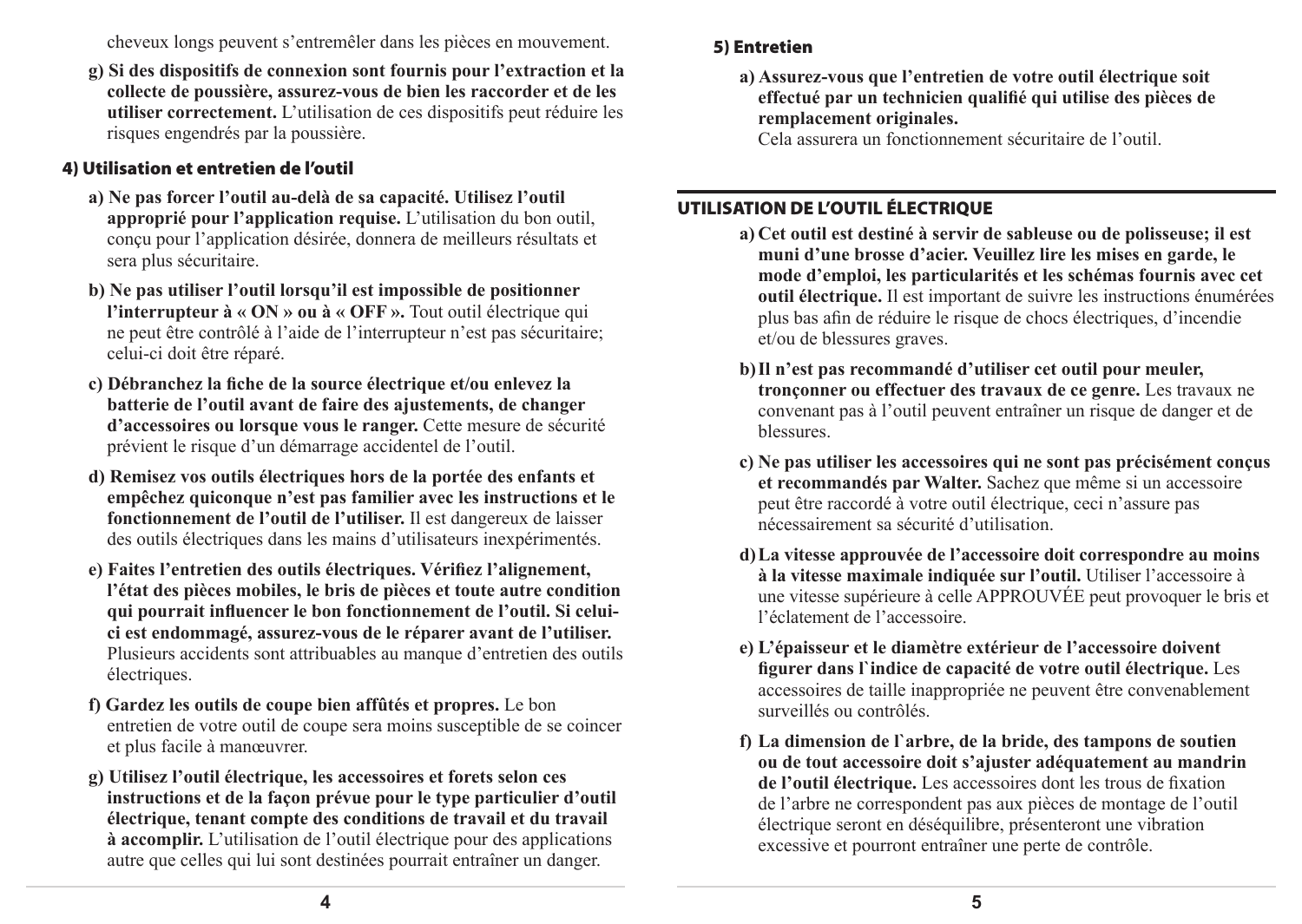- **g) Ne pas utiliser un accessoire endommagé. Avant chaque utilisation, vérifiez l'état des accessoires, notamment les meules abrasives pour repérer les ébréchures et les fissures, les tampons de soutien pour repérer des déchirures ou une usure excessive et les brosses métalliques pour repérer des fils brisés ou endommagés. Si l'outil ou l'accessoire est échappé, vérifier la présence de dommages ou installer un nouvel accessoire. Suite à cette inspection et l'installation du nouvel accessoire, tenez-vous (et les passants) hors de portée du rabot de l'accessoire rotatif et mettez le moteur de l'outil en marche à la position maximale « à vide » pendant une minute.** En général, un accessoire endommagé se brisera durant cette période d'essai.
- **h) Portez un équipement de protection. Selon l'application, utilisez une visière ou des lunettes de sécurité. Utilisez un masque anti-poussière, des protecteurs auditifs, des gants et un tablier d'atelier afin de vous protéger de petites pièces abrasives or fragments.** Les lunettes de sécurité doivent couvrir suffisamment les yeux pour éviter l'infiltration de débris générés par diverses applications de l'outil. Le masque anti-poussières doit pouvoir filtrer les particules générées lors de vos travaux exécutés avec l'outil. Une exposition prolongée au bruit très intense peut entraîner une perte auditive.
- **i) Gardez les passants à une distance sécuritaire de votre zone de travail. Toute personne qui accède à la zone de travail doit porter un équipement de protection.** Des fragments de pièces ou d'accessoire brisé peuvent voler en éclats et causer des blessures audelà de la zone immédiate des travaux.
- **j) Toujours tenir l'outil électrique par la poignée et/ou le boîtier isolés durant les travaux alors que l'accessoire de coupe peut entrer en contact avec son propre cordon d'alimentation ou atteindre des fils électriques dissimulés.** Un accessoire tranchant qui touche un fil électrique pourrait ainsi exposer les parties métalliques, ce qui risque de donner un choc électrique à l'utilisateur.
- **k) Placez le cordon d'alimentation hors de la portée de l'accessoire rotatif.**

Si vous perdrez le contrôle, le cordon peut être coupé ou se détacher et entraîner votre main ou votre bras dans l'accessoire rotatif.

**l) Ne jamais déposer l'outil avant qu'il soit entièrement arrêté.**

L'accessoire rotatif pourrait saisir la surface et ainsi causer la perte de contrôle.

- **m) Ne jamais transporter l'outil lorsqu'il est en marche.** L'accessoire rotatif qui entrerait en contact accidentellement à vos vêtements pourrait causer des blessures.
- **n) Nettoyez régulièrement le dispositif de ventilation de l'outil électrique.** Le ventilateur du moteur laissera de la poussière s'infiltrer dans l'enveloppe. L'accumulation excessive de poussière métallique peut alors causer des risques d'origine électrique.
- **o) Ne pas utiliser l'outil à proximité de matières inflammables.** Des étincelles pourraient enflammer ces matières.
- **p) Ne pas utiliser d'accessoires qui nécessitent un liquide de refroidissement.** Utiliser de l'eau ou d'autres liquides de refroidissement pourrait provoquer l'électrocution ou un choc électrique.

#### Autres directives de sécurité pour toutes les applications

#### **Les rebonds et les mises en garde**

L'effet de rebond est une réaction soudaine provoquée par le coincement ou l'accrochage d'une meule en rotation, du tampon de soutien ou de tout autre accessoire. Le coincement ou l'accrochage cause un freinage rapide qui incite l'outil à se diriger dans la direction opposée de la rotation.

Par exemple, lorsqu'une meule abrasive s'accroche ou se coince dans la pièce, le rebord de la meule qui pénètre la surface du matériel fait remonter ou rebondir la meule. Il est possible que la meule rebondisse vers l'utilisateur ou s'en éloigne, selon la direction du mouvement de la meule au point de coincement. Les meules abrasives peuvent aussi de briser dans ces conditions. Le rebond est le résultat d'une mauvaise utilisation de l'outil électrique et/ou des procédures inappropriées ou du mauvais état de fonctionnement. Cela peut être évité en prenant les bonnes précautions indiquées plus bas.

**a) Tenez l'outil fermement et placez votre corps et votre bras de manière à pouvoir résister aux forces de rebond. Utiliser toujours la poignée auxiliaire, si disponible, afin d'exercer un contrôle maximal du rebond ou de la réaction de couple au démarrage.**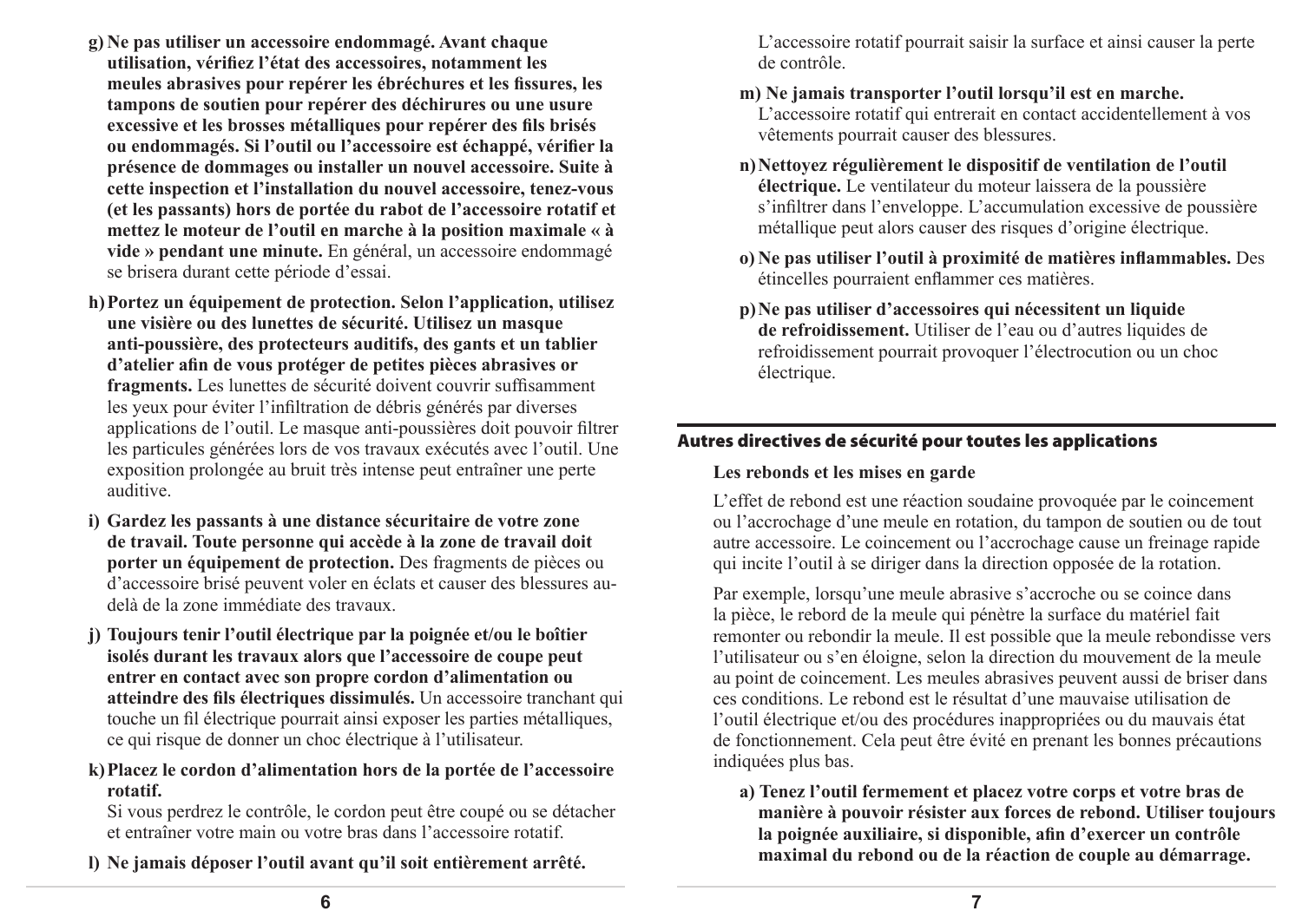L'opérateur peut contrôler les réactions de couple ou les forces du rebond, s'il prend les mesures appropriées.

- **b) Ne placez jamais votre main près de l'accessoire rotatif.** L'accessoire peut rebondir sur votre main.
- **c) Ne placez pas votre corps dans la zone où l'outil électrique se déplacera s'il survient un rebond.** Le rebond propulsera l'outil en direction opposée au mouvement de la meule au point d'accrochage.
- **d) Soyez vigilants lorsque vous travaillez les coins, les bords coupants, etc. Évitez de faire rebondir et d'accrocher l'accessoire.** Les coins, les bords coupants ou le rebond ont tendance à accrocher l'accessoire rotatif et provoquer une perte de contrôle ou un rebond.
- **e) N'attachez pas de lame de sculpture sur bois à chaîne ou de lame de scie à dents.** Ce genre de lames occasionnent souvent un rebond et une perte de contrôle.

#### Mises en garde de sécurité particulières aux travaux de sablage :

**a) N'utilisez pas du papier abrasif trop grand. Respectez les recommandations du fabricant dans votre choix de papier abrasif.** Du papier abrasif trop grand qui dépasse le patin ponceur présente un risque de lacération et peut occasionner l'accrochage et le déchirement du disque ou un effet de rebond.

**Mises** en garde de sécurité particulières aux travaux de polissage :

**a) Ne laissez aucune pièce lâche du couvercle de polissage ou ses cordes de fixation tourner librement. Rentrez ou coupez toute corde de fixation lâche.** Les cordes de fixation lâches et en rotation peuvent s'entremêler à vos doigts ou s'accrocher à la pièce.

## INTRODUCTION

Votre outil électrique WALTER est fabriqué avec précision selon les normes industrielles les plus élevées. Pour un rendement optimal et une plus longue durée de vie, veuillez suivre les directives de mise en marche et d'entretien décrites dans ce manuel.



Cet outil est certifié par la **CSA**.

Cet outil est doublement isolé, il ne doit pas être mis à la terre. Il peut être raccordé sans risque à une prise de courant mise à la terre ou non. Il est fourni avec un câble à deux (2) conducteurs et une fiche polarisée (une lame plus large que l'autre). La fiche entrera dans une seule direction dans une prise de courant polarisée. Si la fiche ne convient pas, faites remplacer la prise par un électricien qualifié. Si une rallonge électrique est nécessaire, vous devez seulement en utiliser une qui est polarisée. Ne changez en aucune façon la fiche.

Afin de maintenir les avantages sécuritaires de la double isolation, le boîtier du moteur ne doit pas être perforé pour y fixer des plaques d'identification. Utilisez plutôt des étiquettes auto-adhésives.

#### VOLTAGE

Avant de brancher l'outil, veuillez vous assurer que le voltage inscrit sur la plaque de l'outil est le même que celui de la source électrique.

L'utilisation de l'outil à un voltage autre que celui spécifié pourrait vous blesser et endommager l'outil.

#### RALLONGE ÉLECTRIQUE

Lorsqu'une rallonge électrique est requise, utilisez un câble ayant un diamètre suffisant pour accommoder les besoins en courant de votre outil. Des rallonges électriques ayant une grosseur de fil insuffisante causent une perte de voltage importante, une perte de puissance et peuvent endommager le moteur. Afin de limiter la perte de voltage à un niveau modéré, veuillez consulter la table suivante.

| Longueur en mètres  |  |  |
|---------------------|--|--|
| Longueur en pieds   |  |  |
| Grosseur de fil AWG |  |  |

**Note: Toutes les rallonges destinées à l'extérieur doivent être approuvées pour usage à l'extérieur.**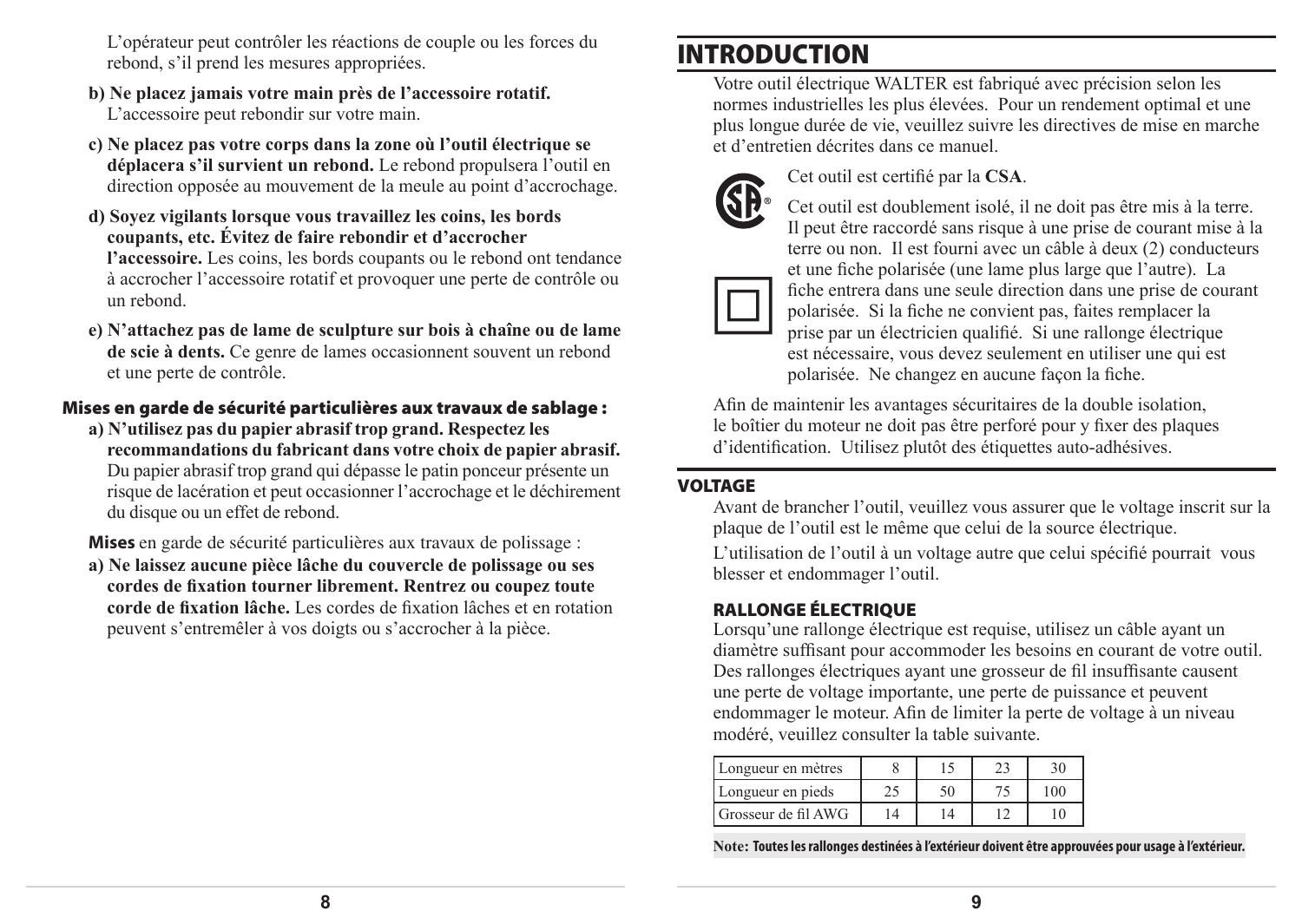#### CARACTÉRISTIQUES TECHNIQUES <u>Chine i Enistre</u>

#### **MODEL 6265 C**

Tension .........................120 V AC; 60 Hz personal injury to the user and damage to the unit. Ampéres .......................12 Vitesse de rotation .......POS.A POS.B POS.C POS.D POS.E POS.F POS.G .....................................2,000 2,800 3,800 4,700 5,400 6,400 7,300 Filet d'arbre .................5/8" -11 NC When an extension cord is required, use one that is sufficient for the power Poidsu ..........................2,66kg - 5lb. 14oz requirement of the tool. Extension cords of inadequate wire size cause a serious  $\text{MODEL}$  6265 C

#### **MODEL 6265 C**

SIDE HANDLE

Tension .........................220 - 240 V AC; 50 - 60 Hz ..................................... Length in meters 8 15 23 30

Ampéres .......................7,2 Length in feet 25 50 75 100

| Vitesse de rotation  POS.A POS.B POS.C POS.D POS.E POS.F POS.G                                                                                                                                                                                                                                                                               |  |  |  |  |
|----------------------------------------------------------------------------------------------------------------------------------------------------------------------------------------------------------------------------------------------------------------------------------------------------------------------------------------------|--|--|--|--|
| $\ldots$ $\ldots$ $\ldots$ $\ldots$ $\ldots$ $\ldots$ $\ldots$ $\ldots$ $\ldots$ $\ldots$ $\ldots$ $\ldots$ $\ldots$ $\ldots$ $\ldots$ $\ldots$ $\ldots$ $\ldots$ $\ldots$ $\ldots$ $\ldots$ $\ldots$ $\ldots$ $\ldots$ $\ldots$ $\ldots$ $\ldots$ $\ldots$ $\ldots$ $\ldots$ $\ldots$ $\ldots$ $\ldots$ $\ldots$ $\ldots$ $\ldots$ $\ldots$ |  |  |  |  |
|                                                                                                                                                                                                                                                                                                                                              |  |  |  |  |
|                                                                                                                                                                                                                                                                                                                                              |  |  |  |  |

## ILLUSTRATION DU MODÈLE MODEL ILLUSTRATION



#### POIGNÉE LATÉRALE

La poignée latérale (1) peut pivotée d'un côté ou de l'autre du boîtier d'engrenage pour un meilleur confort de la main gauche ou droite. Pour des raisons de sécurité et une meilleure maîtrise, la poignée latérale doit toujours être utilisée.

#### DISPOSITIF DE BLOCAGE DE L'ARBRE

drop in voltage, loss of power and possible motor damage. To limit line voltage drop Pour monter ou enlever les meules et les accessoires, débranchez la machine. Enfoncez le bouton de verrouillage (2) et faites tourner l'arbre manuellement jusqu'à ce que le mécanisme de verrouillage soit engagé. En gardant l'arbre en position de verrouillage, utilisez la clé à ergot ou à écrou appropriée à l'accessoire utilisé. Ne jamais enfoncer le bouton de blocage si l'outil est activé

#### INTERRUPTEUR

Pour mettre en marche, poussez la glissière (3) vers l'avant, la verrouillant à la position "ON". Pour arrêter, pressez l'arrière de la glissière en excluant à la position "OFF".

#### SÉLECTEUR DE VITESSES DIALSPEED MC

Choisissez la vitesse requise en faisant tourner le sélecteur de vitesse (4). Les positions A-G équivalent approximativement aux révolutions suivantes par minute:

| 00 | $00\,$<br>$\sim$ | .800<br><u>.</u> | 4<br>$\mathsf{v}\mathsf{v}$ | ,400 | 400<br>$\sqrt{2}$<br>v. | $\sim$ $\sim$ $\sim$ |
|----|------------------|------------------|-----------------------------|------|-------------------------|----------------------|

Vérifiez l'ampérage indiqué sous **INFORMATIONS TECHNIQUES.**

#### RÉGLAGE DIALSPEED MC

Mettez le sélecteur de vitesse (4) à la position D et ajustez-le vers le haut ou vers le bas jusqu'à ce que vous ayez trouvé la vitesse requise pour votre finition de surface.

Un bon réglage de vitesses dépend:

appliquée

**a)** du type de matériel **c)** de la pression de travail

**b**) des accessoires abrasifs utilisés **d**) de la finition de surface requise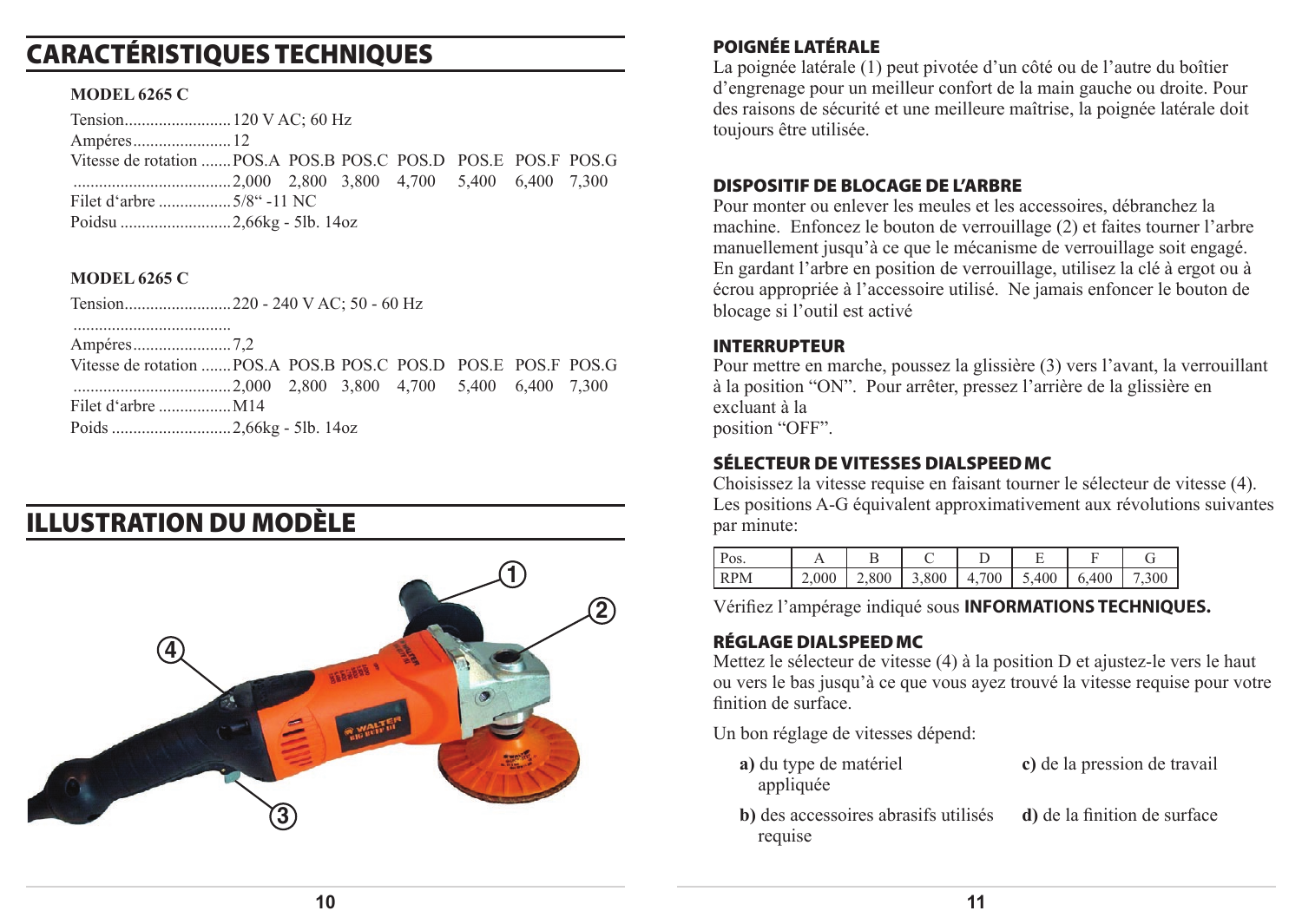#### ÉLECTRONIQUE DYNAMAX MC

Cet outil est muni d'un circuit d'alimentation électronique. La charge du moteur ainsi que l'alimentation en énergie requise sont continuellement contrôlée afin de maintenir une vitesse quasi constante.

Si la machine est soumise à une forte pression durant une période prolongée, par exemple, lorsque l'appareil fonctionne à basse vitesse, la rotation du moteur sera électroniquement diminué afin de protéger le moteur. Plutôt que d'arrêter complètement, le moteur continuera son fonctionnement à une vitesse réduite afin de refroidir ( protection de surcharge thermique). Après un court moment, mettez l'appareil hors tension pour ensuite le redémarrer. Suivant ces étapes, l'appareil peut être utilisé de nouveau à une charge nominale.

Lorsque l'appareil est utilisé pendant de longues périodes, il est tout à fait normal qu'il devienne chaud. La fonction de protection de surcharge thermique, tel que décrit ci-dessus, s'activera automatiquement lorsque nécessaire. À l'usage, l'utilisateur saura reconnaître à quelle vitesse et avec quel pression l'outil performera le mieux pour un fonctionnement continu et sans interruption.

#### FONCTIONNEMENT

Veuillez bien lire et suivre les **"DIRECTIVES DE SÉCURITÉ''** décrites au début de ce manuel.

Utilisez uniquement les accessoires **WALTER** avec un diamètre maximal de 6" et une vitesse d'opération maximale d'au moins 8,800 RPM.

L'utilisation d'accessoires autres que ceux recommandés peut être dangereuse. Vérifiez l'état des accessoires avant l'utilisation. Ne les utilisez pas s'ils sont endommagés ou défectueux.

Pour une performance et une efficacité optimales, maintenez une pression uniforme et constante. Évitez de trop forcer. Utilisez toujours des lunettes de protection.

## ABRASIFS HAUTE PRODUCTIVITÉ

**TAMPONS DE SOUTIEN<br>
Concept breveté avec pivot de centrage** Idéal pour travailler sur les Concept breveté avec pivot de centrage surfaces

exclusif qui garantit un montage centré courbées. Le tampon intermédiaire

des disques en tout temps, pour une aidera l'utilisateur à obtenir un fini

performance sans vibrations. de haute qualité.

| Dia.  | M14x2.0                      | $5/8$ " -11  | 41/2" | 07-Q 049 |
|-------|------------------------------|--------------|-------|----------|
| 4"    | 07-Q 042                     | $07-O$ 044   | 6"    | 07-Q 064 |
| 41/2" | $07-Q$ 047 07-Q 049          |              | 7"    | 07-Q 074 |
| 5"    | $\overline{\phantom{a}}$     | 07-0054      |       |          |
| $6$ " | $07-Q$ 062                   | $07 - 0.064$ |       |          |
| 7"    | $\qquad \qquad \blacksquare$ | 07-Q074      |       |          |
|       |                              |              |       |          |

| 41/2" | $07 - 0.049$ |
|-------|--------------|
| 6"    | $07-0.064$   |
| 7"    | $07 - O$ 074 |

#### DISQUES À FEUILLETS ABRASIFS

| - Rectification des soudures        | 41/2"    |             | 6"       |              |
|-------------------------------------|----------|-------------|----------|--------------|
| - Finition des soudures             | Grain 40 | $07 - 0454$ | Grain 40 | $07 - O$ 604 |
| - Ébavurage des imperfections       | Grain 60 | $07 - 0456$ | Grain 60 | $07 - 0606$  |
| - Arrondissage des arêtes           | Grain 80 | $07 - 0458$ | Grain 80 | $07 - 0608$  |
| - Enlèvement des écaillures légères | Grain120 | $07 - 0462$ | Grain120 | 07-Q 612     |
|                                     |          |             |          |              |

- Enlèvement de la corrosion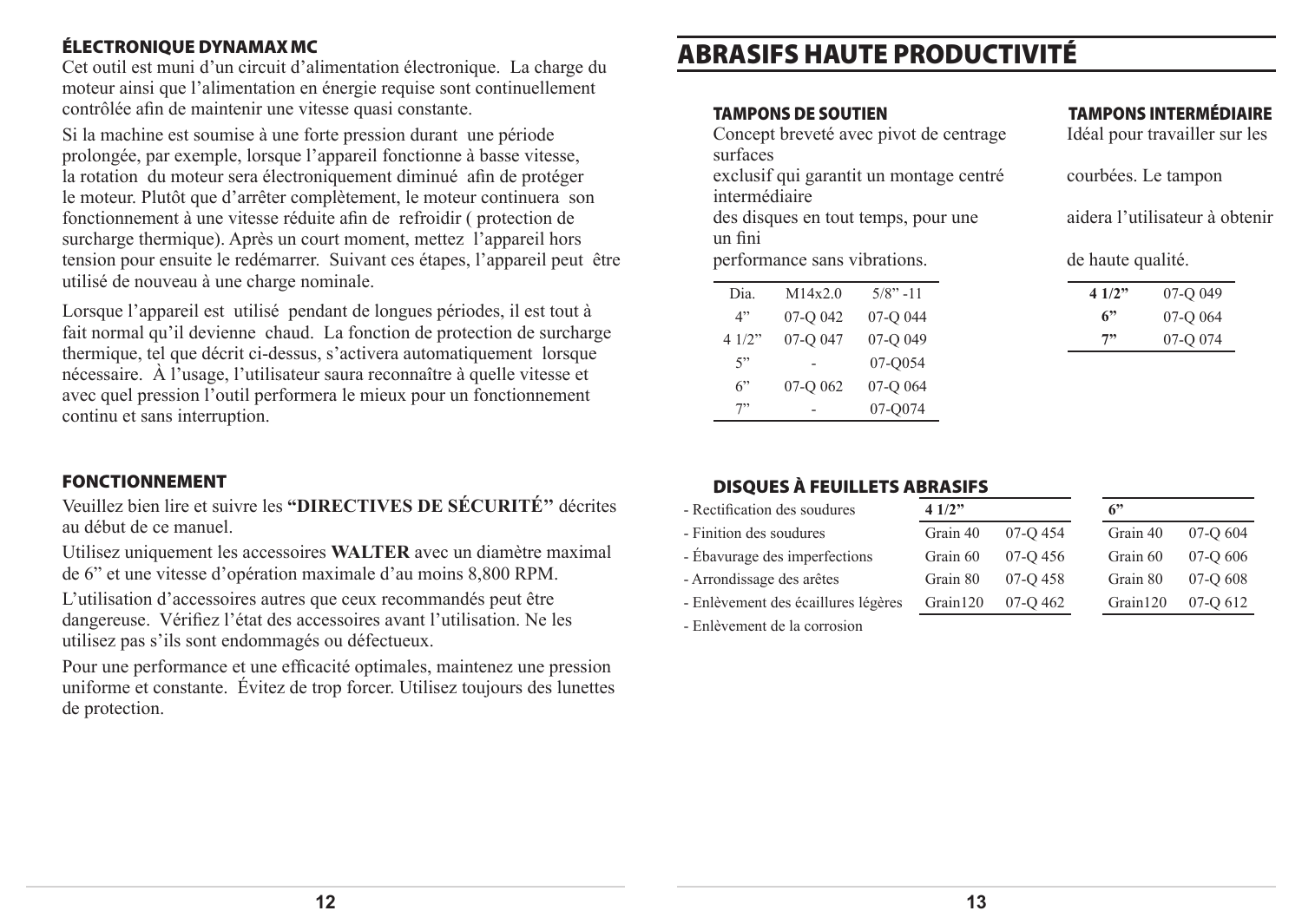#### BLENDEX

#### **Disques de conditionnement de surfaces**

| - Rectification des traces de meulage | 41/2"            |              | 5"               |              |
|---------------------------------------|------------------|--------------|------------------|--------------|
| - Nettoyage et ébavurage              | Grossier beige   | 07-R 452     | Grossier         | $07 - R$ 452 |
|                                       |                  |              | beige            |              |
| - Enlèvement de la rouille            | Medium           |              | Medium           | $07 - R$ 452 |
| - Décapage de la peinture             | maroon           | 07-R 453     | maroon           | $07 - R$ 452 |
|                                       | Fine <i>blue</i> | $07 - R$ 454 |                  |              |
| - Masquage des imperfections          |                  |              |                  |              |
| - Production de finis texturés        | 6"               |              | 7"               |              |
|                                       | Coarse tan       | $07 - R$ 602 | Coarse tan       | 07-R 702     |
|                                       | Medium           |              | Medium           |              |
|                                       | maroon           | $07 - R$ 603 | maroon           | 07-R 703     |
|                                       | Fine <i>blue</i> | $07 - R$ 604 | Fine <i>blue</i> | $07 - R$ 704 |
|                                       |                  |              |                  |              |

#### POLISHING DISCS

| -Upgrade $#4$ finish          | 41/2" | Felt Disc                   | 07-T 450 |
|-------------------------------|-------|-----------------------------|----------|
| -Produce food grade finish    | 6"    | Felt Disc                   | 07-T 600 |
| -Reflective surface finishing | 7"    | <b>Felt Disc</b>            | 07-T 700 |
| -Restore mill-buffed finishes | 41/2" | High Polish Disc $07-T$ 454 |          |
| -Polish to a mirror finish    | 6"    | High Polish Disc $07-T$ 604 |          |
|                               | 7"    | High Polish Disc 07-T 704   |          |

 $Blue =$  White polishing Paste

No Animal fat 07-T 901 approx. 600 g Content Blue Mirror Finishing Paste 07-T 905 approx. 650 g

#### FX MC

#### **Disques de Nettoyage de Surface**

- Nettoie sans creuser la surface
- Décape la peinture
- Enlève la rouille et les écailles de fer
- Enlève les étiquettes adhésives

**4 ½"** 07-X 845 Utilisez seulement avec tampon de soutien 4"

**6"** 07-X 860 Utilisez seulement avec tampon de soutien 4 ½

\* \* Peut remplacer les brosses métalliques RPM max. : 4,500

\* Structure à mailles ouvertes qui résiste à l'encrassement. RPM optimale : 2,000 to 3,000

#### QUICK-STEP MC

#### **Trousse de départ**

La réponse à tous vos besoins de finition de métal, de la rectification des soudures jusqu'au fini miroir #8.

**INCLUT:** 1 tampon de soutien, 1 disque à feuillets (grain 120), 9 disques Blendex (1 extra grossier, 2 grossier, 3 moyen, 2 fin, 1 super fin), 1 disque feutré, 1 disque de polissage, 1 mini-pâte blanche et 1 mini-pâte bleue.

| 4 $\frac{1}{2}$ M14x 2.0       | 07-Q952    |
|--------------------------------|------------|
| $4\frac{1}{2}$ , $5/8$ , $-11$ | $07-Q$ 953 |

#### DIRECTIVES DE MONTAGE

- **QUICK-STEP** de **WALTER** est un système breveté conçu spécialement pour la finition des surfaces pour utilisation sur des meuleuses / sableuses angulaires portatives.
- Utiliser seulement les disques **QUICK-STEP** de **WALTER** sur les tampons de soutien **QUICK-STEP** pour assurer la sécurité et obtenir de meilleurs résultats.
- Pour fixer le disque au tampon, centrer le disque au-dessus du pivot de centrage. Appliquer une pression sur la partie centrale du disque en s'assurant que le trou de centrage est bien enfoncé autour du pivot de centrage.

-Avant de commencer, effectuer une légère torsion du disque contre le tampon afin d'augmenter adhérence initiale.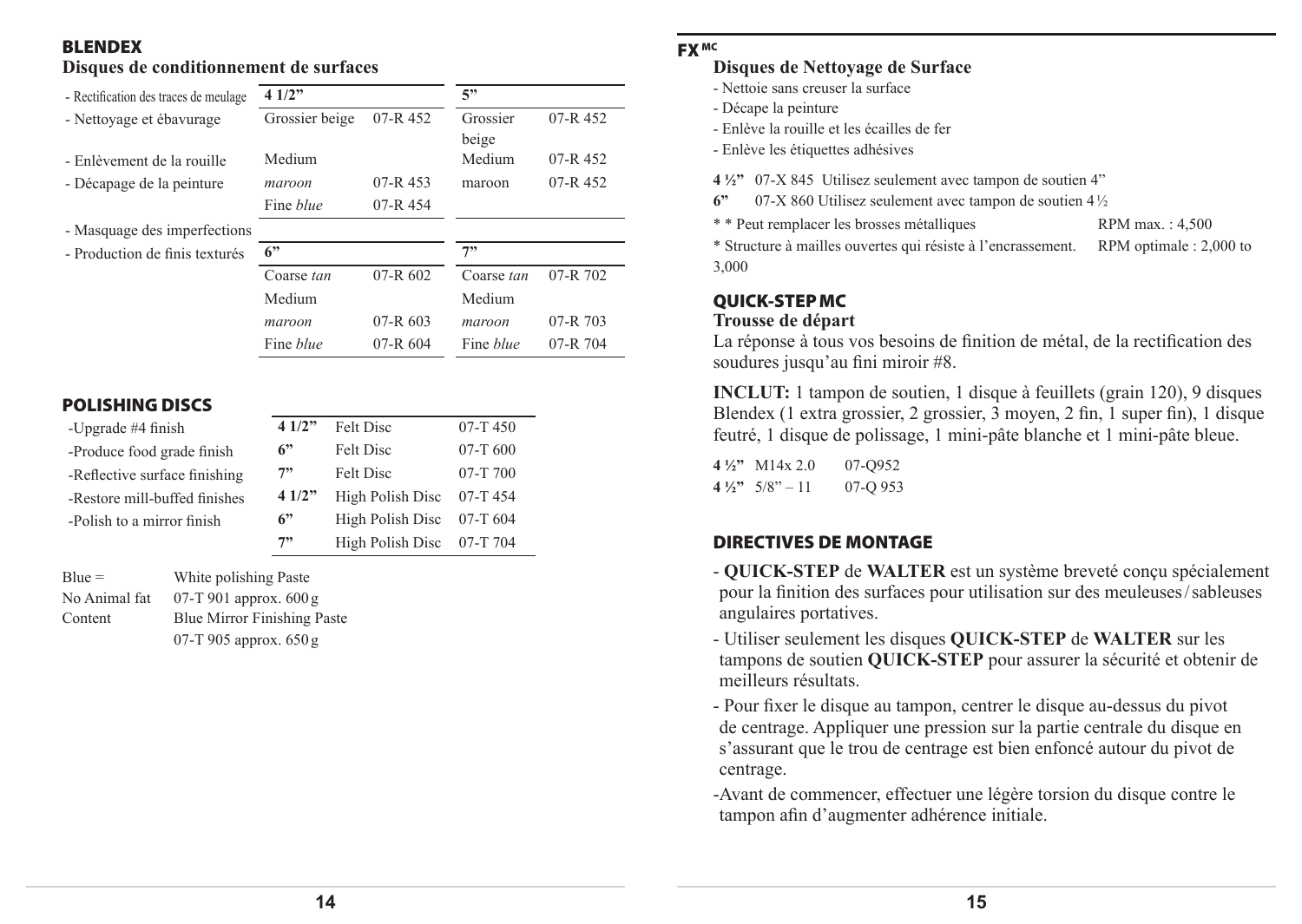#### DIRECTIVES DE SÉCURITÉ

- Ne pas excéder la vitesse maximale indiquée sur le disque (Max RPM).
- Porter une protection pour les yeux, le visage et le corps.
- Utiliser dans des endroits bien aérés.
- Garder la surface de contact du tampon de soutien propre.
- Pour de meilleurs résultats, garder un angle de travail de 2° à 5° avec la pièce de travail.
- Entreposer les disques à feuillets QUICK-STEP dans un endroit avec un taux d'humidité de 50% à 21° C (70° F).

#### BALAIS DE CARBONE

Quand les brosses de carbone sont usées à la marque de référence blanche, elles doivent être remplacées.

Utilisez seulement les brosses de carbone originales WALTER. Ces brosses sont spécialement conçues pour cet outil. Elles maintiendront la norme de rendement élevé et assureront une durée de vie maximale du moteur.

#### **Vérifiez ou remplacez les brosses de carbone comme suit:**

1. Débranchez l'outil de la prise électrique.

2. Enlevez le couvercle du boîtier du moteur.

3. Les brosses de carbone peuvent être enlevées de leurs supports après soulevé le ressort et détaché le connecteur.

4. Remplacez les brosses si nécessaire. Toujours remplacer les brosses en paire.

5. Vérifiez que les nouvelles brosses bougent librement dans leurs supports. Pour s'assurer que les brosses sont bien en lace après l'installation, utilisez l'outil électrique en appliquant une lourde charge pour au moins 30 minutes.

Quand les brosses doivent être remplacées, il est recommandé que l'outil soit envoyé à un centre de service autorisé WALTER. À part le changement de brosses, votre outil sera nettoyé, inspecté et lubrifié si nécessaire .

#### ENTRETIEN PRÉVENTIF

Votre outil WALTER doit être convenablement entretenu afin de maintenir une performance optimale.

Utilisez de l'air comprimé à basse pression pour dégager la poussière du moteur à travers les trous d'aération.

Après usage, enlevez la poussière ainsi que les dépôts de toutes les autres matières se trouvant sur la partie extérieure de l'outil. Essuyez le câble afin de prévenir la détérioration due à l'huile et la graisse et vérifiez le câble et la fiche afin de vous assurer qu'ils sont en bon état.

**Note: Les fils électriques endommagés doivent être remplacés. Veuillez vous référer à la liste des pièces de rechange pour le numéro de commande.**

## POLITIQUE DE GARANTIE

Tous les outils électriques et accessoires **WALTER** sont vérifiés et inspectés avant chaque expédition et sont garantis exempts de toute défectuosité de matériel ou de fabrication. Si un appareil fait défaut dans la première année suivant l'achat initial, il doit être retourné port payé avec preuve d'achat au Centre de Service Autorisé Walter le plus près. Si une vérification révèle une défectuosité de matériel ou de fabrication, **WALTER** le réparera (ou selon notre décision, l'échangera) sans frais. Cette garantie ne s'applique pas si un entretien normal est requis, que des réparations ou des remplacements ont été tentés par d'autres techniciens que ceux autorisés par **WALTER**, et ne couvre pas les dommages causés par les accidents, les modifications, l'utilisation d'accessoires inadéquats, l'abus ou la mauvaise utilisation, ce qui inclus faire fonctionner l'outil au-dessus de sa capacité, ainsi que l'utilisation après avoir endommagé partiellement l'outil. Aucune autre garantie, tant écrite que verbale, n'est autorisée.

Walter ne sera, en aucun cas, tenu responsable pour tout dommage indirect, incident ou conséquent à la vente du produit. Ce désistement s'applique durant et après l'échéance de cette garantie.

Cette garantie vous confère des droits spécifiques. Les conditions contenues dans cette garantie ne visent pas à limiter, modifier, retirer, nier ou exclure toute garantie établie par les législations provinciales ou fédérales. Dans la mesure prescrite, les dispositions de toutes lois provinciales ou fédérales ont priorité sur les conditions de la présente garantie.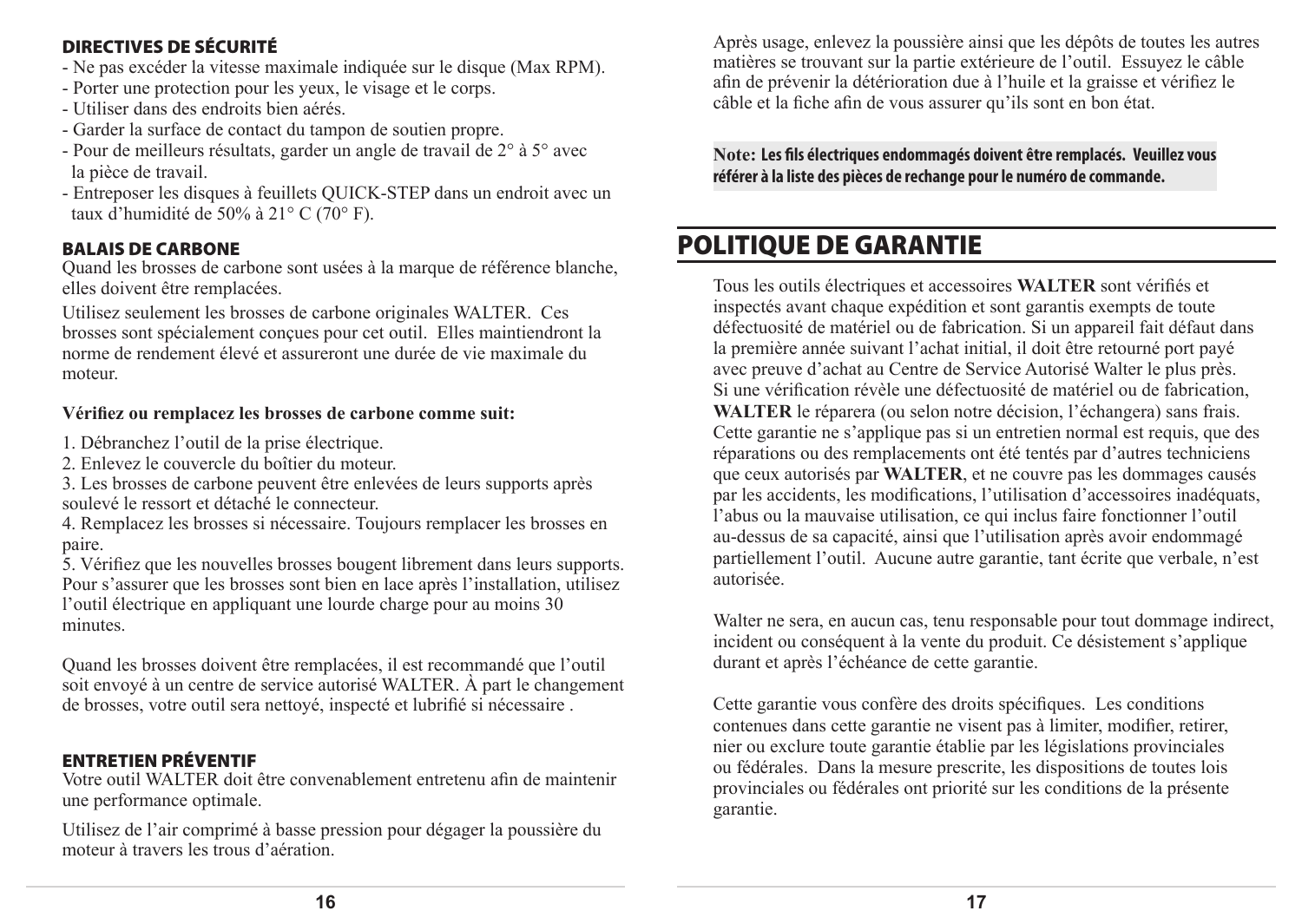## VENTES ET SERVICE WALTER

#### **CANADA**

| <b>MONTREAL:</b> | 5977 Trans Canada Highway<br>Pointe-Claire QC H9R 1C1 | Tel.: (514) 630-2801<br>Fax: (514) 630-2825 |
|------------------|-------------------------------------------------------|---------------------------------------------|
| TORONTO:         | 151 Superior Blvd., Unit 12<br>Mississauga ON L5T 2L1 | Tel.: (905) 795-8555<br>Fax: (905) 795-8558 |
| VANCOUVER:       | 1-1595 Cliveden Avenue<br>Delta BC V3M 6M2            | Tel.: (604) 540-4777<br>Fax: (604) 540-4778 |

#### **U.S.A.**

- WINDSOR: J. Walter Inc. 810 Day Hill Road Windsor CT 06095-1704
- Tel: (860) 298 1100 Fax: (860) 274 4435

#### **BRAZIL**

SAO PAULO Walter Indústria e Comércio Ltda. Tel.: (5511) 3783.9500 Rua Marco Gianini, 426 Butantã, São Paulo, SP CEP: 05550-000

Fax: (5511) 3783.9501

#### **ARGENTINA**

BUENOS AIRES Walter S.A. Dardo Rocha 1032/34 B1754FCD) San Justo Tel.: (54-11)4441-1889/1648 Fax: (54-11)4441-0258

#### **MEXICO**

- JALISCO Walter
	- Boulevard La Carreta No. 835 PARQUE INDUSTRIAL BELENES NORTE CP 45145 Zapopan

Tel.: (52) 33 11 99 15 15 Fax: (52) 01 800 087 51 19

Au Canada, pour communiquer avec le centre de service autorisé Walter le plus près de chez vous, appelez SANS FRAIS au **1-888-JWALTER** (1-888-592-5837) ou consultez notre site internet: **www.walter.com**

## **BIG BUFF III SISTEMA CIRCULAR DE TERMINACION BIG BUFF III (Modelo 6265 C) (Model 6265 C)**





# l publ  $\boldsymbol{\mathsf{S}}$ PAZ OPAÑOL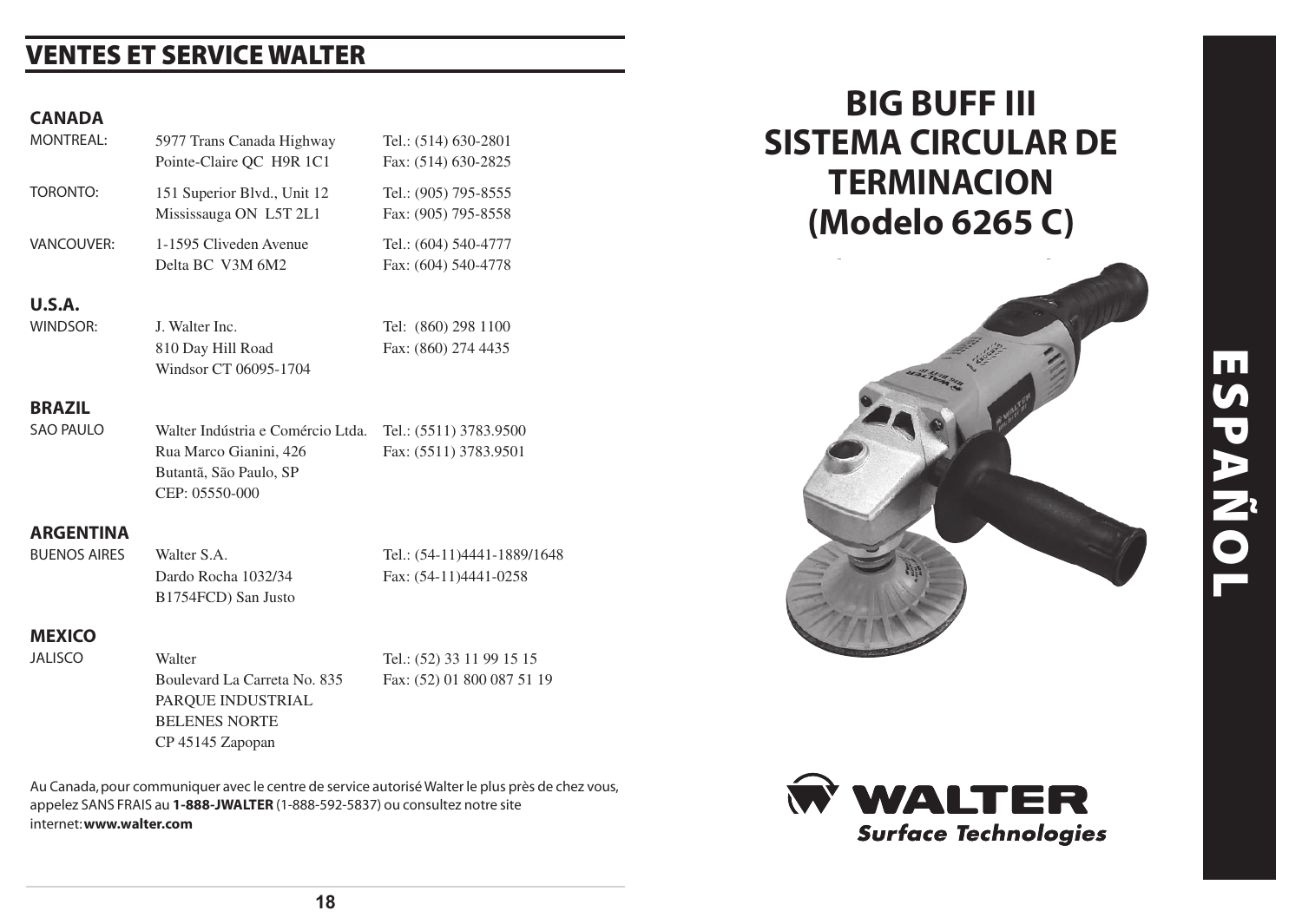### *Gracias por comprar* **BIG BUFF III SISTEMA CIRCULAR DE TERMINACION (Modelo 6265 C)**

Este manual de instrucciones ha sido diseñado para ofrecerle toda la información sobre el funcionamiento de la máquina **BIF BUFF III.**

Para garantizar el funcionamiento perfecto de su Sistema de acabado lineal, lea atentamente estas instrucciones antes de utilizar la herramienta. Familiarícese con el funcionamiento de esta herramienta, sus características particulares, aplicaciones y limitaciones. También encontrará consejos útiles en materia de seguridad y mantenimiento.

| <b>TÍTULOS</b> | PAG. |
|----------------|------|
|                |      |
|                |      |
|                |      |
|                |      |
|                |      |
|                |      |
|                |      |
|                |      |
|                |      |
|                |      |
|                |      |
|                |      |
|                |      |
|                |      |
|                |      |
|                |      |
|                |      |
|                |      |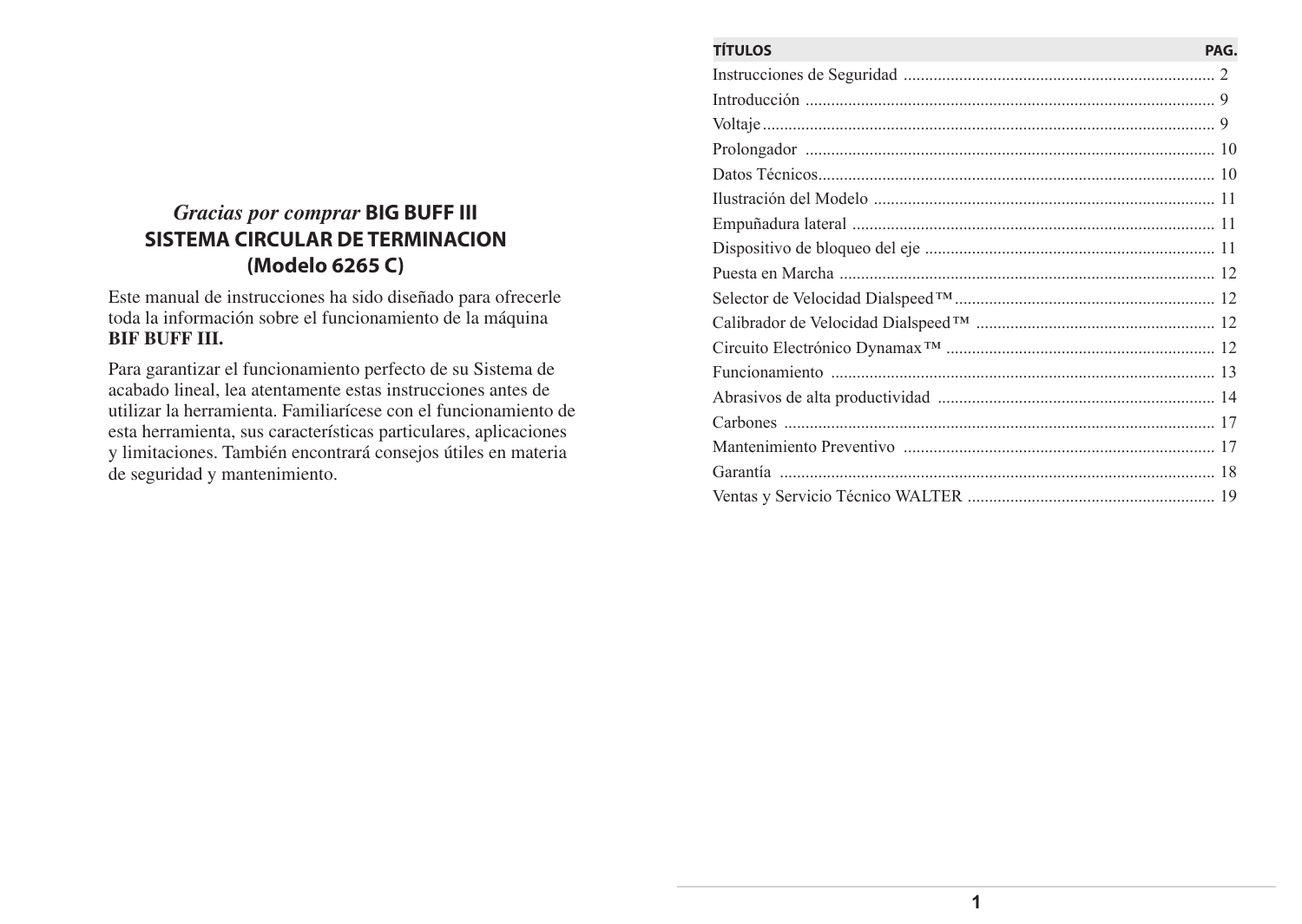## INSTRUCCIONES DE SEGURIDAD GENERALES

Todas las herramientas eléctricas WALTER son fabricadas bajo normas que rigen la manufactura, rendimiento y seguridad de este tipo de herramienta.

#### **ADVERTENCIA – Para reducir el riesgo de lesiones, el usuario debe leer el manual de instrucciones.**

Lea todas las instrucciones. El no seguir todas las instrucciones que figuran a continuación puede dar lugar a una descarga eléctrica, incendio y/o serios daños.

El término "herramienta eléctrica" en todas las advertencias que figuran a continuación se refieren a las herramientas eléctricas que se alimentan de la red eléctrica (cable) o las que funcionan con batería (sin cable).

#### CONSERVE ESTAS INSTRUCCIONES

#### 1) Seguridad del área de trabajo

- **a) Mantenga el área de trabajo limpia y bien iluminada.** Las áreas oscuras invitan a los accidentes.
- **b)** No utilice herramientas eléctricas en atmósferas explosivas, **como en presencia de líquidos inflamables, gases o polvo.** Las herramientas eléctricas producen chispas que pueden encender polvo o humos.
- **c) Mantenga a los niños o transeuntes a distancia de la herramienta eléctrica mientras esté funcionando.** Las distracciones pueden causar la pérdida del control.

#### 2) Seguridad eléctrica

- **a) La potencia de la herramienta eléctrica debe coincidir con la potencia del toma corriente. Nunca modifique el enchufe de ninguna manera. No utilice ningún adaptador para enchufar la herramienta a tierra.** Los enchufes no modificados y la correspondiente de salidas de electricidad reducirán la probabilidad de descarga eléctrica.
- **b) Evite el contacto con cualquier cuerpo a tierra o superficies a tierra como tuberías radiadores o refrigeradores.** Hay incremento de riesgo de descarga eléctrica si su cuerpo está a tierra.
- **c) No exponga las herramientas eléctricas a la lluvia o humedad.** El agua que ingresa a una herramienta eléctrica incrementa el riesgo de descarga eléctrica.
- **d) No abuse del cable. Nunca utilice el cable para transportar la herramienta eléctrica, tirando o desconectando la herramienta eléctrica. Mantenga el cable lejos del calor, aceite, bordes afilados o piezas móviles.**

Cables enredados o dañados aumentan el riesgo de descarga eléctrica.

**e) Cuando utilice una herramienta eléctrica al aire libre**, utilice un cable de extensión adecuado para uso al exterior. La utilización de un cable de extensión adecuado para uso al exterior reduce los riesgos de descarga eléctrica.

#### 3) Seguridad Personal

- **a) Manténgase alerta, vea lo que está haciendo y utilice el sentido común cuando opere una herramienta eléctrica. No utilice la herramienta mientras esté cansado o bajo influencia de drogas, alcohol o medicación**. Un momento de falta de atención durante el manejo de herramientas eléctricas puede resultar en serios daños personales.
- **b) Utilice equipo de seguridad. Siempre utilice protección ocular.** Equipo de seguridad como máscara para polvo, calzado de seguridad anti deslizante, cazco, o protección auditiva adecuada, utilizados en las condiciones apropiadas para reducir riesgos personales.
- **c) Evite el encendido accidental. Asegúrese que el interruptor esté en posición de apagado.** Transportar las herramientas eléctricas con el dedo en el interruptor o conectar las herramientas eléctricas que tienen el interruptor encendido invita a accidentes.
- **d) Retire cualquier llave de ajuste antes de encender la herramienta eléctrica.** Una llave que se deje en la máquina cuando se encienda puede causar serias lesiones personales.
- **e) Mantenga los pies en equilibrio y buen balance todo el tiempo.** Esto permite un mejor control de la herramienta eléctrica en situaciones inesperadas.
- **f) Vístase adecuadamente. No utilice ropa suelta o joyas. Mantenga su cabeza, ropa y guantes lejos de las partes móviles.** Ropa suelta,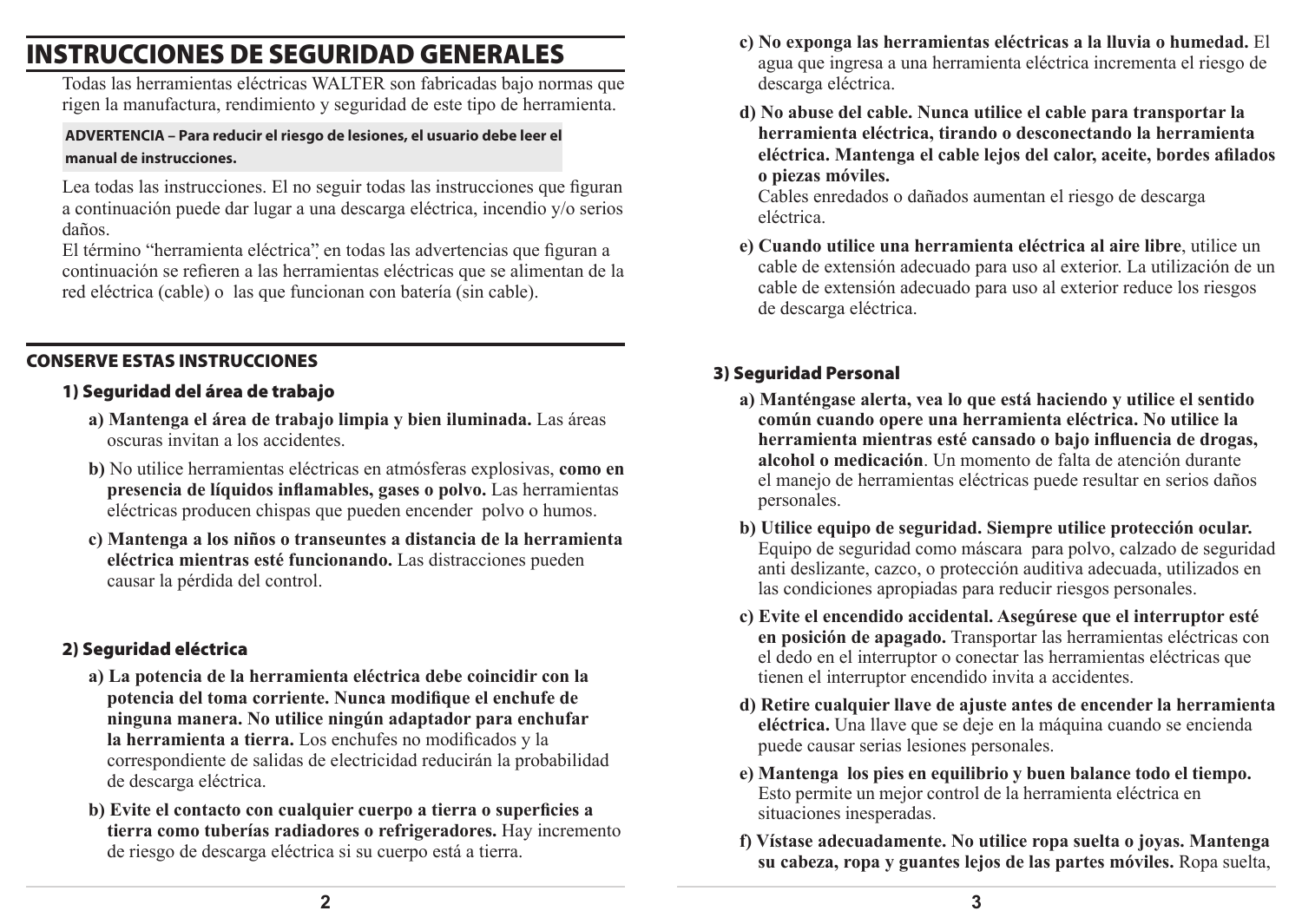joyas o el cabello largo pueden ser atrapados en las partes móviles.

**g)** Si **se proporcionan dispositivos para la conexión de equipo de extracción de polvo y recolección de desperdicios, asegúrese que estén conectados entre sí y se utilicen en forma adecuada.** El uso de estos dispositivos puede reducir el polvo y los riesgos relacionados con él.

#### 4) Utilización y cuidado de la herramienta eléctrica

- **a) No fuerce la herramienta eléctrica. Utilice la herramienta eléctrica correcta para su aplicación.** La herramienta eléctrica correcta hará el trabajo mejor y más seguro para lo que fue diseñada.
- **b) No utilice la herramienta eléctrica si el interruptor no se puede encender y apagar.** Cualquier herramienta eléctrica que no puede controlarse con el interruptor es peligrosa y debe ser reparada.
- **c) Desconecte el enchufe y/o la batería de la herramienta eléctrica antes de realizar cualquier ajuste, cambiar accesorios o almacenar la herramienta eléctrica.** Tales medidas preventivas de seguridad reducen el riesgo de encender la herramienta eléctrica accidentalmente.
- **d) Coloque la herramienta eléctrica fuera del alcance de los niños y no permitir que las personas no familiarizadas con ella la operen.** Las herramientas eléctricas son peligrosas en manos de usuarios sin información.
- **e) Mantener las herramientas eléctricas. Cheque la desalineación o la rotura de las piezas, y cualquier otra condición que pueda afectar la operación de la herramienta eléctrica. Si está dañada, tiene que ser reparada antes de su uso.** Muchos accidentes son causados por el deficiente mantenimiento de la herramienta eléctrica.
- **f) Mantenga las herramientas de corte afiladas y limpias.** El mantenimiento adecuado de las herramientas de corte con los bordes de corte afilados son más fácil de controlar.
- **g) Utilice la herramienta eléctrica, los accesorios, etc., en conformidad con las instrucciones y en la forma prevista para el tipo de herramienta eléctrica particular, teniendo en cuenta las condiciones de trabajo y el trabajo a realizar.** El uso de la herramienta eléctrica para operaciones diferentes a las destinadas podría dar lugar a una situación peligrosa.
- **5) Servicio Técnico**
	- **a) Haga que su herramienta eléctrica sea reparada por una persona calificada utilizando solamente piezas originales.** De este modo se garantizará que la seguridad de la herramienta eléctrica se mantenga.

### FUNCIONAMIENTO DE ESTA HERRAMIENTA ELÉCTRICA

- **a) Esta herramienta eléctrica está destinada a funcionar como una máquina lijadora, cepilladora, o pulidora. Lea todas las advertencias de seguridad, instrucciones, ilustraciones y especificaciones proporcionadas con esta herramienta eléctrica.** El no seguir todas las instrucciones que figuran a continuación puede dar lugar a una descarga eléctrica, incendio y / o lesiones graves.
- **b) Operaciones tales como desbaste o corte con la máquina apagada no se recomiendan para ser llevadas a cabo por esta herramienta eléctrica.** Operaciones para las que la herramienta eléctrica no fue diseñada pueden crear un peligro y causar lesiones personales.
- **c) No utilice accesorios que no estén específicamente diseñados y recomendados por Walter.** Solo porque el accesorio pueda ser colocado en su herramienta eléctrica, no asegura una operación segura.
- **d) La velocidad nominal del accesorio debe ser al menos igual a la velocidad máxima marcada en la herramienta eléctrica.** Accesorios trabajados con más RPM que su velocidad nominal pueden romperse y volar fuera de la máquina.
- **e) El diámetro exterior y el grosor de su accesorio debe estar dentro de la capacidad de clasificación de su herramienta eléctrica.** El tamaño incorrecto de los accesorios no pueden ser adecuadamente controlados o vigilados.
- **f) El diámetro exterior del disco, las bridas, o cualquier otro accesorio debe encajar adecuadamente en el eje de la herramienta eléctrica.** Accesorios con agujeros que no coinciden con el del montaje de la herramienta eléctrica hacen que se pierda el balance, que vibre excesivamente y puede causar la pérdida de control.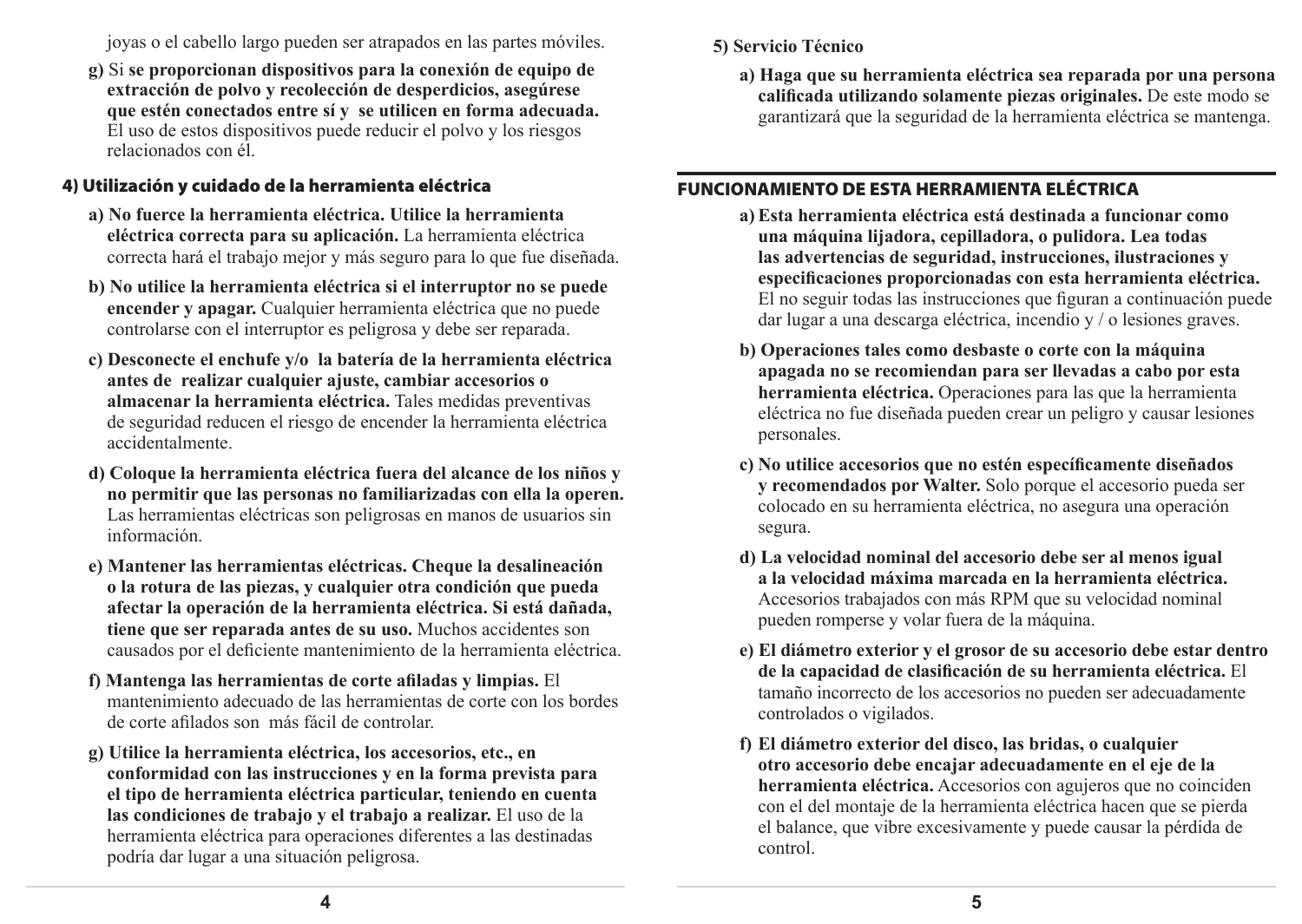- **g) No se debe usar un accesorio dañado. Antes de cada uso, inspeccionar los accesorios como discos abrasivos con grietas, almohadillas con grietas, rotura o desgaste excesivo, cepillo de alambre con alambres sueltos. Si el poder de la herramienta o accesorio, ha disminuido, inspeccionar los daños o instalar un accesorio en buen estado. Después de la inspección y la instalación de un accesorio, colóquese lejos del plano de rotación de accesorios y ejecutar la herramienta eléctrica a máxima velocidad sin carga durante un minuto.** Accesorios dañados normalmente se resquebrajan durante este tiempo de prueba.
- **h) Dependiendo de la aplicación, use protector facial, o gafas de seguridad. En su caso, llevar máscara de polvo, protectores auditivos, guantes y delantal de taller capaz de detener los pequeños abrasivos o fragmentos de la pieza de trabajo.** La protección ocular debe ser capaz de detener los desechos generados por diversas operaciones. La máscara de polvo o respirador debe ser capaz de filtrar partículas generadas por su funcionamiento. La exposición prolongada a ruidos de alta intensidad puede causar pérdida de audición.
- **i) Mantenga los transeúntes a una distancia segura fuera de la zona de trabajo.** Toda persona que entre en el área de trabajo debe usar equipo de protección personal. Fragmentos de pieza de trabajo o de una fractura de accesorio pueden volar lejos y causar un perjuicio inmediato en la zona de operaciones.
- **j) Mantenga herramienta eléctrica en aislamiento al realizar una operación donde el accesorio de corte; puede ponerse en contacto con cables ocultos o su propio cable.** Cortar en contacto con un accesorio "con tensión" pueden hacer que las partes metálicas expuestas de la herramienta eléctrica causen choque al operador.
- **k) Posición clara del cable de la hiladura del accesorio.** Si pierde el control, el cable puede ser cortado y su mano o brazo puede ser llevado en el hilado del accesorio.
- **l) Nunca colocar las herramientas eléctricas hacia abajo hasta que el accesorio ha parado completamente.** El hilado del accesorio puede enganchar la superficie y poner la herramienta eléctrica fuera de su control.
- **m) No ejecute la herramienta eléctrica a su lado.** Contacto accidental

con el filo del accesorio podría enganchar su ropa, arrojando el accesorio en su cuerpo.

- **n) Limpiar regularmente la ventilación de la herramienta eléctrica.** El motor del ventilador acumula polvo en el interior, y la acumulación excesiva de polvo de metal puede causar riesgos eléctricos.
- **o) No haga funcionar la herramienta eléctrica cerca de materiales inflamables.** Una chispa podría causar la ignición de estos materiales.
- **p) No utilice accesorios que requieren líquidos refrigerantes.** Utilizar el agua u otros líquidos refrigerantes puede dar lugar a electrocución o choque.

#### Instrucciones de seguridad para todas las operaciones

#### **Saturación y Advertencias relacionadas**

La saturación es una reacción súbita a una apretada rotación del disco, almohadilla, pincel o cualquier otro accesorio. Pellizcos o enganches causan rápido estancamiento de la rotación de accesorios que a su vez hace que el poder incontrolado del instrumento sea obligado a dirigirse en la dirección opuesta de la rotación del accesorio.

Por ejemplo, si un disco abrasivo es apretado por la pieza de trabajo, el borde del disco que está entrando en el punto de trabajo puede acuñar en la superficie del material y causar la salida del disco. El disco puede saltar hacia o lejos del operador, dependiendo de la dirección del disco en el punto de pellizco. Los discos abrasivos también se pueden romper en estas condiciones. Soltar hacia atrás es el resultado del mal uso de la herramienta eléctrica y / o incorrectos procedimientos operativos y condiciones que pueden evitarse tomando las precauciones adecuadas, tal como figura a continuación.

**a) Mantener un agarre firme sobre la herramienta eléctrica y la posición de su cuerpo y el brazo que le permite resistir las fuerzas de arrojar hacia atrás.** Siempre use la manija auxiliar, que se proporciona, para un máximo control o el par de reacción durante la puesta en marcha. El operador puede controlar esto, si se adoptan medidas preventivas.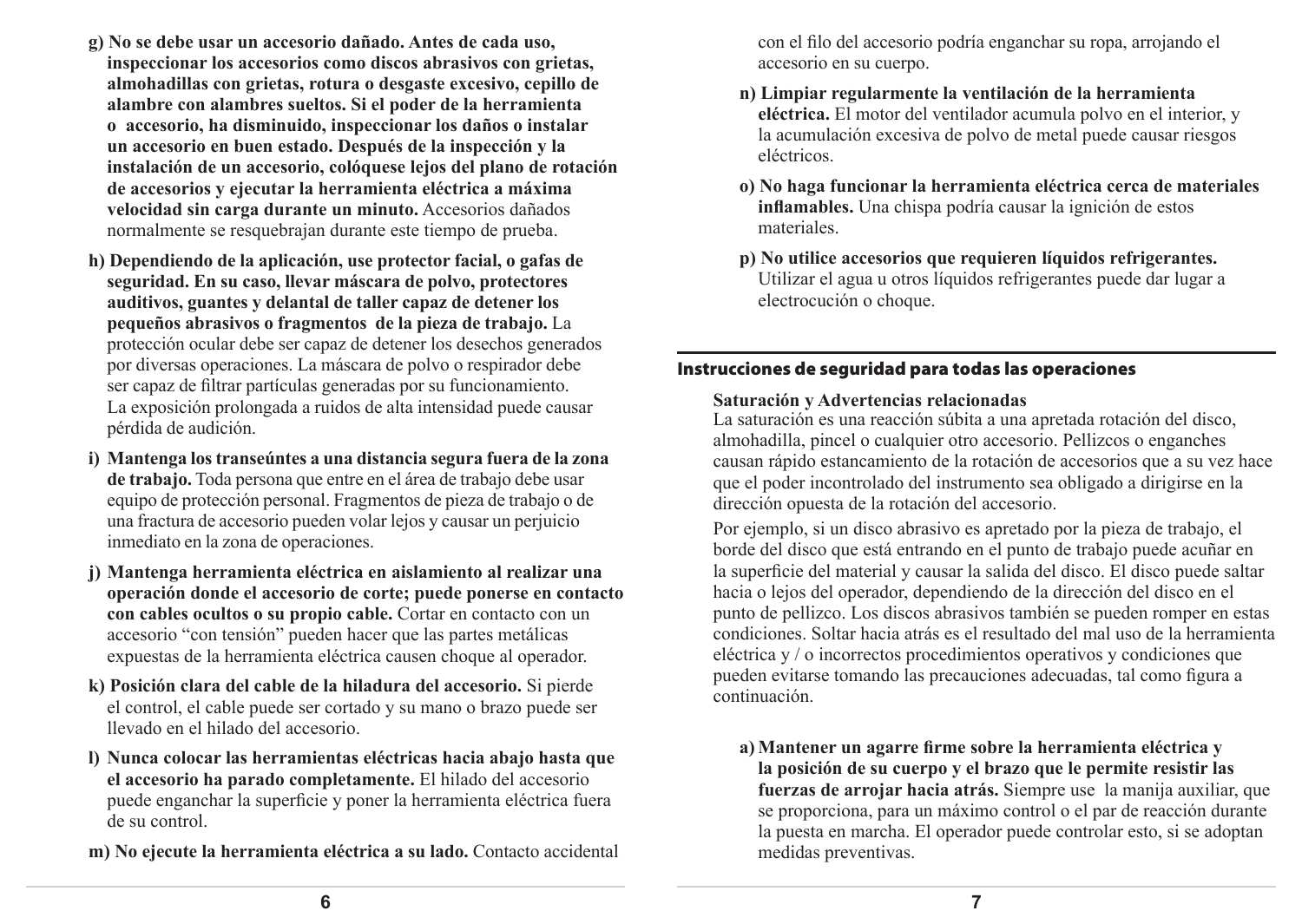- **b) Nunca coloque su mano cerca de la rotación de los accesorios.** El accesorio puede rotar por encima de su mano.
- **c) No coloque su cuerpo en la zona donde la herramienta se moverá si se produce rotación.** La rotación propulsa la herramienta en dirección opuesta al movimiento del disco en el punto de enganche.
- **d) Tenga especial cuidado cuando se trabajaángulos, bordes afilados, etc. Evite el rebote y enganche del accesorio.** Los ángulos o bordes afilados tienen una tendencia a engancharse en la rotación de accesorios y causar la pérdida de control o rotación.
- **e) No adjuntar una hoja de sierra o una hoja de madera dentada.** Estas hojas pueden crear rotación o enganche frecuentemente y la pérdida de control.
- **Advertencias de seguridad específicas para las operaciones de lijado:**
- **a) No usar discos de lija excesivamente sobredimensionados. Siga las recomendaciones del fabricante, en cuanto a la selección del papel de lija.** El papel de lija más amplio que se extiende más allá de la almohadilla de lijado presenta una laceración de peligro y puede provocar enganches, lagrimeo del disco o rotación.
- **Advertencias de seguridad específicas para las operaciones de pulido:**
- **a) No permita cualquier partícula suelta en la superficie de pulido. Recortar o eliminar cualquier desecho suelto.** Las cadenas de hilado pueden enredar los dedos o engancharse en la pieza de trabajo.

## INTRODUCCION

Su herramienta eléctrica WALTER ha sido diseñada bajo las más exigentes normas industriales. Para un máximo rendimiento y una mayor vida útil, siga las instrucciones de manejo y los procedimientos que se detallan en este manual.



Esta herramienta está certificada por **CSA**.

Esta herramienta posee una doble aislación, no debe conectarse a tierra. Puede ser operada con seguridad conectándola a un cable con descarga a tierra o no. Leva un cable de alimentación con dos conductores y un enchufe polarizado (una pata más ancha que la otra). El enchufe solamente podrá ser introducido de una sola forma en el toma polarizado. Si no enchufa, el toma puede ser reemplazado por un electricista habilitado. Si se necesita un prolongador, solo debe usarse uno polarizado. No reemplazar el enchufe de la herramienta por ningún motivo.

Para mantener las características de seguridad del doble aislamiento, la carcasa del motor no debe ser agujereada para colocarle rótulos o identificaciones, utilice en su reemplazo etiquetas autoadhesivas.

#### **VOLTAJE**

Antes de conectar la máquina, verifique que el voltaje que se indica en la placa corresponde al de la fuente de alimentación.

Hacer funcionar la máquina usando una fuente de voltaje distinta de la que se especifica en la placa indicadora, puede causar daños personales y dañar la herramienta.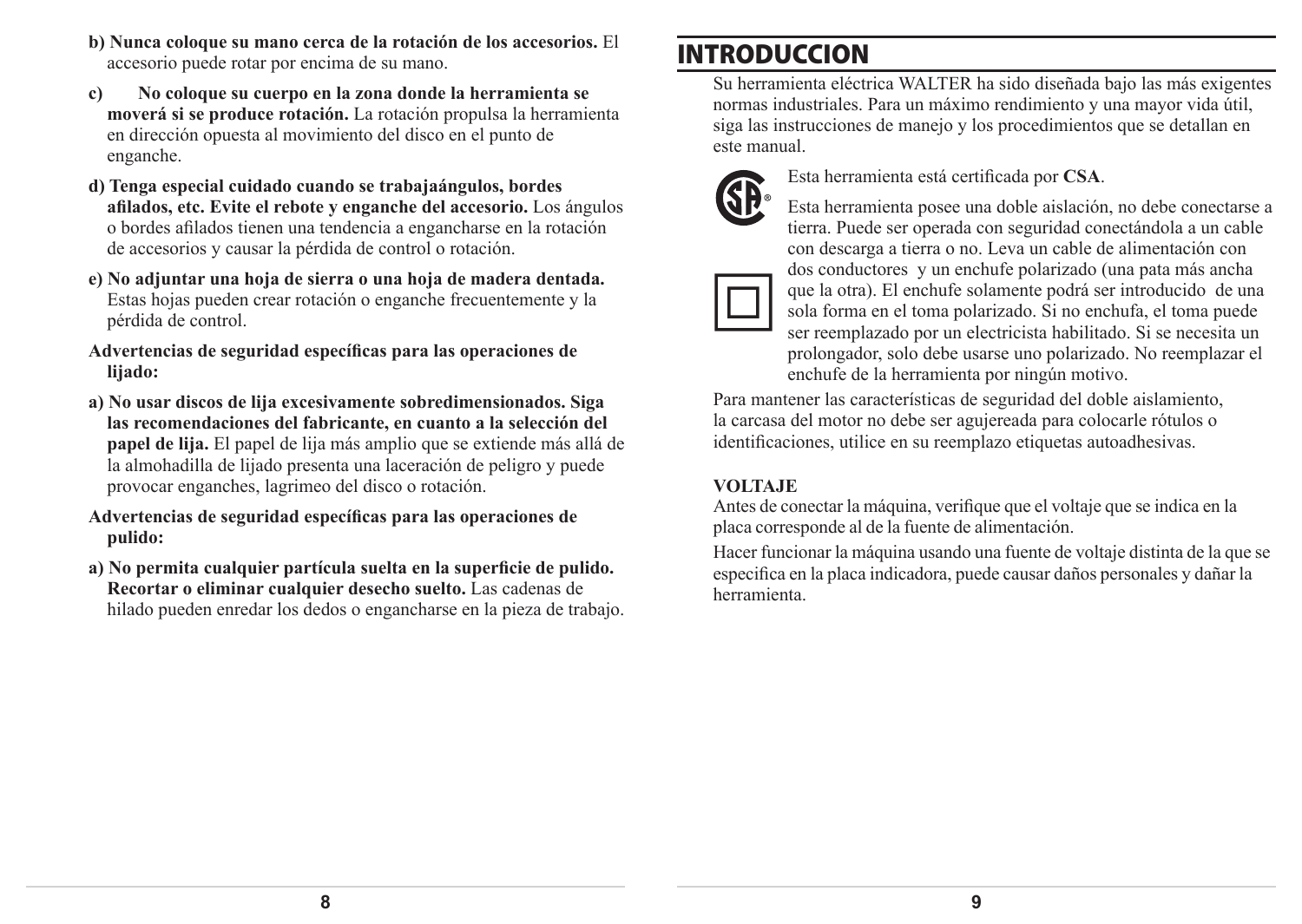#### PROLONGADOR

Cuando se necesite un prolongador, utilice uno con la capacidad suficiente a los requerimientos de la máquina. Los prolongadores que no tienen el adecuado grosor del cable provocan caída de la tensión, pérdida de potencia y probable daño del motor. Para evitar la caída de tensión, sírvase referirse al siguiente cuadro:

| Largo en metros      |    | 30  |
|----------------------|----|-----|
| Largo en pies        | 50 | 100 |
| Grosor del cable AWG | 14 | 10  |

**NOTA: Prolongadores que son usados al aire libre deben ser aprobados para el empleo exterior.**

## Datos Técnicos

#### **MODEL 6265 C**

SIDE HANDLE Voltios de CA ...............120 V AC; 60 Hz Amperios .....................12 Velocidad en vacío .......POS.A POS.B POS.C POS.D POS.E POS.F POS.G .....................................2,000 2,800 3,800 4,700 5,400 6,400 7,300 Eje de admisión ...........5/8" -11 NC Peso ..............................2,66kg - 5lb. 14oz

#### **MODEL 6265 C**

Voltios de CA ...............220 - 240 V AC; 50 - 60 Hz Amperios .....................7,2 Velocidad en vacío .......POS.A POS.B POS.C POS.D POS.E POS.F POS.G .....................................2,000 2,800 3,800 4,700 5,400 6,400 7,300 Eje de admisión ...........M14 Peso ..............................2,66kg - 5lb. 14oz

#### ILUSTRACIÓN DEL MODELO **MUSTRACIÓN DE**L



#### EMPUÑADURA LATERAL

S.G La empuñadura lateral (1) puede ser montada en cualquiera de los lados 00 de la caja de engranes de la herramienta para conveniencia de diestros y zurdos. Por razones de seguridad y de mejor control, ésta empuñadura deberá siempre ser utilizada.

#### DISPOSITIVO DE BLOQUEO DEL EJE

**8** herramienta de la fuente de corriente. Presione el botón de bloqueo (2) que Para instalar o cambiar productos u otros accesorios, desconecte la se encuentra sobre la caja del engranaje haciendo girar el eje a mano hasta que el mecanismo de bloqueo accione. Manteniendo el eje en la posición de bloqueo, instale el accesorio que se va utilizar. Nunca oprima el botón de bloqueo mientras la herramienta esté conectada.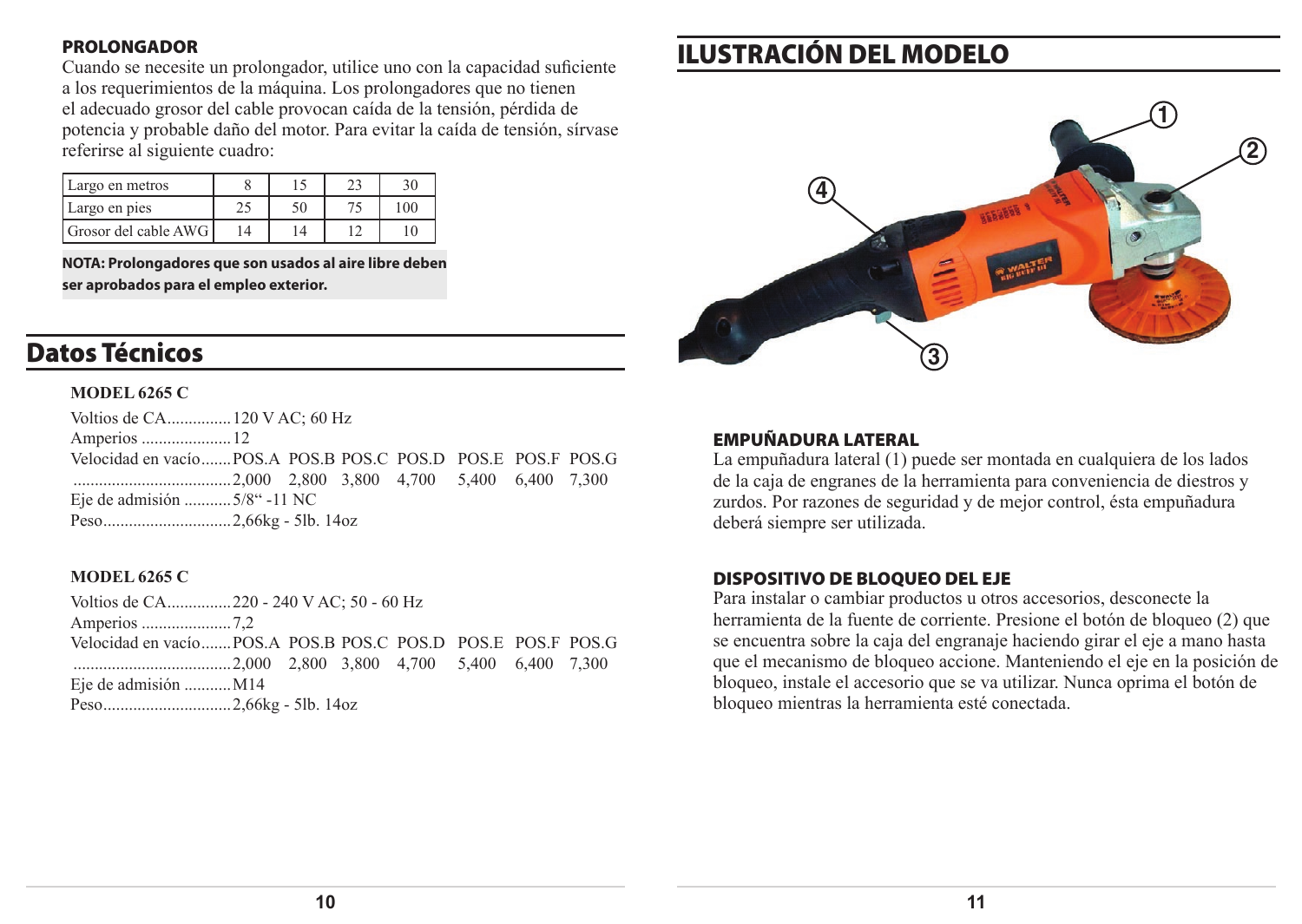#### PUESTA EN MARCHA

Para poner la herramienta en marcha, empuje el botón deslizante (3) hacia adelante, ubicándolo en la posición ON. Para parar, empuje hacia atrás el botón deslizante, llevándolo a la posición OFF.

#### SELECTOR DE VELOCIDADES DIALSPEED™

Seleccione la velocidad requerida haciendo girar el selector de velocidad (4). Las posiciones A-G son en general equivalentes a las siguientes revoluciones por minuto:

| IPDM | 800 | 3.800 | 4,700 | -5.400. | ገበ |  |
|------|-----|-------|-------|---------|----|--|

#### CALIBRADOR DE VELOCIDADES DIALSPEED™

Ubique el selector de velocidades (4) en la posición D y ajuste hacia arriba o hacia abajo hasta que encuentre la velocidad que necesita según el acabado que desea obtener.

#### **La selección correcta dependerá:**

| a) Tipo de material sobre el que se trabaja | c) La intensidad de la presión |
|---------------------------------------------|--------------------------------|
| que se aplica                               |                                |
| b) Accesorio abrasivo que se utilice        | d) Acabado de superficie       |
| requerido                                   |                                |

#### CIRCUITO ELECTRONICO DYNAMAX™

Esta herramienta se encuentra equipada con un circuito electrónico de retroalimentación que controla continuamente la carga sobre el motor y suministra la corriente necesaria para mantener una velocidad constante en condiciones sin carga como así en condiciones de cierta proporción de carga.

En caso de que la máquina sea sometida a sobrecarga durante un largo período, por ejemplo, cuando se ejecute a una velocidad de menor ajuste, la velocidad de rotación será disminuida por vía electrónica para proteger el motor. La máquina no se detiene por completo, sigue trabajando lentamente para permitir que el motor se enfríe. Después de un breve período, apagando y encendiendo la máquina nuevamente, puede ser

utilizada de nuevo a la carga nominal.

Cuando se utiliza durante largos períodos de tiempo, es bastante normal que la máquina se caliente. La protección contra sobrecarga térmica se ha descrito anteriormente; se activa automáticamente cuando sea necesario. Con la práctica, el usuario sentirá hasta qué punto la máquina se puede cargar en cada configuración de velocidad de funcionamiento continuo sin interrupciones.

## FUNCIONAMIENTO

#### INSTRUCCIONES DE MANEJO

Sírvase leer y seguir las **"INSTRUCCIONES DE SEGURIDAD"** detalladas en la primera parte de este manual.

Utilice únicamente accesorios WALTER de un diámetro máximo de 6" y trabaje con una velocidad máxima de seguridad de aproximadamente 8.800 RPM. El uso de otros accesorios distintos a los recomendados puede resultar peligroso. Inspeccione todos los accesorios y la herramienta antes de utilizarlos. No utilice ninguno que se encuentre dañado o defectuoso. Atornille todos los accesorios y asegúrelos firmemente con una llave. Para obtener una máxima eficiencia y calidad de trabajo aplique una presión uniforme y constante. No haga uso de fuerza excesiva. Utilice siempre anteojos de seguridad.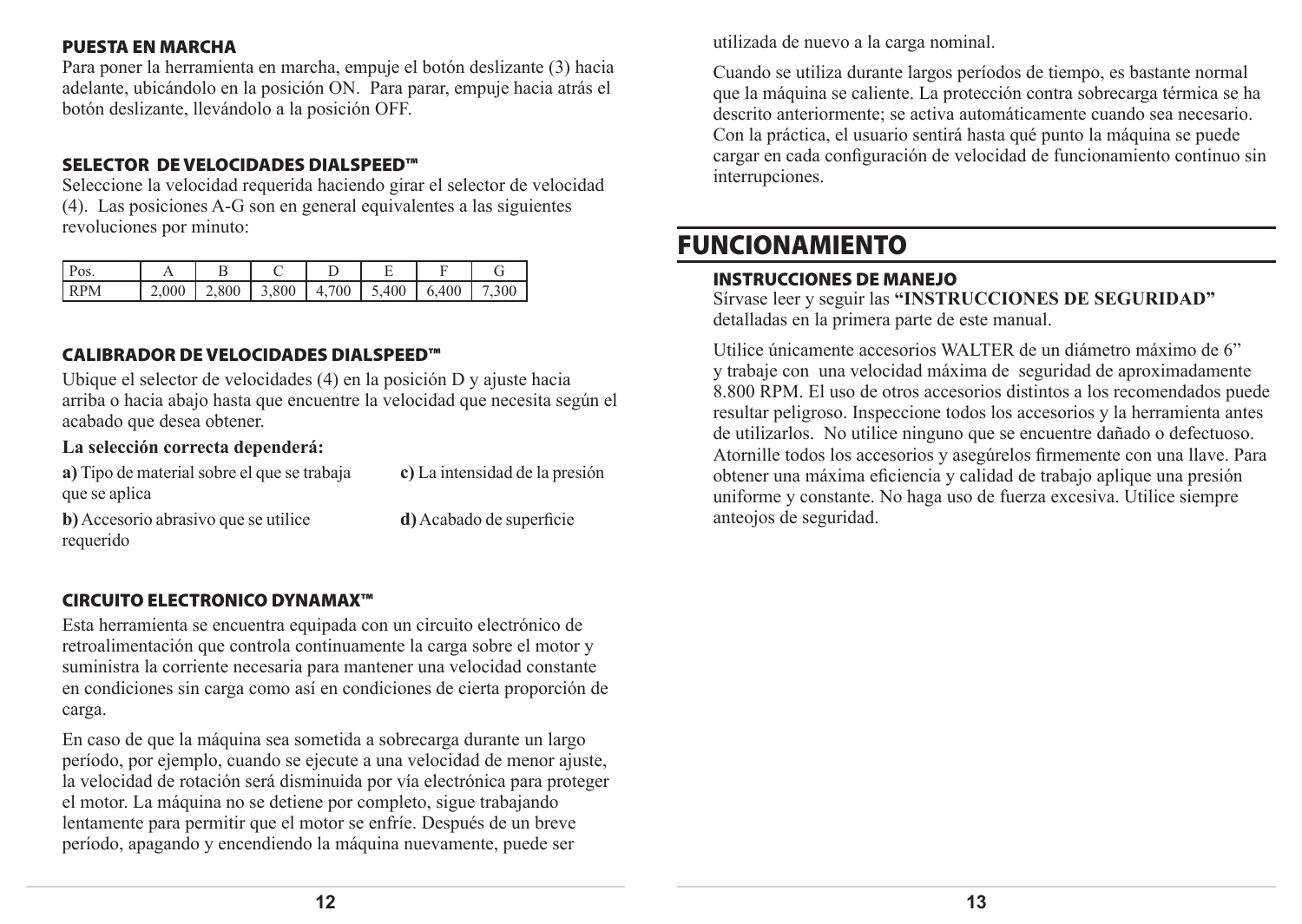## ABRASIVOS DE ALTA PRODUCTIVIDAD

**SOPORTES DE APOYO**<br>Diseño de centrado único y patentado Ideal para trabajar en superficies curvas Diseño de centrado único y patentado Ideal para trabajar en superficies curvas<br>Garantiza un trabajo libre de vibraciones La interface de apoyo lo ayudará a Garantiza un trabajo libre de vibraciones

| Dia.  | M14x2.0      | $5/8$ " -11 | 41/2" | 07-Q 049 |
|-------|--------------|-------------|-------|----------|
| 4"    | $07 - 0.042$ | 07-Q 044    | 6"    | 07-Q 064 |
| 41/2" | 07-Q 047     | 07-Q 049    | 7"    | 07-Q 074 |
| 5"    |              | 07-0054     |       |          |
| 6"    | $07 - 0062$  | 07-Q 064    |       |          |
| 7"    |              | 07-Q074     |       |          |

#### DISCOS FLAP

| -------------          |                    |             |           |            |
|------------------------|--------------------|-------------|-----------|------------|
| -Desbaste de soldadura | 41/2"              |             | 6"        |            |
| -Pulido de soldadura   | Grano 40           | $07 - 0454$ | Grano 40  | $07-Q$ 604 |
| -Pulido en ángulos     | Grano 60           | $07-0.456$  | Grano 60  | 07-Q 606   |
| -Desbaste en ángulos   | Grano 80           | $07 - 0458$ | Grano 80  | $07-Q$ 608 |
| -Suave desbaste        | Grano 120 07-Q 462 |             | Grano 120 | $07-Q$ 612 |
|                        |                    |             |           |            |

-Remosión de corrosión

alcanzar una alta calidad de terminación

| 4 1/2" | $07 - O$ 049 |
|--------|--------------|
| 6"     | $07-0.064$   |
| 7"     | $07-Q$ 074   |
|        |              |

#### BLENDEX™

#### **Discos de Acondicionamiento**

| -Línea de terminación en amolado | 41/2"         |              | 5"            |              |
|----------------------------------|---------------|--------------|---------------|--------------|
| -Limpieza y terminación          | Marrón grueso | 07-R 452     | Marrón grueso | 07-R 452     |
| -Remosión de óxido               | Medio         |              | Medio         | 07-R 452     |
| -Remosión de pinturas            | Bordó         | $07-R$ 453   | <b>Bordó</b>  | $07 - R$ 452 |
|                                  | Azul fino     | 07-R 454     | Azul fino     |              |
| -Imperfecciones Prolijas         |               |              |               |              |
|                                  |               |              | 7"            |              |
| -Imperfecciones finas            | 6"            |              |               |              |
|                                  | Marrón grueso | $07 - R$ 602 | Marrón        | 07-R 702     |
|                                  |               |              | grueso        |              |
|                                  | Medio         |              | Medio         |              |
|                                  | <i>Bordó</i>  | $07 - R$ 603 | <i>Bordó</i>  | 07-R 703     |
|                                  | Azul fino     | 07-R 604     | Azul fino     | 07-R 704     |

#### **DISCOS PARA PULIDO**

| -Pulido $#4$                                      | 41/2"                      | Disco de Fieltro       | $07-T450$  |
|---------------------------------------------------|----------------------------|------------------------|------------|
| -Pulido sanitario                                 | 6                          | Disco de Fieltro       | $07-T$ 600 |
| -Terminaciones Reflectivas                        | 7"                         | Disco de Fieltro       | $07-T700$  |
| -Terminaciones brillantes                         | 41/2"                      | Disco para alto brillo | $07-T$ 454 |
| -Terminaciones espejadas                          | 6"                         | Disco para alto brillo | $07-T$ 604 |
|                                                   | 7"                         | Disco para alto brillo | $07-T704$  |
| Pasta de pulir blanca 07-T 901                    |                            |                        |            |
|                                                   | aprox. $600g$              |                        |            |
| Pasta para pulir espejo azul                      | $07-T905$<br>aprox. $650g$ |                        |            |
| Azul - No contiene ingredientes de origen animal. |                            |                        |            |

#### FX™

#### **Discos de Limpieza de Superficies**

- Limpian sin dañar la superficie
- Remueve tintas y pintura
- Remueve oxidación y hierro
- Remueve etiquetas adhesivas
- **4 ½"** 07-X 845 Utilice solamente con soportes de diámetro 4"
- **6"** 07-X 860 Utilice solamente con soportes de diámetro 4 ½

| * Puede sustituir cepillos de alambre      | RPM max.: $4,500$            |
|--------------------------------------------|------------------------------|
| *Estructura abierta evita el empastamiento | RPM óptimas : 2,000 to 3,000 |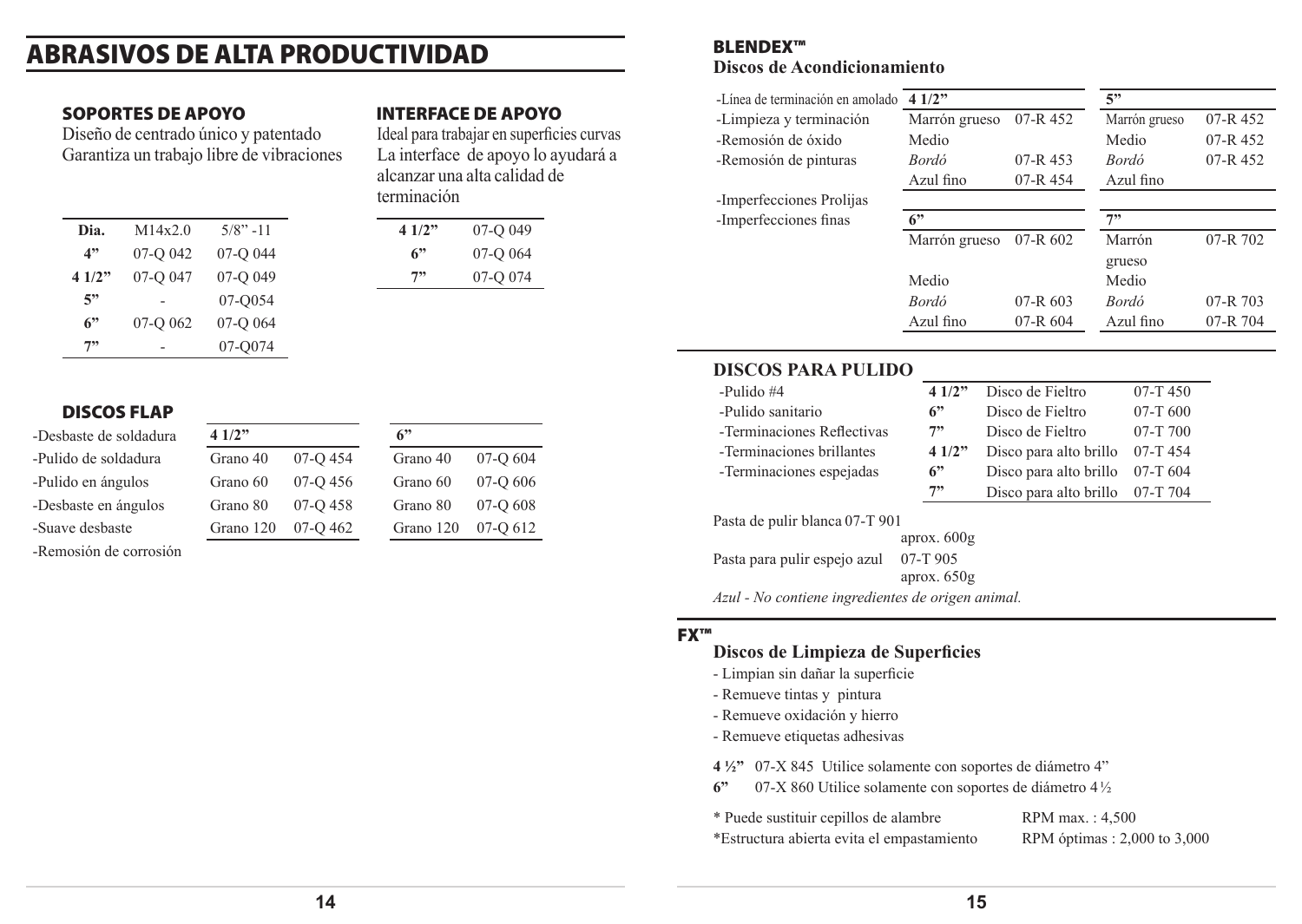#### OUICK-STEP ™ **KIT**

La solución para sus necesidades en terminación, desde desbaste hasta una terminación espejo #8.

**INCLUYE**: 1soporte, 1 disco flap (grano 10), 9 discos Blendex (1 extra grueso, 2gruesos), 3 medios (2 finos y 1 super fino), 1 disco de fieltro, 1 disco para alto brillo, 1 mini pasta blanca y 1 mini pasta azul.

**4 ½"** M14x 2.0 07-Q952  $4\frac{1}{2}$   $\frac{5}{8}$   $\frac{11}{-11}$  07-0 953

#### INSTRUCCIONES DE MONTAJE

El sistema de terminación **QUICK-STEP** de **WALTER** fue fabricado y patentado para uso con pulidoras / lijadoras angulares.

-Utilice solamente **DISCOS QUICK-STEP** con soportes **QUICK-STEP** para una mejor seguridad y desempeño.

- -Para el montaje del disco, centre el mismo en el perno central y presione contra el soporte.
- -Asegúrese que el área del disco esté centrada y tenga una presión suficiente de modo que esté firmemente fijo al perno de centrado.
- -Un pequeño torque del disco contra el soporte aumentará la adhesión inicial.

#### INSTRUCCIONES DE SEGURIDAD

- No exceda las velocidades máximas recomendadas.
- Utilice protección ocular, facial y auditiva.
- Trabaje en superficies ventiladas.
- Mantenga limpia la superficie de contacto con el soporte.
- Mantenga el funcionamiento y de 2 a 5 con la pieza de trabajo para los mejores resultados.
- Almacenar los discos flap **QUICKSTEP** en un área con humedad del 50 % en  $21^{\circ}$  C (70 F).

#### **CARRONES**

Cuando los cepillos de carbón se gastan, el rasgo de autoparada automáticamente apagará la máquina para no dañar el motor. Los carbones entonces deben ser substituidos.

Utilice únicamente carbones WALTER, fabricados especialmente para esta máquina; mantendrán un rendimiento de alto nivel y permitirán al motor alcanzar un máximo de vida útil.

#### **Inspeccione y reemplace los carbones de la siguiente manera:**

- **1)** Desconecte la herramienta de la fuente de energía.
- **2)** Saque la carcasa de la caja del motor.
- **3)** Los carbones pueden retirarse de su soporte una vez levantado el resorte y separado del conector.
- **4)** Reemplace los carbones si fuera necesario. Reemplace los carbones siempre de a pares.
- **5)** Verifique que los nuevos carbones se muevan libremente en su soporte. Para ayudar a asentar el carbón de manera adecuada después de haberlo instalado, utilice la máquina eléctrica sin esforzarla, por lo menos durante 30 minutos. Cuando se necesite reemplazar los carbones, se recomienda enviar la máquina a un Centro de Servicio WALTER. No solamente se cambiarán los carbones sino también se limpiará, se inspeccionará y se lubricará su máquina si así fuera necesario. Si se requieren nuevos repuestos, deben utilizarse solamente repuestos originales WALTER.

#### MANTENIMIENTO PREVENTIVO

Su herramienta eléctrica WALTER debe recibir los cuidados adecuados si se desea conservar su alto nivel de rendimiento. Utilice aire comprimido de baja presión para quitar el polvo del motor a través de las ranuras. Quite los depósitos de polvo y de suciedad acumulados sobre la herramienta. Limpie el cable de alimentación para prevenir el deterioro del mismo debido al aceite y a la grasa. Verifique posibles daños o deterioros del cable o de la ficha.

**Nota: Los cables dañados deben reemplazarse. Ubique en la lista de productos el código para solicitar el repuesto.**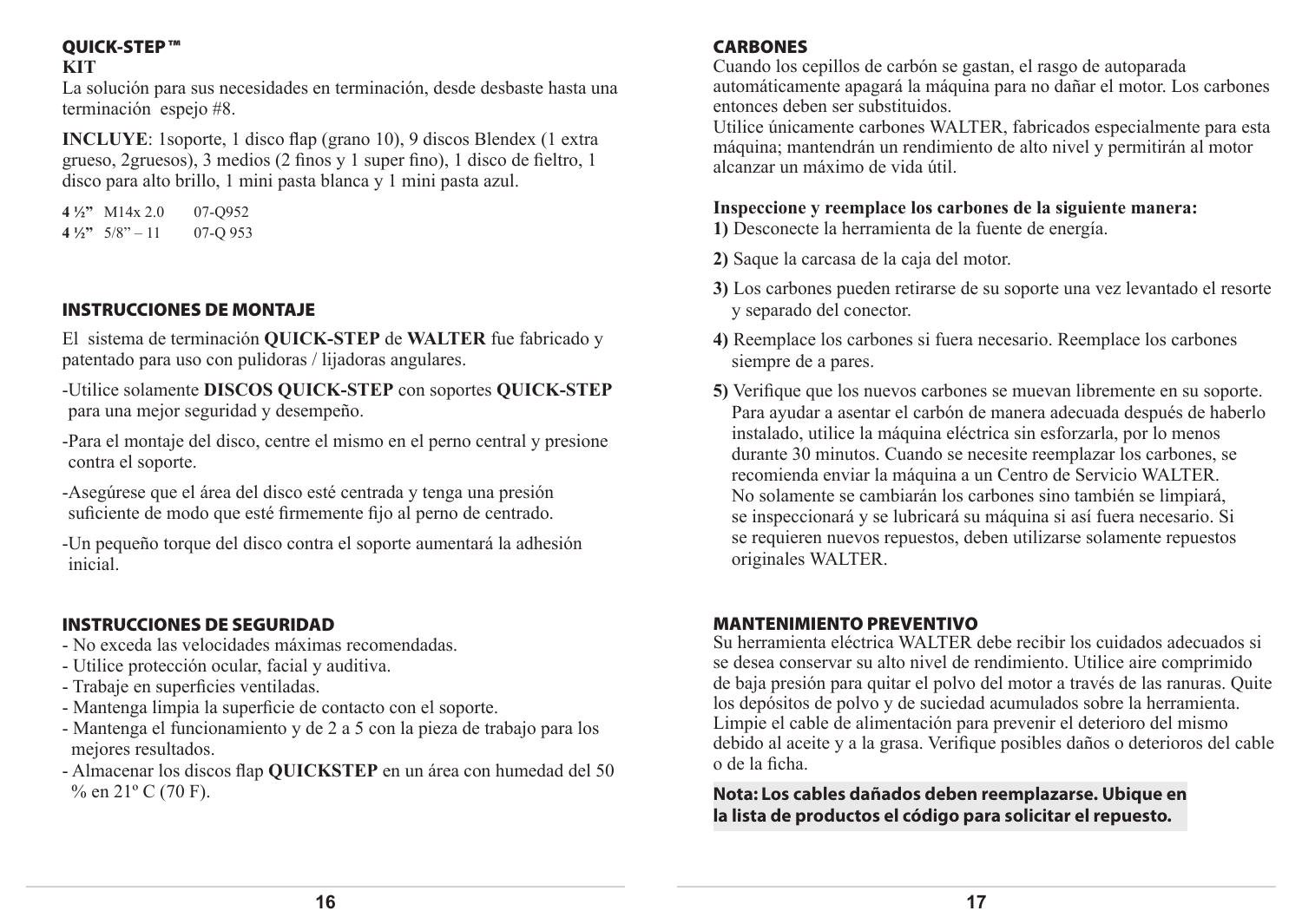## GARANTIA

Todas las herramientas eléctricas y accesorios **Walter** son inspeccionadas y probadas antes de ser despachadas y tienen garantía por cualquier defecto de material o de fabricación. Si una máquina presenta algún defecto dentro de los 6 meses a partir de la fecha de compra podrá ser devuelta con la factura de compra a un Centro de servicio **Walter**.

Si la verificación indica defecto de material o de fabricación la reparación (o el cambio) se realizará sin cargo, no se le dará curso a la garantía si el equipo ha sido reparado o se le han cambiado piezas sin la intervención de un Centro de servicio **Walter**. La garantía no cubre los daños causados por accidentes, el empleo de accesorios no adecuados para el equipo o uso inadecuado del mismo. Tampoco tendrá vigencia la garantía si el equipo es sometido a un uso que exceda la capacidad para la cual ha sido diseñado o, continuar su uso después de haber detectado una falla de funcionamiento. Esta es la única garantía, ninguna otra escrita o verbal distinta de la presente será aceptada. En ningún caso **WALTER** se responsabilizará por ningún daño indirecto o fortuito, a partir del momento de la compra del producto. Esta Cláusula tiene vigencia durante y después de haber caducado la garantía.

En lo que respecta a los requerimientos legales, las disposiciones incluidas en la legislación municipal, provincial o estatal referidas a las garantías prevalecen por sobre las disposiciones en esta garantía.

## SERVICIO TECNICO Y VENTAS WALTER

#### **CANADA**

| <b>MONTREAL:</b>    | 5977 Trans Canada Highway<br>Pointe-Claire QC H9R 1C1                                                   | Tel.: (514) 630-2801<br>Fax: (514) 630-2825             |
|---------------------|---------------------------------------------------------------------------------------------------------|---------------------------------------------------------|
| <b>TORONTO:</b>     | 151 Superior Blvd., Unit 12<br>Mississauga ON L5T 2L1                                                   | Tel.: (905) 795-8555<br>Fax: (905) 795-8558             |
| VANCOUVER:          | 1-1595 Cliveden Avenue<br>Delta BC V3M 6M2                                                              | Tel.: (604) 540-4777<br>Fax: (604) 540-4778             |
| <b>U.S.A.</b>       |                                                                                                         |                                                         |
| <b>WINDSOR:</b>     | J. Walter Inc.<br>810 Day Hill Road<br>Windsor CT 06095-1704                                            | Tel: (860) 298 1100<br>Fax: (860) 274 4435              |
| <b>BRAZIL</b>       |                                                                                                         |                                                         |
| <b>SAO PAULO</b>    | Walter Indústria e Comércio Ltda.<br>Rua Marco Gianini, 426<br>Butantã, São Paulo, SP<br>CEP: 05550-000 | Tel.: (5511) 3783.9500<br>Fax: (5511) 3783.9501         |
| <b>ARGENTINA</b>    |                                                                                                         |                                                         |
| <b>BUENOS AIRES</b> | Walter S.A.<br>Dardo Rocha 1032/34<br>B1754FCD) San Justo                                               | Tel.: (54-11)4441-1889/1648<br>Fax: (54-11)4441-0258    |
| <b>MEXICO</b>       |                                                                                                         |                                                         |
| <b>JALISCO</b>      | Walter<br>Boulevard La Carreta No. 835<br>PARQUE INDUSTRIAL<br><b>BELENES NORTE</b><br>CP 45145 Zapopan | Tel.: (52) 33 11 99 15 15<br>Fax: (52) 01 800 087 51 19 |

Para solicitar Asistencia Técnica Autorizada Walter llámenos o visite nuestro sitio web: **www.walter.com.**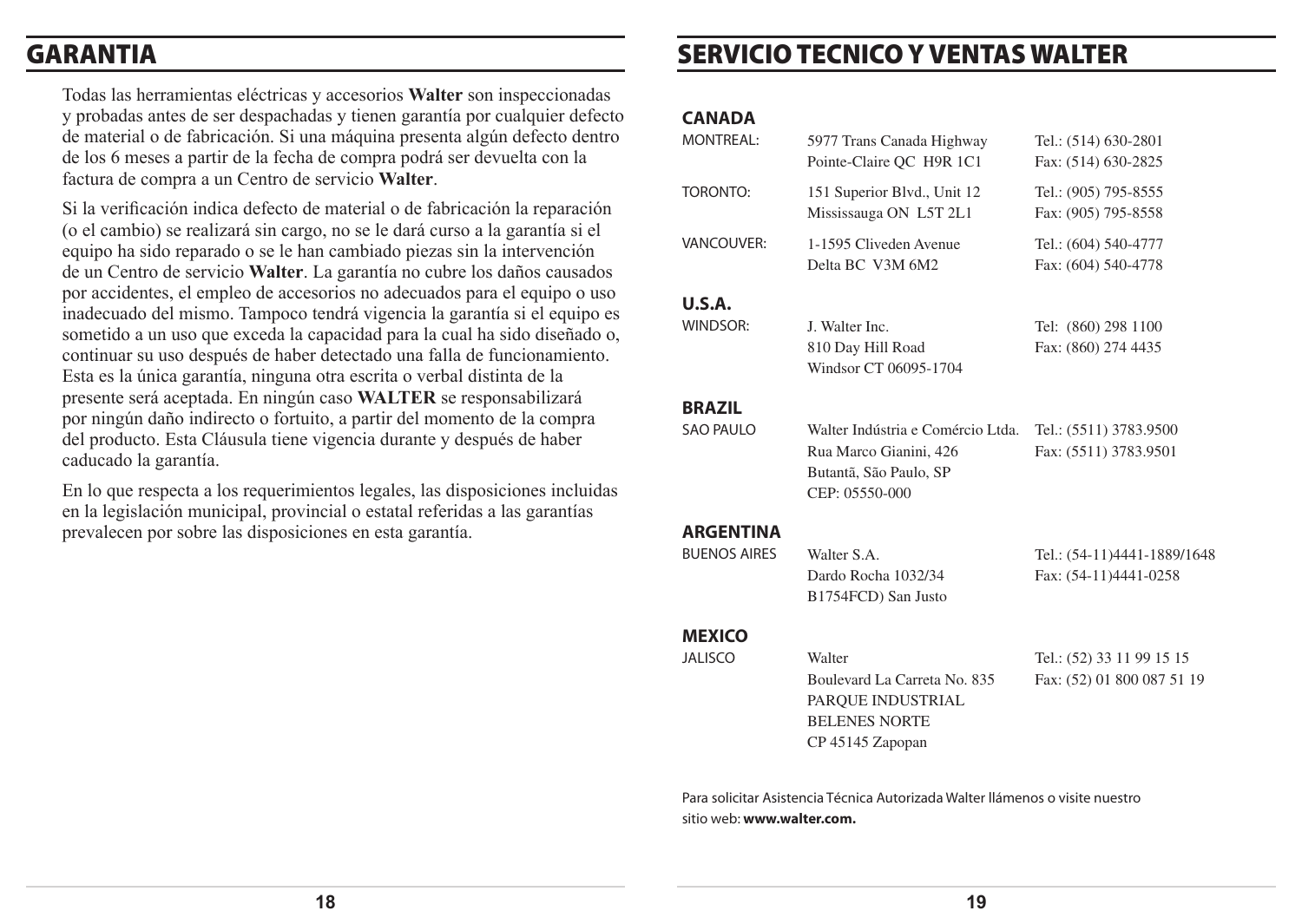# **BIG BUFF SISTEMA DE ACABAMENTO**   $CIRCULAR$ **(Modèle 6265 C)**





P O R T U G U Ê S ENGUÊS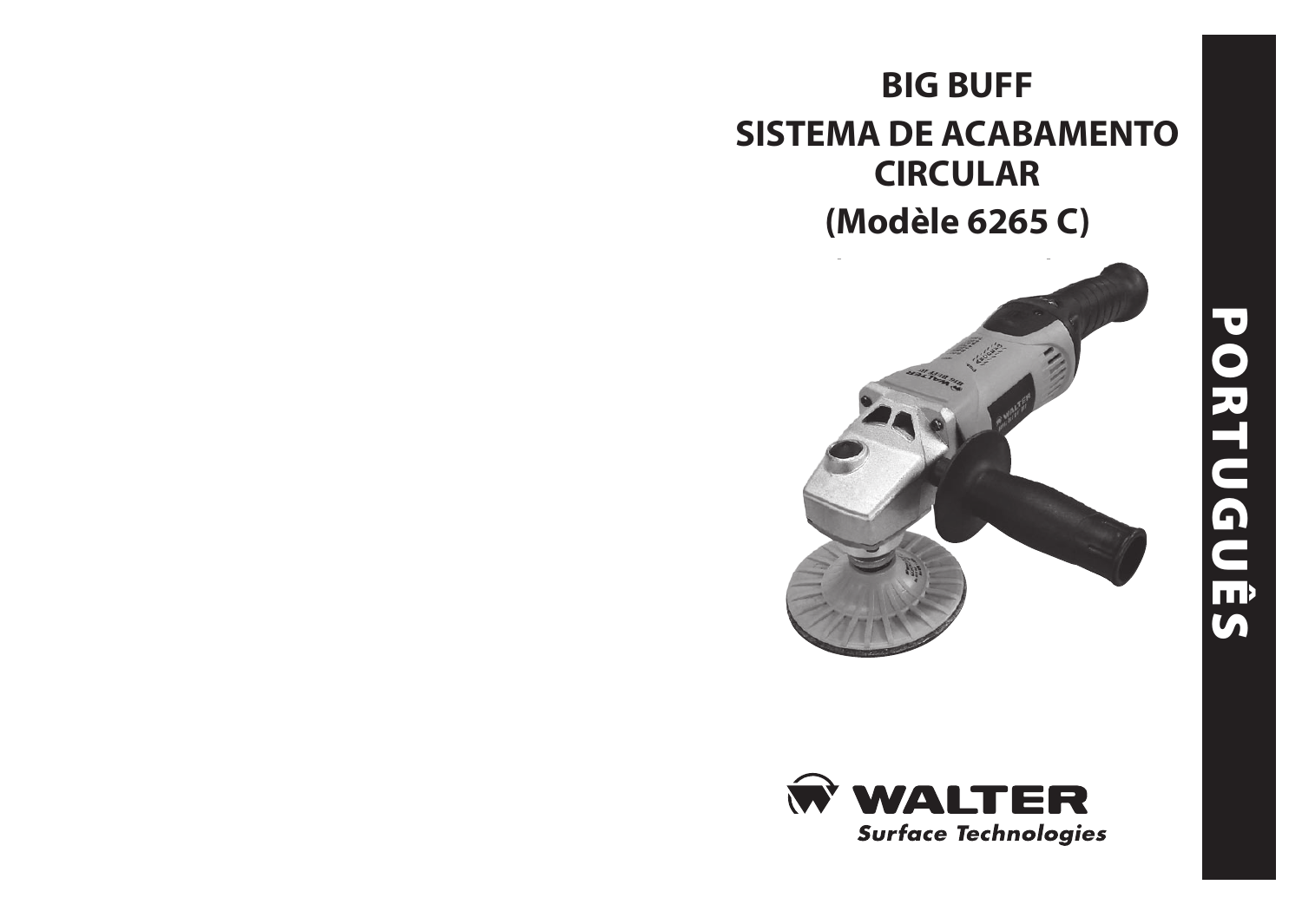### *Agradecemos pela aquisição do* **BIG BUFF III SISTEMA DE ACABAMENTO CIRCULAR (Modelo 6265 C)**

Este manual de instruções foi preparado para fornecer todas as informações sobre o sistema de acabamento BIG BUFF III.

Para garantir o perfeito funcionamento do seu sistema de acabamento Line-Mate, leia atentamente todas as instruções antes de iniciar sua utilização. Familiarize-se com o funcionamento desta ferramenta, suas características, aplicações e limitações. Você encontrará também dicas sobre segurança e manutenção.

| <b>ÍNDICE</b> | PAÍS. |
|---------------|-------|
|               |       |
|               |       |
|               |       |
|               |       |
|               |       |
|               |       |
|               |       |
|               |       |
|               |       |
|               |       |
|               |       |
|               |       |
|               |       |
|               |       |
|               |       |
|               |       |
|               |       |
|               |       |
|               |       |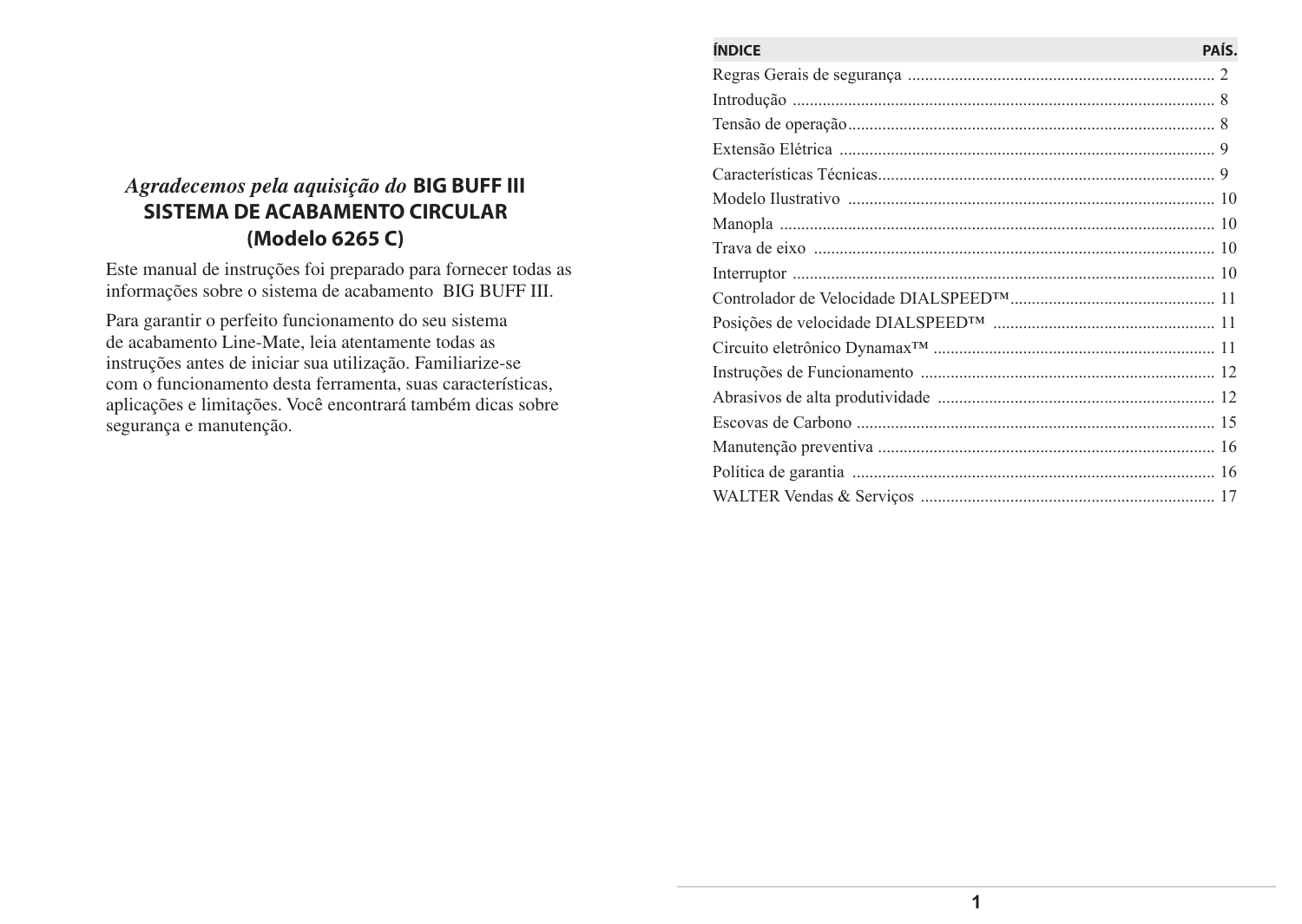## INSTRUÇÕES DE SEGURANÇA

Todas as ferramentas elétricas WALTER são fabricadas de acordo com os mais rígidos padrões de manufatura, funcionamento e segurança.

#### **ATENÇÃO – Para reduzir danos pessoais, leia atentamente este manual de instruções**

Leia todas as instruções. Ao utilizar a máquina os princípios básicos de segurança devem ser observados, de modo a eliminar o risco de incêndio, choques elétricos e danos pessoais.

O termo "Ferramenta Elétrica" que consta nos avisos abaixo referem-se as Ferramentas Elétricas manuais (com fio) ou ferramentas elétricas a bateria (sem fio).

#### GUARDE ESTE MANUAL PARA FUTURAS CONSULTAS.

#### 1) Segurança no local de trabalho

- **a) Conserve o seu local de trabalho limpo e bem iluminado.** Um ambiente desorganizado e escuro é um convite a acidentes.
- **b) Não utilize esta Ferramenta Elétrica na presença de líquidos, gases inflamáveis ou poeira.** Ferramentas Elétricas geram fagulhas que poderão incendiar a poeira ou os vapores
- **c) Mantenha crianças e outras pessoas estranhas a operação a uma distância segura do local de trabalho durante a operação.** Distrações poderão ocasionar acidentes.

#### 2) Segurança elétrica

- **a) O plugue elétrico do equipamento deve ser adequado à tomada elétrica. Nunca modifique o plugue. Não utilize adaptadores em equipamentos que devem ser aterrados.** Plugues elétricos adequados as tomadas reduzem o risco de choques elétricos
- **b) Evite contato corporal com superfícies aterradas, tais como tubos metálicos, aquecedores e refrigeradores.** Há um maior risco de choque elétrico caso o seu corpo estiver aterrado.
- **c) Não trabalhe com a Ferramenta Elétrica sob chuva ou em condições úmidas.** A entrada de água na Ferramenta Elétrica aumenta o risco de um choque elétrico.
- **d) Não abuse do cabo elétrico. Nunca utilize o cabo elétrico para**

**transportar, puxar ou desconectar o plugue da tomada elétrica. Mantenha o cabo longe de fontes de calor, óleo, cantos afiados ou peças em movimento.** Cabos danificados ou enroscados aumentam o risco de um choque elétrico.

**e) Ao trabalhar com a Ferramenta Elétrica em locais ao ar livre utilize extensões apropriadas para este fim.** O uso de uma extensão adequada reduz o risco de um choque elétrico.

#### 3) Segurança do Usuário

- **a) Esteja sempre alerta, fique atento ao trabalho e use o bom senso ao trabalhar com uma Ferramenta Elétrica. Não opere o equipamento quando estiver cansado ou sob efeito de drogas, álcool ou medicamentos.** Um momento de distração durante a operação pode ocasionar lesões graves..
- **b) Utilize equipamentos de segurança. Sempre utilize óculos de proteção.** Equipamentos de segurança como máscara contra poeira, sapatos de segurança antiderrapantes, capacete e protetor auricular podem reduzir danos pessoais.
- **c) Evite acidentes ao iniciar a operação. Assegure-se que o interruptor esteja na posição "Off" antes de conectar a máquina na tomada elétrica.** Nunca transporte a máquina com o dedo no interruptor.
- **d) Remova qualquer chave de aperto ou ferramenta antes de ligar a Ferramenta Elétrica**. Uma chave ou ferramenta de aperto conectada a uma parte móvel da Ferramenta Elétrica pode ocasionar um acidente.
- **e) Não exceda o seu alcance. Mantenha os pés e o corpo equilibrados durante toda operação.** Isto permite um melhor controle da Ferramenta Elétrica durante todas as situações.
- **f) Utilize as vestimentas adequadas. Não use roupas folgadas ou jóias. Mantenha os cabelos, roupas ou luvas longe de peças em movimento.** Roupas folgadas, jóias ou cabelos compridos podem prender-se em peças em movimento.
- **g) Caso hajam dispositivos para extração de poeira, assegurese que estes estejam devidamente conectados e utilizados corretamente.** O uso destes dispositivos podem reduzir os riscos causados pela poeira.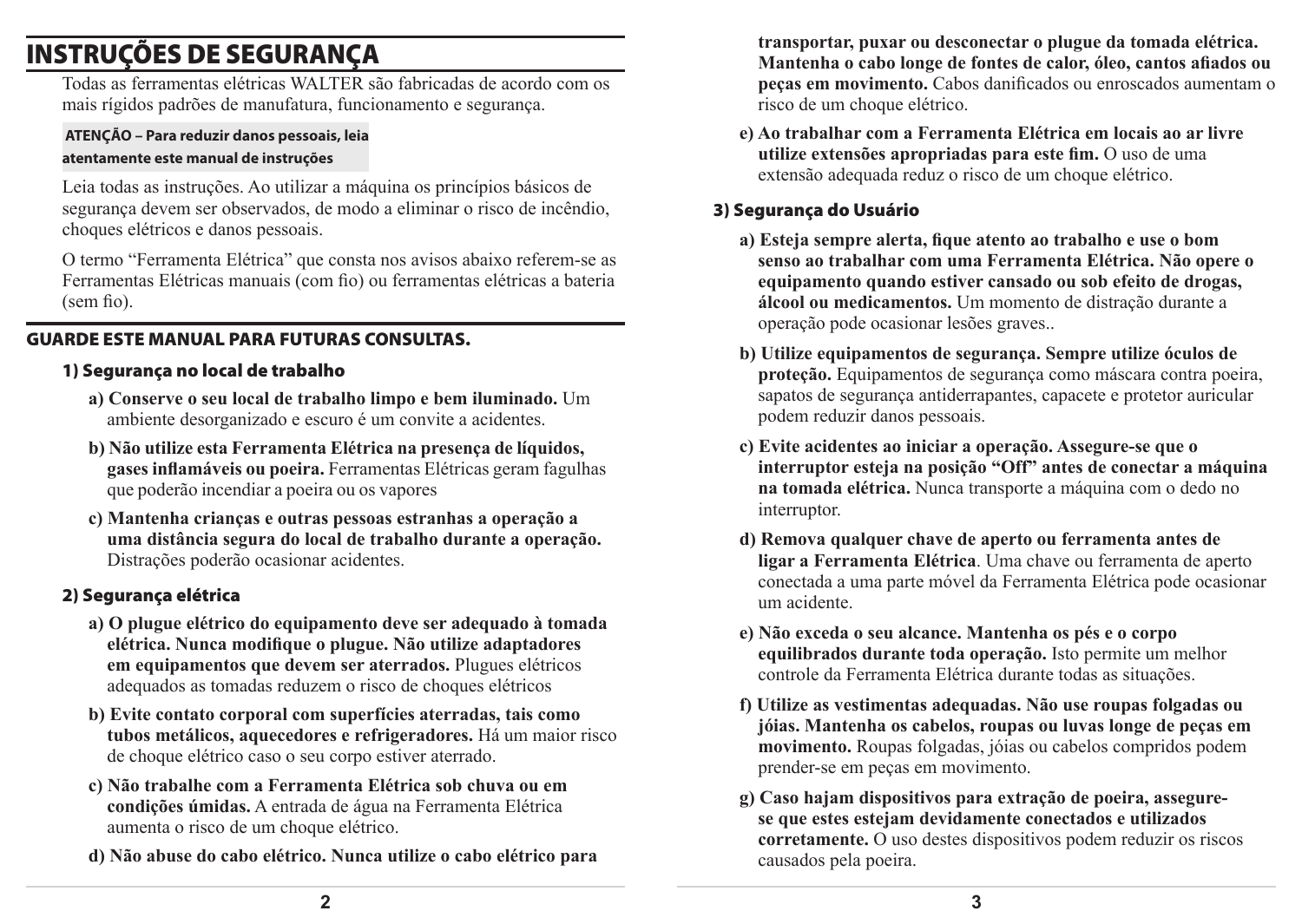#### 4) Utilização de Ferramentas Elétricas e seus cuidados

- **a) Não force uma Ferramenta Elétrica. Use a Ferramenta Elétrica adequada ao trabalho a ser executado.** A Ferramenta Elétrica adequada ao trabalho a ser executado garante uma operação segura para a qual foi projetada.
- **b) Não utilize a Ferramenta Elétrica caso o interruptor não estiver funcionando corretamente.** Toda a Ferramenta Elétrica que não puder ser controlada através do interruptor é perigosa e deve ser consertada.
- **c) Desconecte o plugue da Ferramenta Elétrica da tomada quando esta não estiver em uso ou quando for executar algum trabalho de manutenção ou quando for trocar os acessórios ou for guardá-la.** Tais medidas de prevenção e segurança reduzem o risco do equipamento ligar acidentalmente.
- **d) Mantenha Ferramentas Elétricas fora do alcance de crianças e de pessoas não qualificadas para operar o equipamento**. Ferramentas Elétricas são perigosas nas mãos de pessoas não familiarizadas com o equipamento.
- **e) Garanta que as Ferramentas Elétricas sejam adequadamente mantidas. Verifique possíveis desalinhamentos, ou peças que não girem livremente, quebra de peças ou qualquer outra situação que possa afetar o funcionamento da mesma. Se danificada, conserte a Ferramenta Elétrica antes de utilizá-la.** Muitos acidentes são causados pela má manutenção dos equipamentos.
- **f) Mantenha as ferramentas de corte afiadas e limpas.** Ferramentas de corte mantidas adequadamente e com arestas de corte afiadas são menos suscetíveis a travamentos e mais fáceis de serem controladas.
- **g) Utilize a Ferramenta Elétrica, acessórios, brocas, etc., de acordo com estas instruções e conforme as necessidades do tipo de Ferramenta Elétrica, levando em consideração as condições do ambiente e o trabalho a ser realizado.** O uso de Ferramentas Elétricas para aplicações diferentes das indicadas neste manual podem resultar em sérios riscos

#### 5) Manutenção

**a) A manutenção de sua Ferramenta Elétrica deve ser realizada por profissionais qualificados, utilizando somente peças de reposição autorizadas.** Isto garante que a segurança de sua Ferramenta Elétrica seja mantida.

#### Funcionamento da Ferramenta Elétrica

Esta Ferramenta Elétrica foi projetada para trabalhar como lixadeira ou politriz.

Leia todos os avisos de segurança, instruções, ilustrações e especificações desta Ferramenta Elétrica. O não cumprimento destas instruções pode resultar em choques elétricos, incêndio e/ou sérios riscos.

- **b)** Operações de desbastes ou de corte não são recomendadas para este equipamento. Operações para as quais esta Ferramenta Elétrica não foi projetada podem criar sérios riscos e causar danos pessoais.
- **c)** Não utilize acessórios que não tenham sido projetados para esta Ferramenta Elétrica ou que não forem recomendados pela Walter. O fato que um acessório possa ser montado em seu equipamento não assegura que a operação seja segura.
- **d)** A velocidade nominal informada no acessório não deve ultrapassar a velocidade máxima indicada no equipamento. Acessórios utilizados acima da Velocidade Nominal podem quebrar e/ou estilhaçar.
- **e)** O diâmetro e a espessura do seu acessório devem ser adequados a capacidade de sua Ferramenta Elétrica. Acessórios com tamanhos incorretos podem trabalhar sem a devida proteção ou sem o controle adequado.
- **f)** O diâmetro do eixo da roda, flange, suportes ou qualquer outro acessório devem se encaixar perfeitamente ao eixo da Ferramenta Elétrica. Acessórios cujo eixo que não se encaixa à fixação da Ferramenta Elétrica poderá gerar desbalanceamento, vibrações excessivas e ocasionar a perda de controle.
- **g)** Não utilize acessórios danificados. Antes de utilizar o equipamento, verifique o acessório: Disco Abrasivo - quanto a lascas e trincas; Suportes - quanto a trincas, desgaste excessivo, Escovas de Arame - quanto a arames soltos ou trincados. Se a Ferramenta Elétrica ou algum acessório cair, inspecione se foi danificado e instale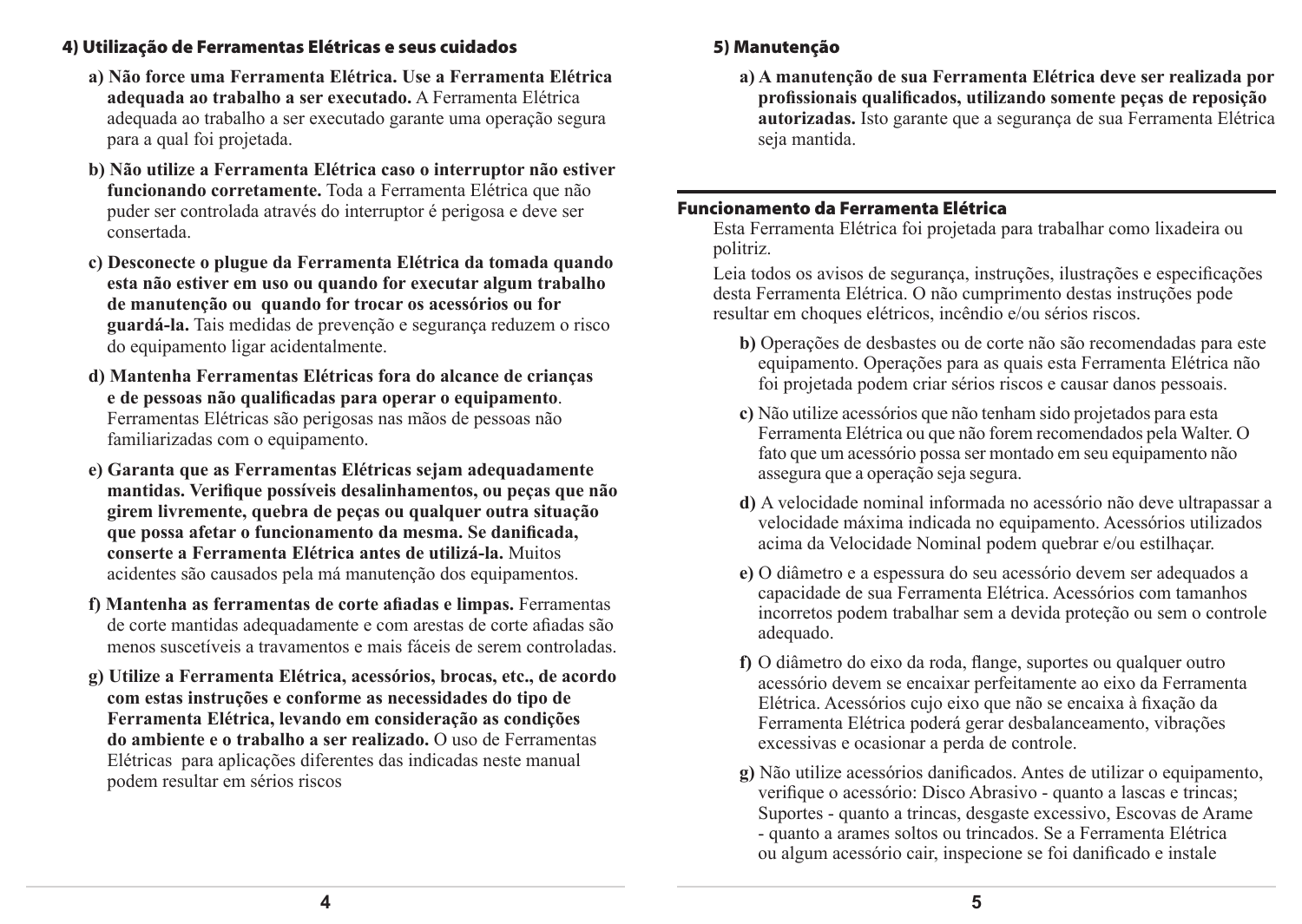um acessório não danificado. Após verificar e montar o acessório posicione-se de maneira apropriada mantendo pessoas estranhas a operação fora do alcance dos acessórios em movimento, deixando a Ferramenta Elétrica funcionar por um minuto sem carga. Acessórios danificados normalmente quebram-se durante este período de teste.

- **h)** Use equipamentos de proteção pessoal. Conforme a aplicação, use uma máscara facial e óculos de segurança. Caso necessário, use uma máscara contra poeira, protetor auricular, luvas e avental que proteja contra o lançamento de pequenos fragmentos. A proteção dos olhos deve ser capaz de proteger contra os fragmentos gerados por diversas operações. A máscara contra poeira deve ser capaz de filtrar partículas geradas na operação. Exposição por período prolongado a altas intensidades de ruído pode causar perda de audição.
- **i)** Mantenha as pessoas nos arredores da operação a uma distância segura da área de trabalho. Qualquer pessoa que estiver na área da operação deve usar equipamentos de segurança. Fragmentos gerados na área de operação ou acessórios quebrados podem ser lançados e causar lesões.
- **j)** Segure a Ferramenta Elétrica somente pelas superfícies isoladas, quando uma operação com acessório de corte estiver sendo feita, este pode entrar em contato com arames não visíveis ou com o próprio cabo. Acessórios de corte em contato com um fio energizado pode fazer contato com peças de metal da Ferramenta Elétrica gerar um choque no operador.
- **k)** Mantenha o cabo elétrico longe dos acessórios em rotação. Se você perder o controle, o cabo elétrico pode ser cortado ou ficar preso e sua mão puxada na direção do acessório que está girando.
- **l)** Nunca coloque a Ferramenta Elétrica em repouso antes que a mesma pare por completo. O acessório em rotação poderá entrar em contato com a superfície e tirar a Ferramenta Elétrica de seu controle.
- **m)** Não transporte a Ferramenta Elétrica enquanto esta estiver em funcionamento. Um acessório em rotação em contato com a roupa pode se prender, podendo ocasionar acidentes.
- **n)** Limpe regularmente as entradas de ar da Ferramenta Elétrica. O ventilador do motor acumulará pó metálico por dentro da carcaça e o excesso de partículas metálicas poderá ocasionar riscos elétricos.
- **o)** Não opere a Ferramenta Elétrica próxima de materiais inflamáveis. Fagulhas podem inflamar estes materiais.
- **p)** Não utilize acessórios que necessitem lubrificantes líquidos. O uso de água e outros lubrificantes líquidos pode resultar em choques elétricos.

## Mais instruções de segurança para todas as operações Alertas sobre trancos

travamento.

O tranco é a reação inesperada quando um disco, um suporte de lixa, uma escova ou qualquer outro acessório rotativo prende-se ou agarra a peça obra. O travamento de qualquer acessório ocasiona uma rápida parada ou queda na rotação que incorre em um descontrole da Ferramenta Elétrica e a lança na direção oposta da rotação da ferramenta rotativa no ponto do

> Se, por exemplo, um disco abrasivo ficar travado na peça obra, a aresta do disco que estará em contato com o ponto de travamento poderá penetrar neste ponto, o que fará com que o disco seja forçado para cima ou para em sentido oposto a peça. O disco fará com que o operador receba uma força em direção a peça ou em sentido contrário ao ponto do travamento. Discos abrasivos podem romperse nestas condições. O tranco é o resultado de um mau uso e/ou aplicação incorreta ou ainda procedimentos incorretos ou condições de uso da Ferramenta Elétrica que podem ser evitados seguindo-se as precauções a seguir:

Segure a Ferramenta Elétrica com firmeza e posicione seu corpo e braços, permitindo que você resista a possíveis trancos. Utilize sempre a manopla auxiliar, se fornecida, para um controle máximo ao travamento ou da reação de torção ao ligar o equipamento.

Nunca coloque as mãos perto de um acessório em rotação. O acessório pode travar e atingir sua mão

Não posicione seu corpo em uma área em que a Ferramenta Elétrica poderá se mover caso ocorra um travamento. O travamento irá impulsionar a ferramenta na direção oposta ao disco no ponto em que ficar presa.

Mantenha atenção especial ao trabalhar em cantos, pontas afiadas, etc. Evite balançar e fazer com que o acessório se prenda. Cantos, pontas afiadas e batidas tem a tendência de travar o acessório rotativo e causar perda de controle.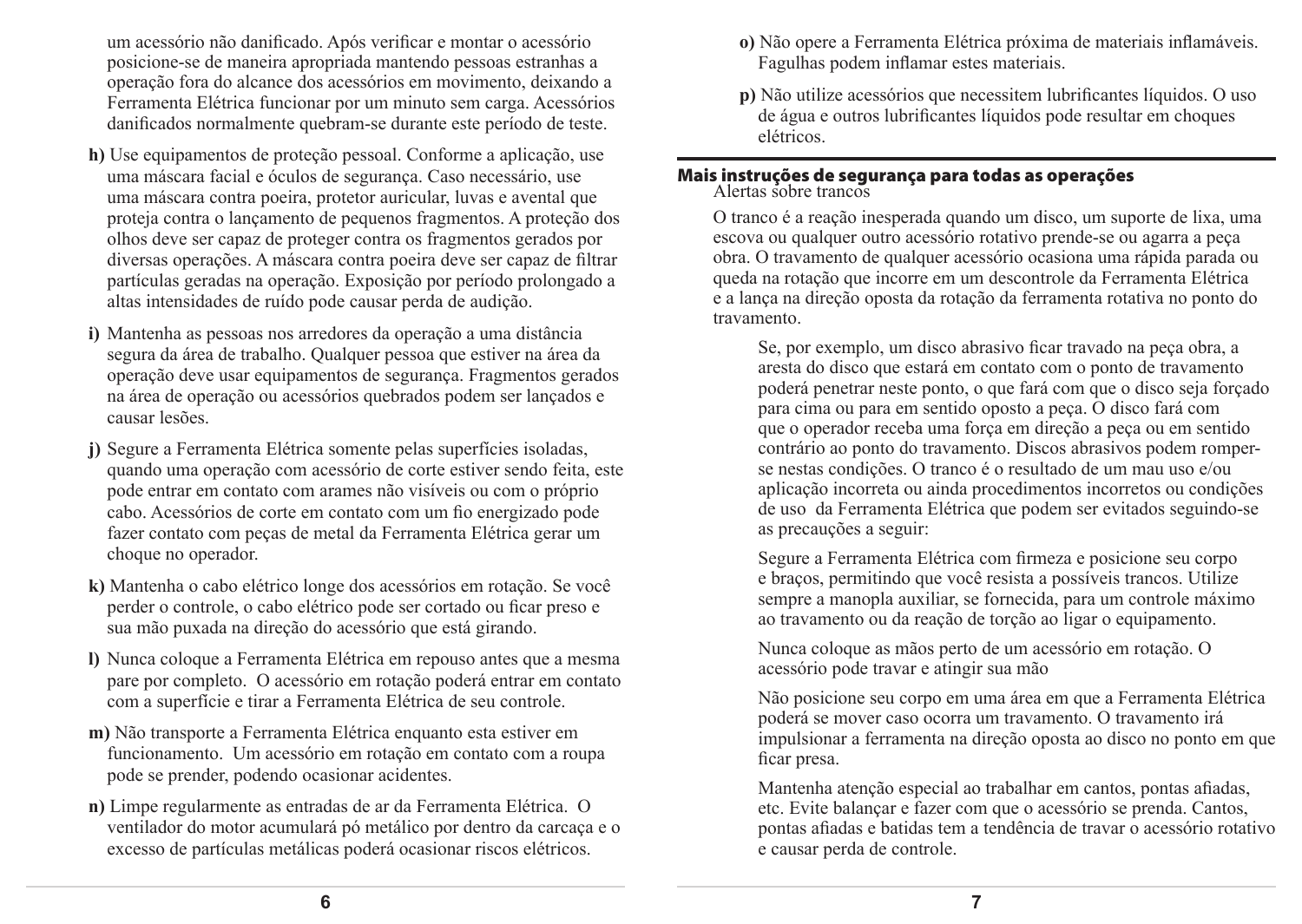Não monte uma serra para corte de madeira ou serras dentadas. Estas lâminas geram freqüentes travamentos e perda de controle.

#### Instruções de segurança específicas para Operações de Lixamento:

**a)** Não utilize discos de lixa com diâmetros excessivos. Siga as recomendações do fabricante ao selecionar o disco de lixa. Discos de lixa superdimensionados que sobrepassam o suporte podem ser danificados ao travar.

#### Instruções de segurança específicas para Operação de Polimento:

**b)** Não permita que nenhuma parte do boné de polimento esteja solta ou que a corda de fixação esteja solta. Prenda qualquer excesso de corda de fixação que estiver livre. Cordas de fixação soltas podem enroscar-se em seus dedos ou prender-se na peça-obra.

## INTRODUCÃO

Sua Ferramenta Elétrica WALTER é fabricada de acordo com os mais altos padrões de fabricação. Para obter o máximo rendimento e vida útil, siga as instruções de funcionamento e de operação conforme descritas neste manual.



Esta ferramenta é certificada conforme as mais restritas normas de segurança Internacionais.



Este equipamento possui duplo isolamento, não sendo necessário o aterramento. Pode ser conectado a uma tomada elétrica convencional. Se o plugue elétrico não encaixar corretamente, procure um eletricista qualificado. Utilize apenas extensões aprovadas.

Para manter as características de duplo isolamento, a carcaça da Ferramenta Elétrica não pode ser perfurada para a fixação

de etiquetas identificadoras ou afins. Etiquetas auto-adesivas devem ser utilizadas para este propósito.

#### TENSÃO DE OPERAÇÃO

Antes de ligar o equipamento, verifique se a tensão de operação da máquina coincide com uma da fonte elétrica.

Trabalhar numa voltagem diferente daquela especificada na máquina pode provocar ferimento ao operador e danificar a unidade.

#### EXTENSÃO ELÉTRICA

Para limitar a queda de tensão a níveis seguros, utilize a tabela a seguir:

| ∩mnrıment∩<br>$\sim$<br> |  | ↗<br>-- |  |
|--------------------------|--|---------|--|
|                          |  |         |  |

**NOTA: Uma extensão para uso em áreas externas deverá ter as especificações correspondentes.**

## CARACTERÍSTICAS TÉCNICAS

#### **MODEL 6265 C**

| Velocidade livre POS.A POS.B POS.C POS.D POS.E POS.F POS.G                                                                                                                                                                                                                                                                                   |  |  |  |  |
|----------------------------------------------------------------------------------------------------------------------------------------------------------------------------------------------------------------------------------------------------------------------------------------------------------------------------------------------|--|--|--|--|
| $\ldots$ $\ldots$ $\ldots$ $\ldots$ $\ldots$ $\ldots$ $\ldots$ $\ldots$ $\ldots$ $\ldots$ $\ldots$ $\ldots$ $\ldots$ $\ldots$ $\ldots$ $\ldots$ $\ldots$ $\ldots$ $\ldots$ $\ldots$ $\ldots$ $\ldots$ $\ldots$ $\ldots$ $\ldots$ $\ldots$ $\ldots$ $\ldots$ $\ldots$ $\ldots$ $\ldots$ $\ldots$ $\ldots$ $\ldots$ $\ldots$ $\ldots$ $\ldots$ |  |  |  |  |
| Rosado do eixo  5/8" -11 NC                                                                                                                                                                                                                                                                                                                  |  |  |  |  |
| Peso da máquina  2,66kg - 5lb. 14oz                                                                                                                                                                                                                                                                                                          |  |  |  |  |

#### **MODEL 6265 C**

| $\ldots$ $\ldots$ $\ldots$ $\ldots$ $\ldots$ $\ldots$ $\ldots$ $\ldots$ $\ldots$ $\ldots$ $\ldots$ $\ldots$ $\ldots$ $\ldots$ $\ldots$ $\ldots$ $\ldots$ $\ldots$ $\ldots$ $\ldots$ $\ldots$ $\ldots$ $\ldots$ $\ldots$ $\ldots$ $\ldots$ $\ldots$ $\ldots$ $\ldots$ $\ldots$ $\ldots$ $\ldots$ $\ldots$ $\ldots$ $\ldots$ $\ldots$ $\ldots$ |  |  |  |  |
|----------------------------------------------------------------------------------------------------------------------------------------------------------------------------------------------------------------------------------------------------------------------------------------------------------------------------------------------|--|--|--|--|
| Rosado do eixo  M14                                                                                                                                                                                                                                                                                                                          |  |  |  |  |
| Peso da máquina  2,66kg - 5lb. 14oz                                                                                                                                                                                                                                                                                                          |  |  |  |  |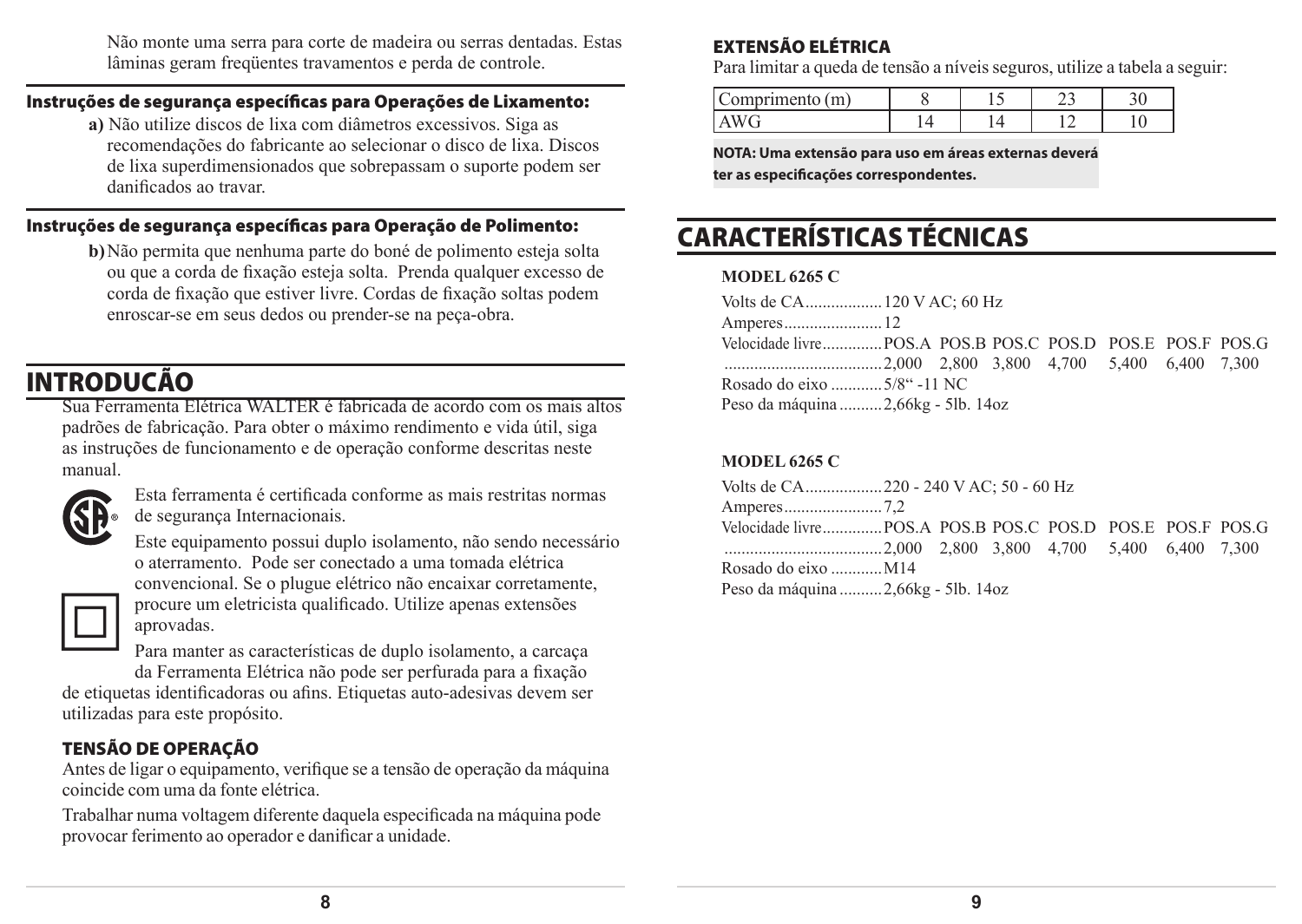#### MODELO ILUSTRATIVO MODEL O ILLISTRATION



#### SIDE HANDLE MANOPLA

A manopla (1) pode ser montada dos dois lados para sua melhor conveniência tanto para operações com a mão esquerda quanto para a direita.Por motivos de segurança e melhor controle, a manopla deve ser usada sempre.

#### TRAVA DO EIXO

**8** máquina da tomada elétrica. Aperte o botão de trava do eixo (6) localizado Para montar e desmontar as rodas ou outros acessórios desconecte a no topo da caixa de engrenagem e gire ao mesmo tempo o eixo ou cilindro com a mão até que o mecanismo acople na posição travada. Enquanto estiver segurando o botão de travamento, segure firmemente o acessório que está sendo substituído. Nunca aperte o botão de trava enquanto o equipamento estiver ligado.

#### INTERRUPTOR

Para ligar empurre o interruptor (3) para frente colocando-o na posição "ON". Para desligar, pressione o botão para cima, trazendo-o de volta para a posição "OFF"

#### CONTROLADOR DE VELOCIDADE DIALSPEED™

Selecione a velocidade desejada girando o controlador de velocidade (4). Posições A-G correspondem a aproximadamente as seguintes rotações por minuto (RPM):

| $\sim$<br>POSIÇÃO. |    |   |                        |             |         |    |  |
|--------------------|----|---|------------------------|-------------|---------|----|--|
|                    | ູ້ | v | υv<br>◡<br>$\check{~}$ | н<br>4<br>ν | ◡◡<br>ັ | ባበ |  |

#### POSIÇÕES DE VELOCIDADE DIALSPEED™

Posicione o controlador de velocidade (4) na posição D e ajuste-o para cima ou para baixo até que atinja a velocidade indicada para o acabamento da superfície desejado.

#### **Esta velocidade depende de:**

a) Tipo de material que está sendo trabalhado. c) Pressão do trabalho aplicada. b) Abrasivo utilizado. d) Acabamento de superfície desejado.

#### CIRCUITO ELETRONICO DYNAMAX ™

Esta máquina é equipada com um circuito eletrônico de regeneração. A carga de trabalho é continuamente monitorada e a corrente elétrica é ajustada de modo a manter-se uma velocidade constante.

Caso a Ferramenta Elétrica trabalhe com sobrecarga por um longo período, como por exemplo sendo utilizada em baixas velocidades, a rotação será automaticamente reduzida a fim de proteger o motor. Em vez de parar por completo, a máquina vai continuar funcionando lentamente até que o motor esfrie. Após um breve período, ligando e desligando a Ferramenta Elétrica, esta poderá ser utilizada normalmente.

Quando utilizada por longos períodos, é bastante normal que a máquina se aqueça, e a proteção térmica de sobrecarga, como descrito acima, entre em ação. Com a prática, o usuário vai perceber a carga com a qual a máquina suporta sem que o sistema de proteção térmico atue, permitindo um trabalho contínuo, sem interrupções.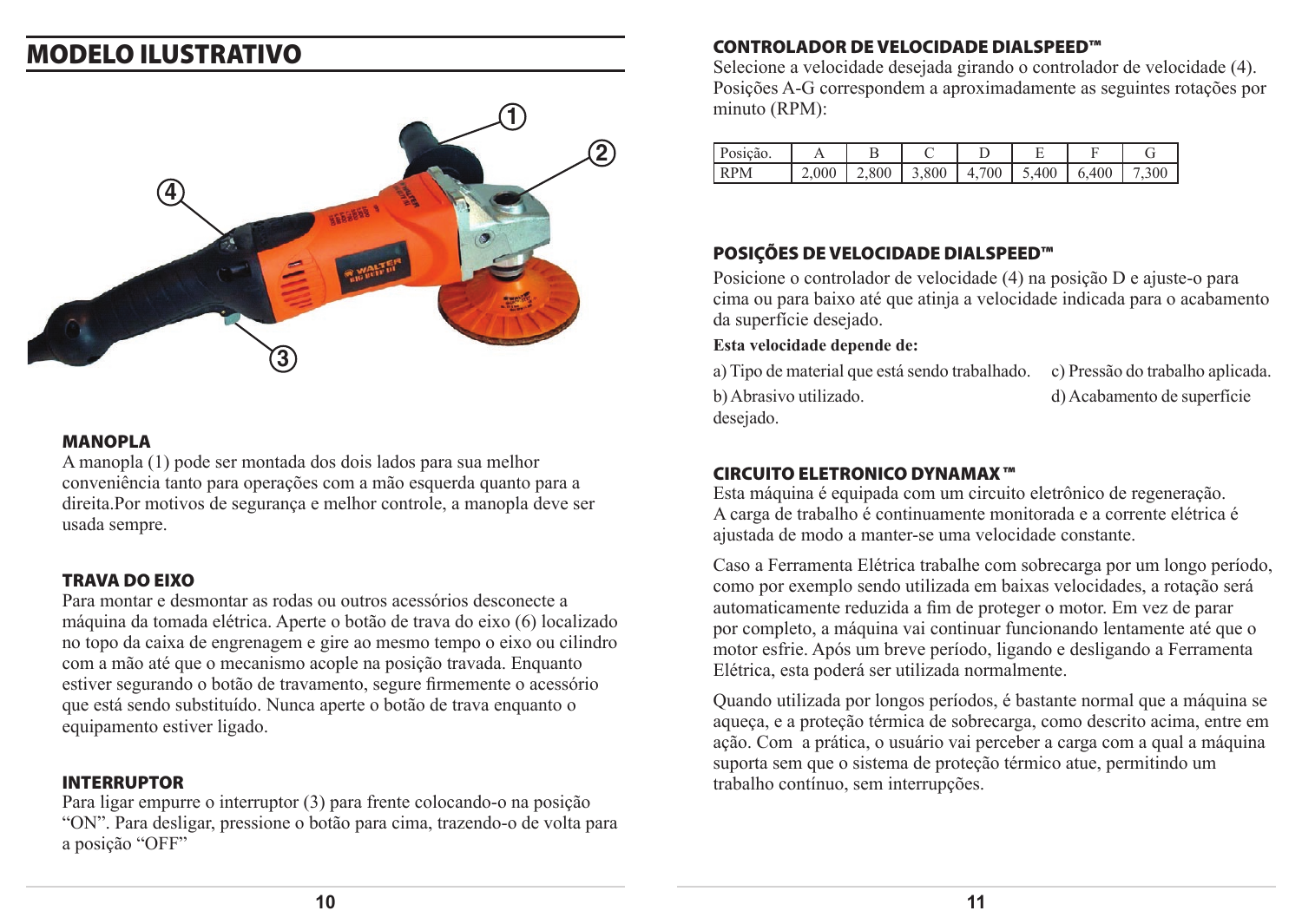## INSTRUÇÕES DE FUNCIONAMENTO

#### **OPERAÇÃO**

Sempre leia e siga as **"INSTRUÇÕES DE SEGURANÇA"** encontradas no início deste manual. Use apenas os acessórios WALTER com o diâmetro máximo de 6" e uma velocidade de máxima de operação segura de no mínimo 8,800 R.P.M. O uso de quaisquer outros acessórios fora dos recomendados pode ser arriscado. Inspecione todos os acessórios antes de utilizá-los. Não use nenhum acessório que esteja danificado. Monte os acessórios ao eixo, fixando-os firmemente com uma ferramenta de aperto. Para máximo desempenho e melhor eficiência, aplique uma pressão de trabalho constante e uniforme. Não force o equipamento. Sempre utilize óculos de proteção ao trabalhar com este equipamento elétrico.

## ABRASIVOS DE ALTA PRODUTIVIDADE

Projeto patenteado com um exclusivo pino centralizador que garante o

correto posicionamento do disco abrasivo, eliminado vibrações.

| Diâmetro. | M14x2.0      | $5/8$ " -11  | 41/2" | 07-Q 049 |
|-----------|--------------|--------------|-------|----------|
| 4"        | $07 - 0.042$ | $07 - O$ 044 | $6$ " | 07-Q 064 |
| 41/2"     | 07-Q 047     | 07-Q 049     | 7"    | 07-Q 074 |
| 5"        |              | 07-0054      |       |          |
| 6"        | $07-0062$    | $07 - 0.064$ |       |          |
| 7"        |              | 07-O074      |       |          |

#### SUPORTES ALMOFADA DE INTERFACE

Ideal para trabalhar em superfícies ou quando necessária uma maior Flexibilidade. Melhora o acabamento sem marcar a peça.

| 07-Q 049     |
|--------------|
| $07-Q$ 064   |
| $07 - O$ 074 |
|              |

#### DISCOS LAMELARES

| -Remoção de soldas            | 41/2"     |             | 6"        |             |
|-------------------------------|-----------|-------------|-----------|-------------|
| -Descoloração de soldas       | Grana 40  | $07 - 0454$ | Grana 40  | $07-Q$ 604  |
| -Equalizando cantos desiguais | Grana 60  | $07-Q$ 456  | Grana 60  | $07-Q$ 606  |
| -Chanframentos                | Grana 80  | $07 - 0458$ | Grana 80  | $07 - 0608$ |
| -Altas taxas de remoção       | Grana 120 | $07 - 0462$ | Grana 120 | $07-0612$   |
| -Remoção de corrosão          |           |             |           |             |

## BLENDEX™

#### **Discos de Acabamento Superficial**

| -Acabamento Superficial  | 41/2"        |              | 5"           |              |
|--------------------------|--------------|--------------|--------------|--------------|
| -Limpeza e rebarbações   | Extra Grosso | 07-R 452     | Extra Grosso | 07-R 452     |
| -Remoção de Oxidação     | Grosso       |              | Grosso       | $07 - R$ 452 |
| -Remoção de Pintura      | Médio        | 07-R 453     | Médio        | $07 - R$ 452 |
|                          | Fino         | $07 - R$ 454 | Fino         |              |
| -Remoção de Imperfeições |              |              |              |              |
| -Acabamento Escovado     | 6"           |              | 7"           |              |
|                          | Extra Grosso | 07-R 602     | Extra Grosso | $07 - R$ 702 |
|                          | Grosso       |              | Grosso       |              |
|                          | Médio        | $07 - R$ 603 | Médio        | 07-R 703     |
|                          | Fino         | 07-R 604     | Fino         | 07-R 704     |
|                          |              |              |              |              |

#### DISCOS DE FELTRO

| -Melhorar acabamentos #4        | 41/2" | Discos de Feltro                 | $07-T450$  |
|---------------------------------|-------|----------------------------------|------------|
| -Acabamentos sanitários         | 6"    | Discos de Feltro                 | $07-T$ 600 |
| -Acabamento espelhado           | 7"    | Discos de Feltro                 | $07-T700$  |
| -Eliminam riscos leves          | 41/2" | Discos de Alto Brilho 07-T 454   |            |
| -Reparam acabamentos espelhados | 6"    | Discos de Alto Brilho $07-T$ 604 |            |
|                                 | 7"    | Discos de Alto Brilho 07-T 704   |            |
|                                 |       |                                  |            |

| Pasta de polimento branca          | $07-T901$     |
|------------------------------------|---------------|
|                                    | aprox. $600g$ |
| Pasta Azul para                    | $07-T905$     |
| polimento espelhado                | aprox. $650g$ |
| Azul = Sem Gordura Animal Conteúdo |               |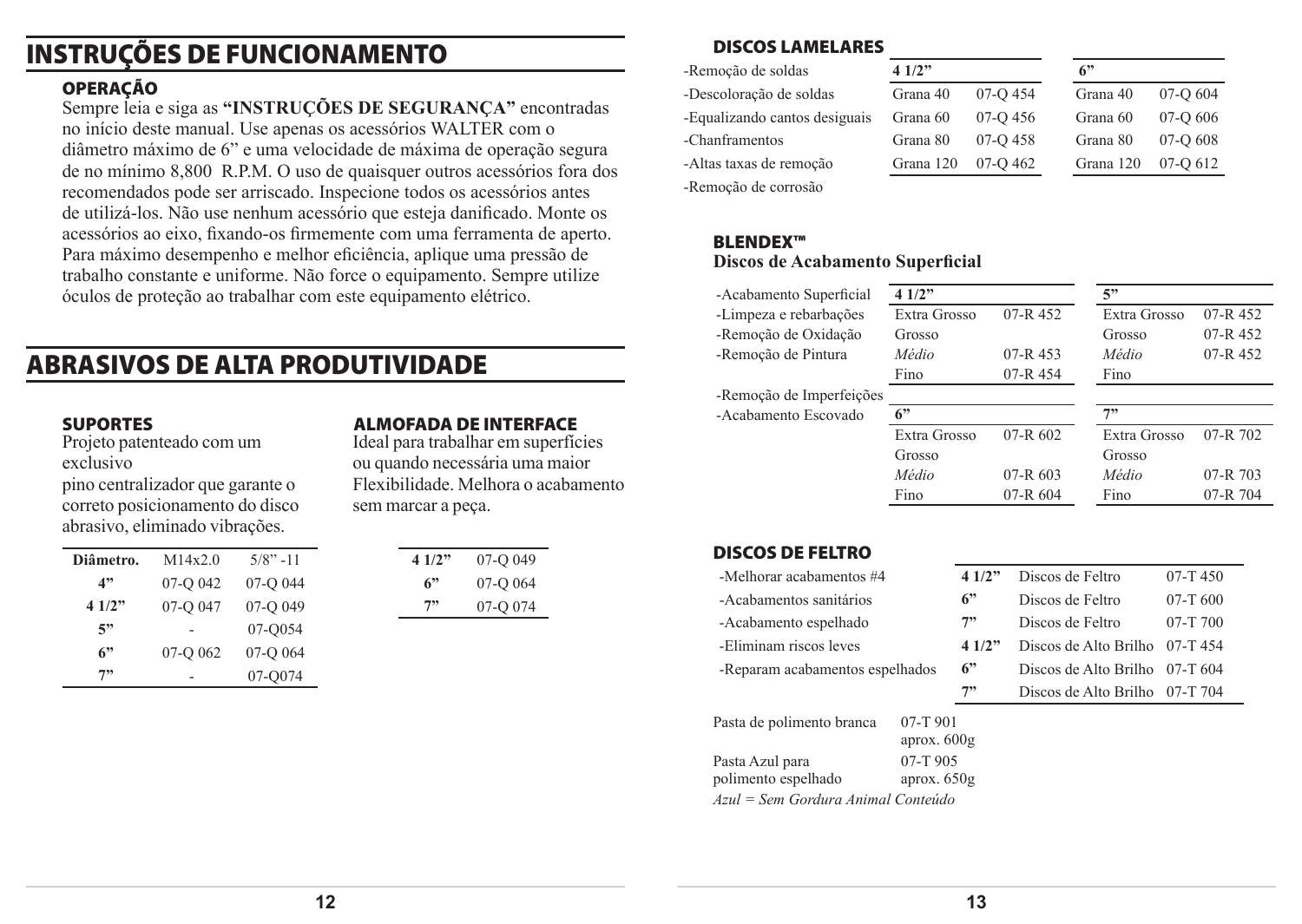#### FX™

#### **Discos de Limpeza**

-Limpa sem agredir o material base

-Remove tinta e coberturas

-Remove ferrugem e camadas de laminação

-Remove adesivo e etiqueta

**4 ½"** 07-X 845 Use apenas em acessórios com 4"

**6"** 07-X 860 Use apenas em acessórios com 4 ½

\* Podem substituir escovas de arame RPM Máx ; 4,500 \* Estrutura aberta assegura a dissipação de calor Rotação ideal ; 2,000 to 3,000

### QUICK-STEP ™

#### **KIT**

A solução para as suas necessidades de acabamento, desde um desbaste até um polimento espelhado #8.

**CONTÉM:** 1 suporte, 1 disco flap (grana 10), 9 discos Blendex (1 Extra Grosso, 2 Grossos), 3 Médios (2 Finos e 1 Super Fino), 1 disco de feltro, 1 disco para alto brilho, 1 mini pasta branca e 1 mini pasta azul

**4 ½"** M14x 2.0 07-Q952  $4\frac{1}{2}$ <sup>3</sup>  $5/8$ <sup>3</sup> – 11 07-Q 953

### INSTRUÇÕES DE MONTAGEM

O **QUICK-STEP** é uma patente, um sistema de acabamento superficial totalmente integrado para a utilização em politrizes/lixadeiras.

- Use apenas os discos da **WALTER QUICK STEP** especialmente desenvolvidos no suporte para melhor segurança.
- Para montar o disco no suporte, centralize o disco em torno do pino centralizador e pressione firmemente contra o suporte.
- Certifique-se de pressionar o centro do disco para que o centro fique firmemente preso no pino centralizador do suporte.
- Pressione levemente o disco contra o acessório antes de iniciar a operação para aumentar a aderência do disco.

#### INSTRUÇÕES DE SEGURANÇA

- Não ultrapasse a velocidade de operação máxima de RPM.
- Use proteções para os olhos, rosto e corpo.
- Utilize em áreas ventiladas.
- Mantenha sempre limpa a superfície de contato do suporte.
- Armazene os discos lameres QUICK-STEP em local com 50% de umidade
- e a 21°C.

#### ESCOVAS DE CARVÃO

Quando as escovas de carvão estiverem gastas, a máquina será desligada automaticamente, para garantir a proteção do motor. As escovas terão que ser substituídas.

Use somente as genuínas escovas de carvão WALTER. Estas escovas foram projetadas exclusivamente para este equipamento, garantindo alto desempenho e longa vida útil ao motor.

#### **Verifique ou substitua as escovas de carvão como segue:**

- **1** Desligue o cabo elétrico da tomada.
- **2** Desparafuse a tampa de acesso às escovas.
- **3** As escovas de carvão podem ser puxadas do seu apoio levantando-se as molas e removendo o conector.
- **4** Se necessário, substitua as escovas. Substitua sempre o par.
- **5** Verifique se as novas escovas giram livremente. Para permitir um melhor assentamento das escovas, use a Ferramenta Elétrica sem aplicar cargas pesadas durante aproximadamente 30 minutos.

Quando as escovas de carvão necessitarem substituição, recomenda-se que o equipamento seja enviado para a própria **WALTER** ou para uma Assistência Técnica Autorizada **WALTER**.

Além da substituição, seu equipamento será limpo, inspecionado e lubrificado como necessário.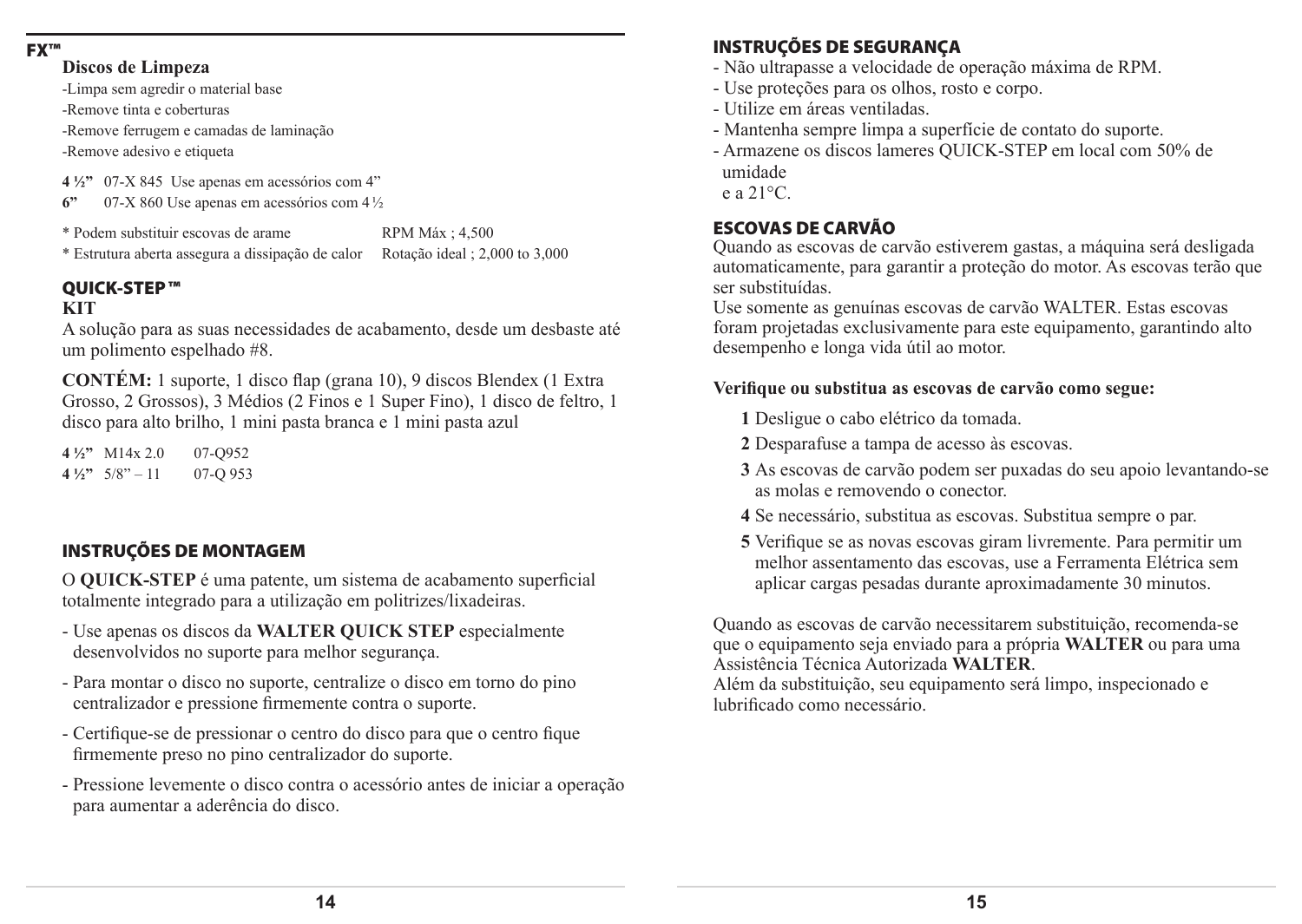## MANUTENÇÃO PREVENTIVA

Sua ferramenta **Walter** deve ter a devida manutenção para assegurar um bom funcionamento.

Usar ar comprimido de baixa pressão para remover o pó do motor através das aberturas de ventilação.

Limpe a poeira e acúmulos de sujeira do exterior do equipamento. Limpe o cabo elétrico para prevenir a deterioração do mesmo em função de óleo ou gorduras e verifique se há qualquer dano.

**NOTA: Um cabo elétrico danificado deve ser substituído. Utilize a referência na tabela de peças de reposição.**

## TERMO DE GARANTIA

Todas as Ferramentas Elétricas e acessórios **WALTER** são inspecionados e testados antes do embarque e estão livres de qualquer defeito de material e fabricação. Caso ocorra algum defeito no prazo de 1 (hum) ano a partir da data da sua compra original, devolva o equipamento completo com a comprovação de compra para a própria **WALTER** ou a uma Assistência Técnica Autorizada **WALTER**. Se a análise demonstrar que o problema foi causado por defeito de material ou fabricação, a **WALTER** irá reparar sem custo (ou conforme nossa opção, substituir). Esta garantia não se aplica quando uma manutenção normal é necessária, quando reparações ou substituições forem efetuadas ou forem tentadas por pessoas não autorizadas pela **WALTER**. Esta garantia não cobre qualquer dano ou má utilização, isto inclui sobrecarregar o equipamento além da capacidade estabelecida, bem como continuar a usá-lo depois de uma avaria parcial. Nenhuma outra garantia escrita ou verbal será autorizada.

Sob nenhuma condição a **WALTER** será responsável por qualquer prejuízo causado indiretamente, acidentalmente ou por conseqüência da venda deste produto. Isto é válido tanto dentro do período de garantia como fora dele.

Esta garantia lhe reserva direitos específicos. As cláusulas contidas nesta garantia não são intencionadas a limitar, modificar, tirar o direito, negar ou excluir nenhum poder considerado em qualquer legislação Municipal ou Estadual. Na extensão dada pela lei, as cláusulas em qualquer legislação Municipal, Estadual ou Federal que diz respeito a garantia tem precedência sobre as cláusulas desta garantia

## WALTER VENDAS E SERVICOS

#### **CANADA**

| <b>MONTREAL:</b>                        | 5977 Trans Canada Highway<br>Pointe-Claire QC H9R 1C1                                                   | Tel.: (514) 630-2801<br>Fax: (514) 630-2825             |
|-----------------------------------------|---------------------------------------------------------------------------------------------------------|---------------------------------------------------------|
| <b>TORONTO:</b>                         | 151 Superior Blvd., Unit 12<br>Mississauga ON L5T 2L1                                                   | Tel.: (905) 795-8555<br>Fax: (905) 795-8558             |
| VANCOUVER:                              | 1-1595 Cliveden Avenue<br>Delta BC V3M 6M2                                                              | Tel.: (604) 540-4777<br>Fax: (604) 540-4778             |
| U.S.A.<br><b>WINDSOR:</b>               | J. Walter Inc.<br>810 Day Hill Road<br>Windsor CT 06095-1704                                            | Tel: (860) 298 1100<br>Fax: (860) 274 4435              |
| <b>BRAZIL</b><br><b>SAO PAULO</b>       | Walter Indústria e Comércio Ltda.<br>Rua Marco Gianini, 426<br>Butantã, São Paulo, SP<br>CEP: 05550-000 | Tel.: (5511) 3783.9500<br>Fax: (5511) 3783.9501         |
| <b>ARGENTINA</b><br><b>BUENOS AIRES</b> | Walter S.A.<br>Dardo Rocha 1032/34<br>B1754FCD) San Justo                                               | Tel.: (54-11)4441-1889/1648<br>Fax: (54-11)4441-0258    |
| <b>MEXICO</b><br><b>JALISCO</b>         | Walter<br>Boulevard La Carreta No. 835<br>PARQUE INDUSTRIAL<br><b>BELENES NORTE</b><br>CP 45145 Zapopan | Tel.: (52) 33 11 99 15 15<br>Fax: (52) 01 800 087 51 19 |

Para encontrar uma Assistência Técnica Autorizada Walter próximo a você ligue para nós ou visite o nosso site: **www.walter.com**.